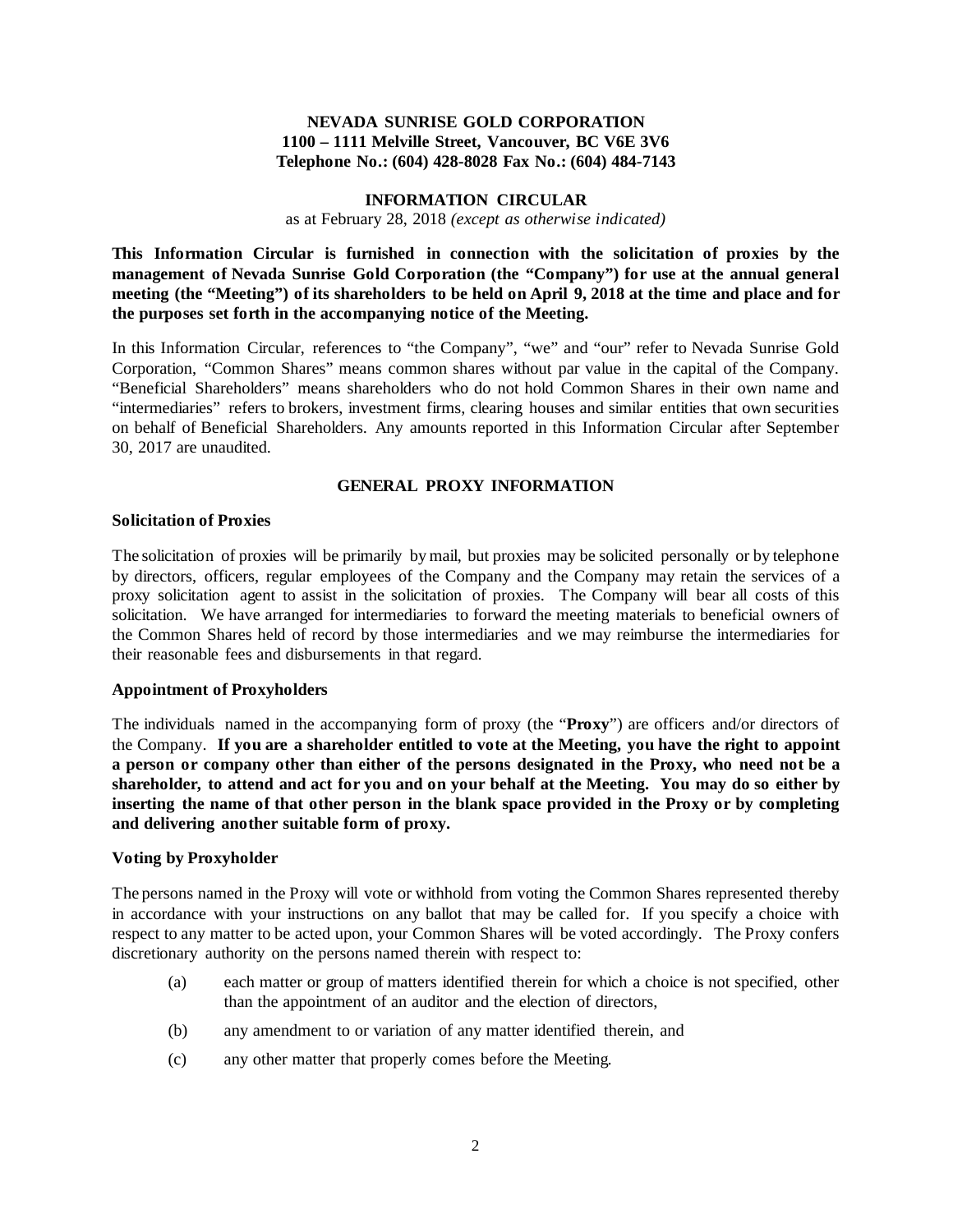**In respect of a matter for which a choice is not specified in the Proxy, the management appointee acting as a proxyholder will vote in favour of each matter identified on the Proxy and, if applicable, for the nominees of management for directors and auditors as identified in the Proxy.**

#### **Registered Shareholders**

Registered Shareholders may wish to vote by proxy whether or not they are able to attend the Meeting in person. Registered Shareholders electing to submit a proxy may do so by:

- (d) completing, dating and signing the enclosed form of proxy and returning it to the Company's transfer agent, Computershare Trust Company of Canada ("**Computershare**"), by fax within North America at 1-866-249-7775, outside North America at (416) 263-9524, or by mail to the 9th Floor, 100 University Avenue, Toronto, Ontario, M5J 2Y1 or by hand delivery at 2nd Floor, 510 Burrard Street, Vancouver, British Columbia, Canada V6C 3B9;
- (e) using a touch-tone phone to transmit voting choices to a toll free number. Registered shareholders must follow the instructions of the voice response system and refer to the enclosed proxy form for the toll free number, the holder's account number and the proxy access number; or
- (f) using the internet through Computershare's website at [www.investorvote.com](http://www.investorvote.com/) Registered Shareholders must follow the instructions that appear on the screen and refer to the enclosed proxy form for the holder's account number and the proxy access number;

in all cases ensuring that the proxy is received at least 48 hours (excluding Saturdays, Sundays and holidays) before the Meeting or the adjournment thereof at which the proxy is to be used.

#### **Beneficial Shareholders**

**The following information is of significant importance to shareholders who do not hold Common Shares in their own name.** Beneficial Shareholders should note that the only proxies that can be recognized and acted upon at the Meeting are those deposited by registered shareholders (those whose names appear on the records of the Company as the registered holders of Common Shares) or as set out in the following disclosure.

If Common Shares are listed in an account statement provided to a shareholder by a broker, then in almost all cases those Common Shares will not be registered in the shareholder's name on the records of the Company. Such Common Shares will more likely be registered under the names of intermediaries. In the United States, the vast majority of such Common Shares are registered under the name of Cede & Co. as nominee for The Depository Trust Company (which acts as depositary for many U.S. brokerage firms and custodian banks), and in Canada, under the name of CDS & Co. (the registration name for The Canadian Depository for Securities Limited, which acts as nominee for many Canadian brokerage firms).

Intermediaries are required to seek voting instructions from Beneficial Shareholders in advance of meetings of shareholders. Every intermediary has its own mailing procedures and provides its own return instructions to clients.

There are two kinds of Beneficial Shareholders - those who object to their name being made known to the issuers of securities which they own (called "**OBOs**" for Objecting Beneficial Owners) and those who do not object to the issuers of the securities they own knowing who they are (called "**NOBOs**" for Non-Objecting Beneficial Owners).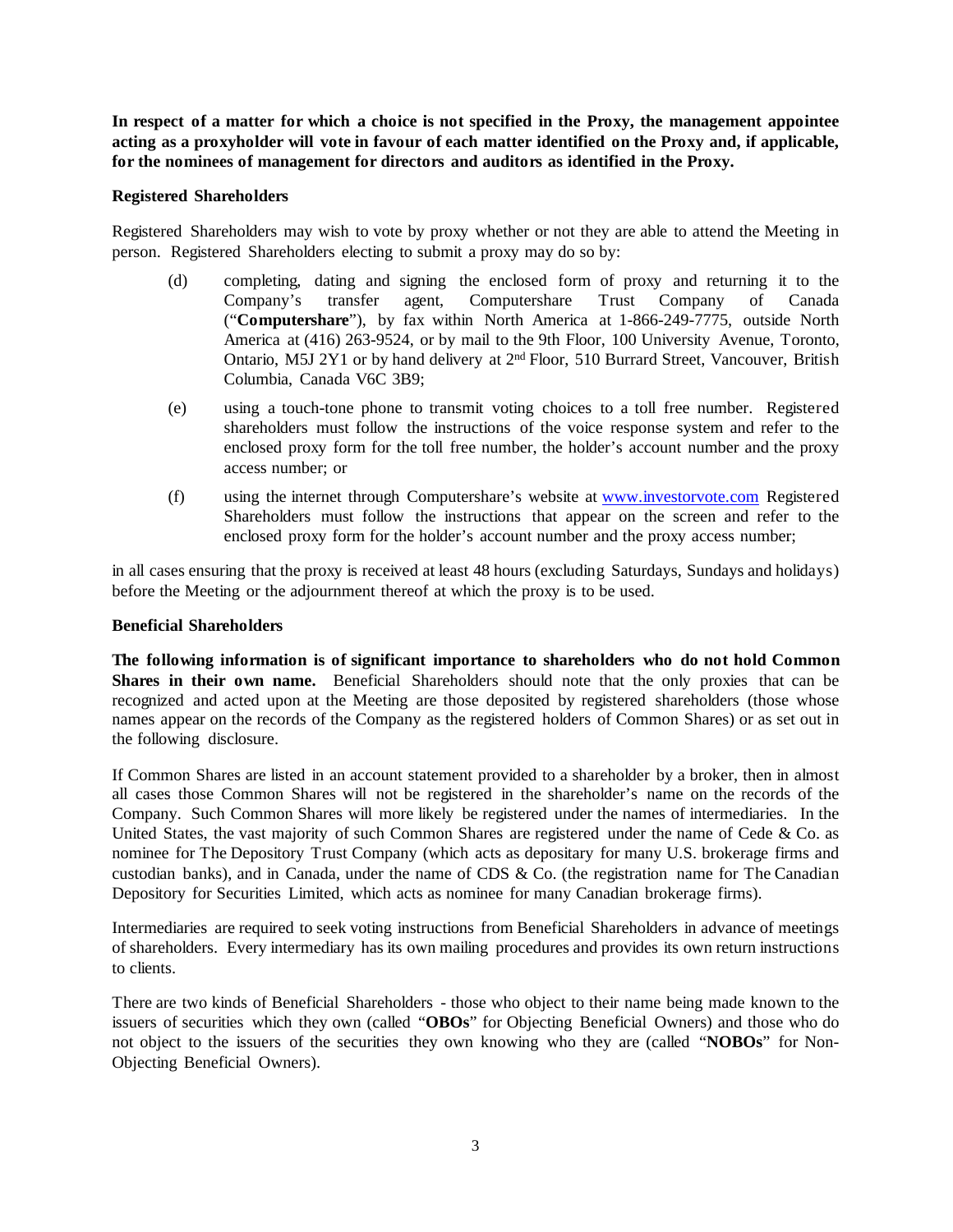The Company is taking advantage of the provisions of National Instrument 54-101 "*Communication with Beneficial Owners of Securities of a Reporting Issuer*" of the Canadian Securities Administrators which permits the Company to deliver proxy-related materials directly to its NOBOs. As a result NOBOs can expect to receive a scannable Voting Instruction Form ("**VIF**") from our transfer agent, Computershare. The VIF is to be completed and returned to Computershare as set out in the instructions provided on the VIF. Computershare will tabulate the results of the VIFs received from NOBOs and will provide appropriate instructions at the Meeting with respect to the shares represented by the VIFs they receive.

These securityholder materials are being sent to both registered and non-registered owners of the securities of the Company. If you are a non-registered owner, and the Company or its agent has sent these materials directly to you, your name, address and information about your holdings of securities, were obtained in accordance with applicable securities regulatory requirements from the intermediary holding securities on your behalf.

By choosing to send these materials to you directly, the Company (and not the intermediary holding securities on your behalf) has assumed responsibility for (i) delivering these materials to you, and (ii) executing your proper voting instructions. Please return your VIF as specified in the request for voting instructions that was sent to you.

Beneficial Shareholders who are OBOs should follow the instructions of their intermediary carefully to ensure that their Common Shares are voted at the Meeting.

The form of proxy supplied to you by your broker will be similar to the proxy provided to registered shareholders by the Company. However, its purpose is limited to instructing the intermediary on how to vote your Common Shares on your behalf. Most brokers delegate responsibility for obtaining instructions from clients to Broadridge Financial Solutions, Inc. ("**Broadridge**") in the United States and in Canada. Broadridge mails a VIF in lieu of a proxy provided by the Company. The VIF will name the same persons as the Company's Proxy to represent your Common Shares at the Meeting. You have the right to appoint a person (who need not be a Beneficial Shareholder of the Company), other than any of the persons designated in the VIF, to represent your Common Shares at the Meeting and that person may be you. To exercise this right, insert the name of the desired representative (which may be you) in the blank space provided in the VIF. The completed VIF must then be returned to Broadridge by mail or facsimile or given to Broadridge by phone or over the internet, in accordance with Broadridge's instructions. Broadridge then tabulates the results of all instructions received and provides appropriate instructions respecting the voting of Common Shares to be represented at the Meeting and the appointment of any shareholder's representative. **If you receive a VIF from Broadridge, the VIF must be completed and returned to Broadridge, in accordance with its instructions, well in advance of the Meeting in order to have your Common Shares voted or to have an alternate representative duly appointed to attend the Meeting and vote your Common Shares at the Meeting.**

### **Notice to Shareholders in the United States**

The solicitation of proxies involve securities of an issuer located in Canada and is being effected in accordance with the corporate laws of the Province of British Columbia, Canada and securities laws of the provinces of Canada. The proxy solicitation rules under the United States Securities Exchange Act of 1934, as amended, are not applicable to the Company or this solicitation, and this solicitation has been prepared in accordance with the disclosure requirements of the securities laws of the provinces of Canada. Shareholders should be aware that disclosure requirements under the securities laws of the provinces of Canada differ from the disclosure requirements under United States securities laws.

The enforcement by Shareholders of civil liabilities under United States federal securities laws may be affected adversely by the fact that the Company is incorporated under the *Business Corporations Act*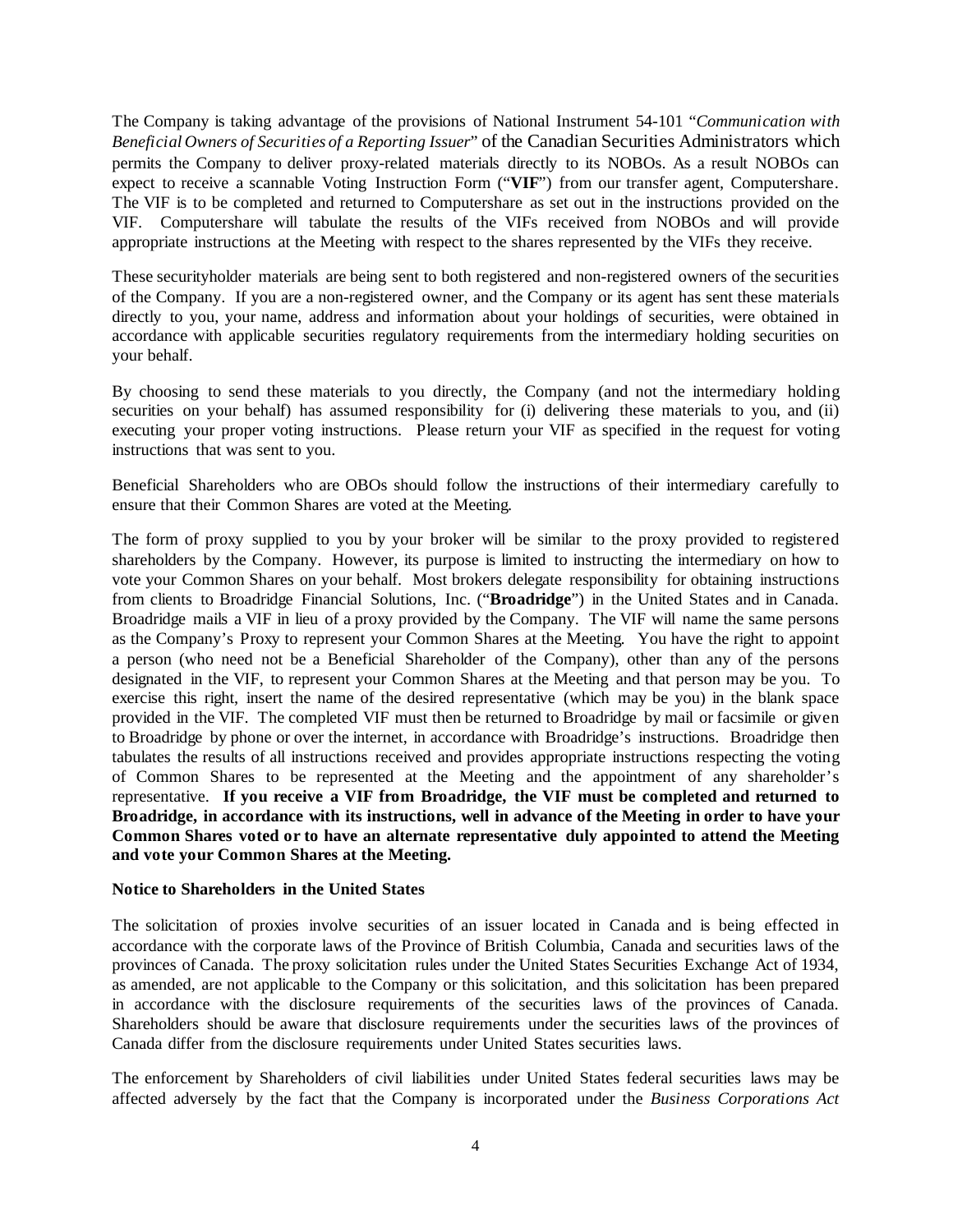*(British Columbia)*, as amended, certain of its directors and its executive officers are residents of Canada and a substantial portion of its assets and the assets of such persons are located outside the United States. Shareholders may not be able to sue a foreign company or its officers or directors in a foreign court for violations of United States federal securities laws. It may be difficult to compel a foreign company and its officers and directors to subject themselves to a judgment by a United States court.

### **Revocation of Proxies**

In addition to revocation in any other manner permitted by law, a registered shareholder who has given a proxy may revoke it by:

- (a) executing a proxy bearing a later date or by executing a valid notice of revocation, either of the foregoing to be executed by the registered shareholder or the registered shareholder's authorized attorney in writing, or, if the shareholder is a corporation, under its corporate seal by an officer or attorney duly authorized, and by delivering the proxy bearing a later date to Computershare Investor Services Inc. or at the address of the registered office of the Company at 1500 Royal Centre, 1055 West Georgia Street, P.O. Box 11117, Vancouver, British Columbia, V6E 4N7, at any time up to and including the last business day that precedes the day of the Meeting or, if the Meeting is adjourned, the last business day that precedes any reconvening thereof, or to the chairman of the Meeting on the day of the Meeting or any reconvening thereof, or in any other manner provided by law, or
- (b) personally attending the Meeting and voting the registered shareholder's Common Shares.

A revocation of a proxy will not affect a matter on which a vote is taken before the revocation.

### **INTEREST OF CERTAIN PERSONS OR COMPANIES IN MATTERS TO BE ACTED UPON**

No director or executive officer of the Company, or any person who has held such a position since the beginning of the last completed financial year end of the Company, nor any nominee for election as a director of the Company, nor any associate or affiliate of the foregoing persons, has any substantial or material interest, direct or indirect, by way of beneficial ownership of securities or otherwise, in any matter to be acted on at the Meeting other than the election of directors and as may be set out herein.

# **VOTING SECURITIES AND PRINCIPAL HOLDERS OF VOTING SECURITIES**

The board of directors (the "**Board**") of the Company has fixed February 28, 2018 as the record date (the "**Record Date**") for determination of persons entitled to receive notice of the Meeting. Only shareholders of record at the close of business on the Record Date who either attend the Meeting personally or complete, sign and deliver a form of proxy in the manner and subject to the provisions described above will be entitled to vote or to have their Common Shares voted at the Meeting.

The Common Shares of the Company are listed for trading on the TSX Venture Exchange (the "**TSXV**"). As of the Record Date, there were 40,439,000 Common Shares issued and outstanding, each carrying the right to one vote. No group of shareholders has the right to elect a specified number of directors, nor is there cumulative or similar voting rights attached to the Common Shares.

To the knowledge of the directors and executive officers of the Company, no person or corporation beneficially owned, directly or indirectly, or exercised control or direction over, Common Shares carrying more than 10% of the voting rights attached to all outstanding Common Shares of the Company as at the Record Date.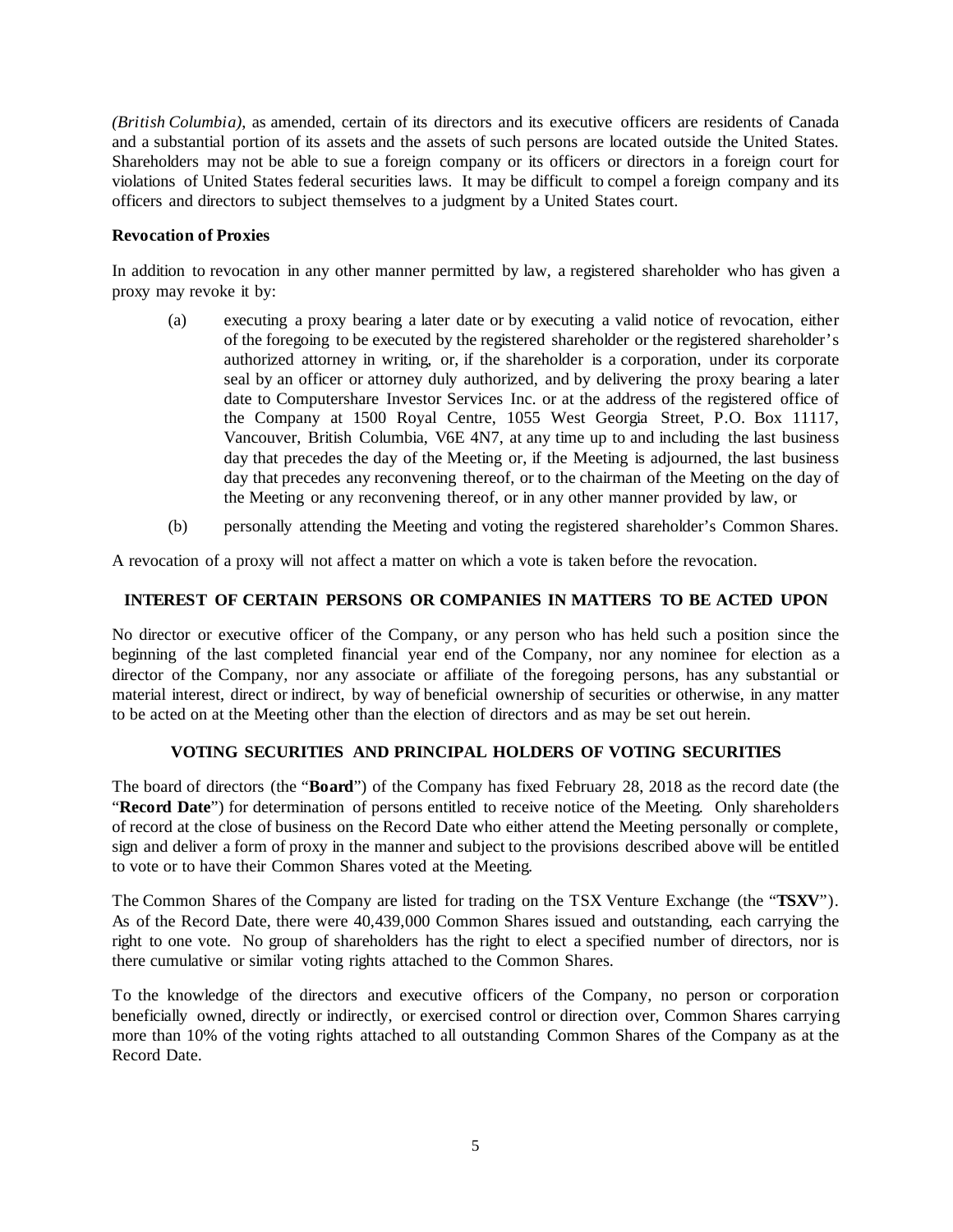#### **VOTES NECESSARY TO PASS RESOLUTIONS**

A simple majority of affirmative votes cast at the Meeting is required to pass the ordinary resolutions described herein. In addition, the resolution to approve the amendment to certain outstanding stock options shall be subject to the approval of the disinterested shareholders of the Company.

### **ELECTION OF DIRECTORS**

The number of directors was last determined at five, and it is proposed that the size of the board of directors be set at five persons for the ensuing year. Shareholders will be asked to approve an ordinary resolution that the number of directors to be elected be set at five.

The term of office of each of the current directors will end at the conclusion of the Meeting. Unless the director's office is earlier vacated in accordance with the provisions of the *Business Corporations Act (*British Columbia) (the "**Act**"), each director elected will hold office until the conclusion of the next annual general meeting of the Company, or if no director is then elected until a successor is elected.

The following disclosure sets out the names of management's five nominees for election as directors, all major offices and positions with the Company and any of its significant affiliates each now holds, each nominee's principal occupation, the period of time during which each has been a director of the Company and the number of Common Shares of the Company beneficially owned by each, directly or indirectly, or over which each exercised control or direction, as at the Record Date.

| <b>Name of Nominee;</b><br><b>Current Position with the</b><br><b>Company and Province or</b><br><b>State and Country of</b><br><b>Residence</b> | <b>Principal Occupation with each</b><br><b>Company or Employer</b>                                                                                                                        | Period as a Director<br>of the Company | Common<br><b>Shares</b><br><b>Beneficially</b><br>Owned or<br>Controlled <sup>(1)</sup> |
|--------------------------------------------------------------------------------------------------------------------------------------------------|--------------------------------------------------------------------------------------------------------------------------------------------------------------------------------------------|----------------------------------------|-----------------------------------------------------------------------------------------|
| Warren Stanyer <sup>(2)</sup><br>Director<br>British Columbia, Canada                                                                            | President and Chief Executive Officer<br>of Nevada Sunrise Gold Corporation,<br>Chairman and Chief Executive Officer<br>of ALX Uranium Corp.                                               | Since February 21, 2008                | 819,133 <sup>(3)</sup>                                                                  |
| Suraj Ahuja <sup>(2)</sup><br>Director<br>British Columbia, Canada                                                                               | President and Principal Geological<br>Consultant of SKAN Consulting Inc.                                                                                                                   | Since April 18, 2012                   | Ni <sup>(4)</sup>                                                                       |
| Cory H. Kent<br>Director<br>British Columbia, Canada                                                                                             | Lawyer and Partner at McMillan LLP                                                                                                                                                         | Since April 18, 2012                   | $19,500^{(5)}$                                                                          |
| Michael D. Sweatman $^{(2)}$<br>Director, Chairman<br>British Columbia, Canada                                                                   | President of MDS Management Ltd., a<br>Vancouver-based management<br>consulting Company, President and<br>Chief Executive Officer of Eureka<br>Resources Inc.                              | Since November 30, 2012                | 178,500 <sup>(6)</sup>                                                                  |
| <b>Charles E. Roy</b><br>Director<br>Saskatchewan, Canada                                                                                        | Retired geologist, Chairman Technical<br>Committee ALX Uranium Corp.,<br>former director of Alpha Exploration<br>Inc. and Alpha Minerals Inc., formerly<br>employed by Cameco Corporation. | Since October 8, 2014                  | $30,000^{(7)}$                                                                          |

Notes:

<sup>(1)</sup> The information as to principal occupation, business or employment and Common Shares beneficially owned or controlled is not within the knowledge of the management of the Company and has been furnished by the respective nominees.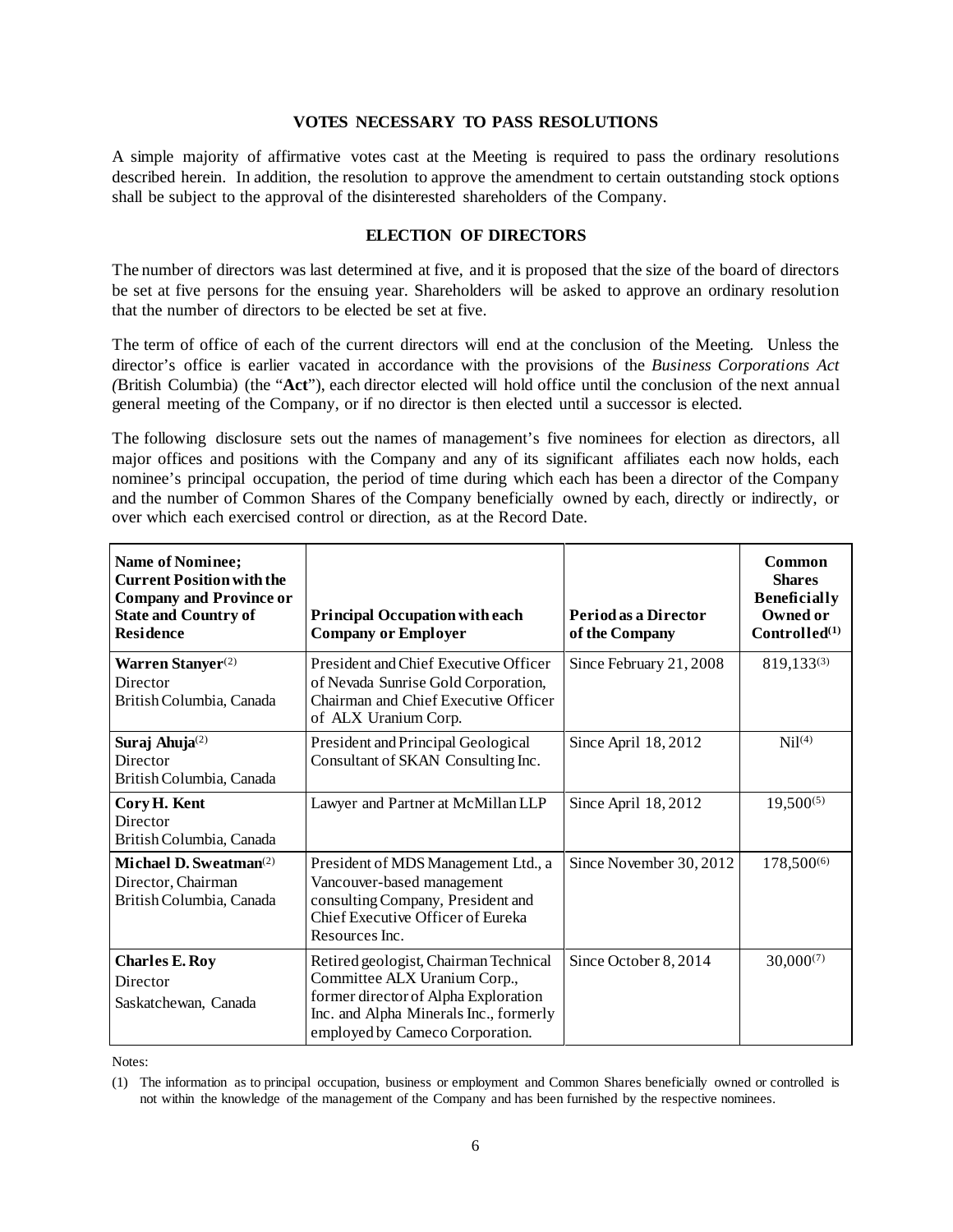- (2) Member of the Audit Committee.
- (3) Mr. Stanyer holds options to purchase 12,500 Common Shares at a price of \$0.50 per Common Share, exercisable until August 29, 2018, 137,500 Common Shares at a price of \$0.19 per Common Share, exercisable until January 30, 2019, 150,000 Common Shares at a price of \$0.50 per Common Share, exercisable until May 20, 2019, 60,000 Common Shares at a price of \$0.22 per Common Share, exercisable until November 23, 2020, 90,000 Common Shares at a price of \$0.37 per Common Share, exercisable until September 6, 2021, and 150,000 Common Shares at a price of \$0.18 per Common Share, exercisable until January 25, 2023. Mr. Stanyer also holds share purchase warrants for 135,000 Common Shares at a price of \$0.25 per Common Share, exercisable until November 6, 2018, share purchase warrants for 28,000 Common Shares at a price of \$0.30 per Common Share, exercisable until September 18, 2019, and share purchase warrants for 248,916 Common Shares at a price of \$0.30 per Common Share, exercisable until October 20, 2019.
- (4) Mr. Ahuja holds options to purchase 12,500 Common Shares at a price of \$0.50 per Common Share, exercisable until August 29, 2018, 130,000 Common Shares at a price of \$0.19 per Common Share, exercisable until January 30, 2019, 100,000 Common Shares at a price of \$0.50 per Common Share, exercisable until May 20, 2019, 60,000 Common Shares at a price of \$0.22 per Common Share, exercisable until November 23, 2020, 40,000 Common Shares at a price of \$0.37 per Common Share, exercisable until September 6, 2021, and 100,000 Common Shares at a price of \$0.18 per Common Share, exercisable until January 23, 2023.
- (5) Mr. Kent holds options to purchase 12,500 Common Shares at a price of \$0.50 per Common Share, exercisable until August 29, 2018, 80,000 Common Shares at a price of \$0.19 per Common Share, exercisable until January 30, 2019, 100,000 Common Shares at a price of \$0.50 per Common Share, exercisable until May 20, 2019, 60,000 Common Shares at a price of \$0.22 per Common Share, exercisable until November 23, 2020, 40,000 Common Shares at a price of \$0.37 per Common Share, exercisable until September 6, 2021, and 100,000 Common Shares at a price of \$0.18 per Common Share, exercisable until January 23, 2023.
- (6) Mr. Sweatman holds options to purchase 12,500 Common Shares at a price of \$0.50 per Common Share, exercisable until August 29, 2018, 130,000 Common Shares at a price of \$0.19 per Common Share, exercisable until January 30, 2019, 125,000 Common Shares at a price of \$0.50 per Common Share, exercisable until May 20, 2019, 60,000 Common Shares at a price of \$0.22 per Common Share, exercisable until November 23, 2020, 50,000 Common Shares at a price of \$0.37 per Common Share until September 6, 2021, and 100,000 Common Shares at a price of \$0.18 per Common Share, exercisable until January 23, 2023. Mr. Sweatman also holds share purchase warrants for the purchase of 80,000 Common Shares at an exercise price of \$0.25 per Common Share, exercisable until November 6, 2018.
- (7) Mr. Roy holds options to purchase 200,000 Common Shares at a price of \$0.50 per Common Share, exercisable until October 8, 2019, 30,000 Common Shares at a price of \$0.22 per Common Share, exercisable until November 23, 2020, 40,000 Common Shares at a price of \$0.37 per Common Share, exercisable until September 6, 2021, and 100,000 Common Shares at a price of \$0.18 per Common Share, exercisable until January 23, 2023.

#### **Occupation, Business or Employment of Director Nominees**

#### *Warren Stanyer, Director*

Mr. Stanyer is a mineral exploration industry executive with over 20 years of experience in Canadian public company administration, as well as assisting in the planning and execution of exploration programs. Mr. Stanyer gained experience in the integration of modern exploration techniques to search for mineral deposits, especially in certain base metals, gold and uranium camps of northern Canada. He previously served as an officer with Pioneer Metals Corporation, a public gold and base metals exploration company, which was acquired by Barrick Gold Corporation in 2006, and until 2007 with UEX Corporation, a public uranium exploration company. From June 2008 to November 2009, Mr. Stanyer acted as President, CEO and a director of Northern Continental Resources Inc. until its acquisition by Hathor Exploration Ltd. In December 2010 he was appointed Chairman and COO, and from September 2011 until December 2012 served as director, President and CEO of Guyana Frontier Mining Corp. From October 2010, until December 2013, he acted as a director of Alpha Minerals Inc. until its acquisition by Fission Uranium Corp. Mr. Stanyer currently serves as director, President and CEO of the Company, as Chairman and CEO of ALX Uranium Corp., and as a director of Eureka Resources Inc.

#### *Suraj Ahuja, Director*

Mr. Suraj P. Ahuja, M.Sc. P.Geo., is the President and Principal Geological Consultant of SKAN Consulting Inc. based in West Vancouver, BC, Canada. Since 2001 he continues to provide consulting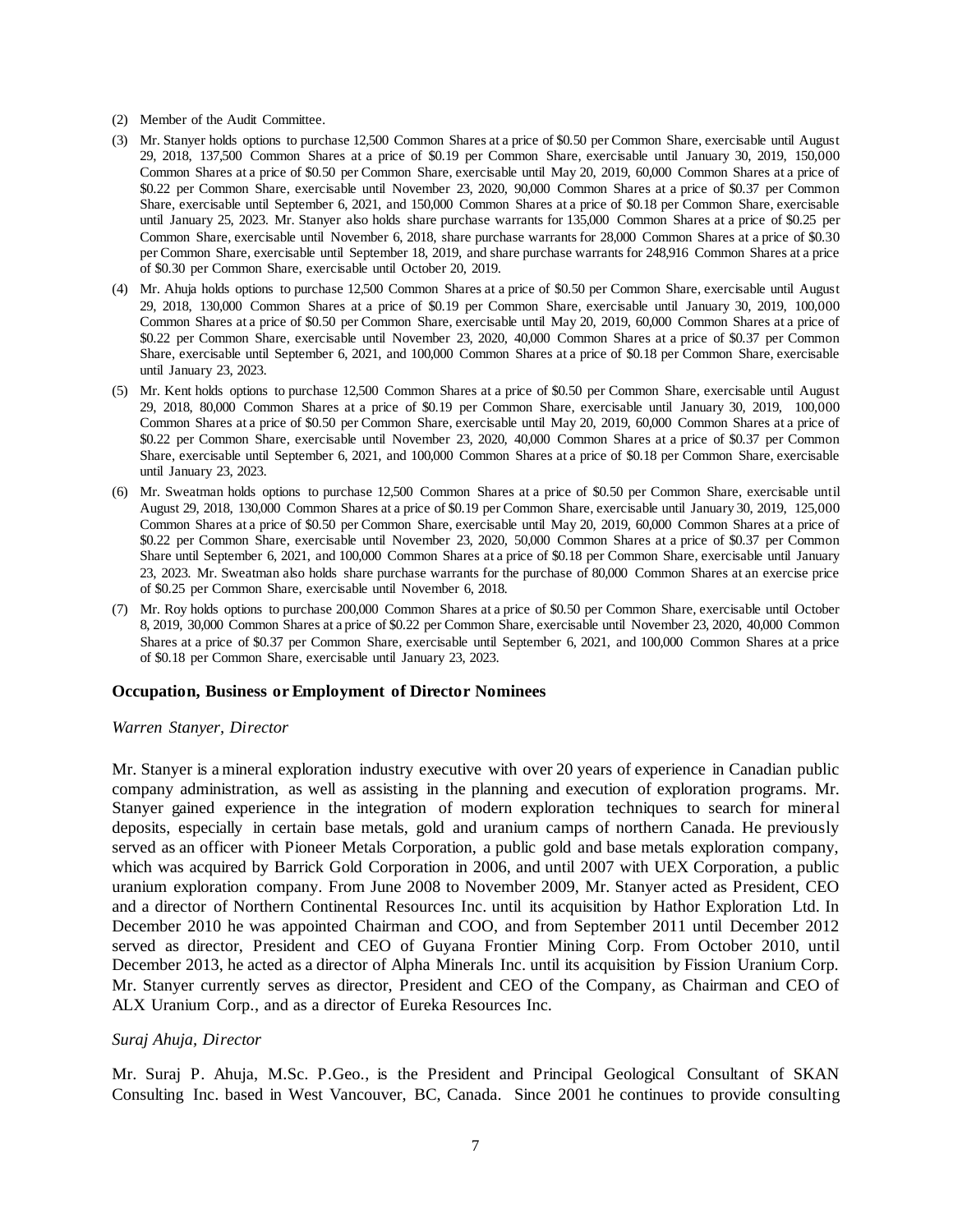services to several major and junior exploration companies in Canada and overseas. Mr. Ahuja has over 45 years of mineral exploration and management experience in Canada, USA and South America. He has designed, developed and managed several successful mineral exploration programs from grassroots to detailed property evaluations, including mine geology and feasibility studies. Prior to forming his own company Mr. Ahuja also worked for SMDC, a predecessor company to Cameco Corporation and PNC, a Japanese uranium exploration company. Since 2004 Mr. Ahuja has been a director of UEX Corporation, a mineral exploration company that is listed on the Toronto Stock Exchange.

### *Cory H. Kent, Director*

Mr. Cory H. Kent has been a practicing lawyer since 1996, a lawyer at McMillan LLP since February 2003 and a partner there since 2006, practicing in the area of securities and corporate law with a focus on companies in the mineral resource industry. Mr. Kent has a LLB from the University of British Columbia and Bachelor of Arts from Carleton University. Mr. Kent is also a director of Starcore International Mines Ltd. a mining company that is listed on the Toronto Stock Exchange.

### *Michael D. Sweatman, Director*

Mr. Sweatman is a Chartered Professional Accountant and operates MDS Management Ltd., a Vancouverbased management consulting company, since November 1992. In addition, Mr. Sweatman serves on a number of reporting companies as director or officer and several other companies which are reporting companies listed on the TSX Venture Exchange. He has served as a director and officer of a number of companies over the past 30 years. Mr. Sweatman obtained his CA designation in 1982 and is a member of the CPABC and CPA Yukon. He obtained his Bachelor of Arts degree in Economics and Commerce in 1982 from Simon Fraser University.

### *Charles E. Roy, Director*

Charles Roy earned a B.Sc. in geology from Acadia University, Nova Scotia in 1972. Early in his career, Mr. Roy was employed by the mining engineering and geological consulting firm of David S. Robertson and Associates and worked in Canada, the United States and in Africa. In 1979, Mr. Roy joined a predecessor company of Cameco Corporation ("Cameco") as a Project Geologist, thus beginning a career with Cameco that would span 33 years. In 1988, Mr. Roy transferred to Cameco Gold and was involved in establishing an exploration office in Reno, Nevada and managing that office from 1991 – 1994. Mr. Roy returned to uranium exploration in 1994 and over the next 18 years managed both greenfield and brownfield exploration programs in the Athabasca Basin area of northern Canada. During this period Mr. Roy oversaw exploration teams that discovered and delineated seven significant uranium deposits, including Millennium. Later at Cameco, Mr. Roy worked closely with Corporate Development and Legal departments to negotiate new exploration opportunities and helped to consolidate and streamline its worldwide exploration portfolio. Mr. Roy currently serves as Chairman Technical Committee of ALX Uranium Corp.

#### **Cease Trade Orders and Bankruptcies**

Mr. Sweatman was a director of Glenthorne Enterprises Inc. ("**Glenthorne**") when trading of the securities of Glenthorne was halted on April 15, 2009 by the TSX Venture Exchange pending clarification of the company's financial affairs. The securities resumed trading on May 28, 2009.

Mr. Sweatman was a director of Mega Precious Metals Inc. ("**Mega**") From July 1998 until June 2015. In October 2002, trading in the common shares of Mega (then named Treat Systems Inc. ("**Treat**") was halted by the TSX-V for failure to meet the tier maintenance requirements under the policies of the TSX-V and for having been designated as an inactive issuer for a period in excess of 18 months. In August 2003, the common shares were listed for trading on the NEX board of the TSX-V. In January 2008, Treat completed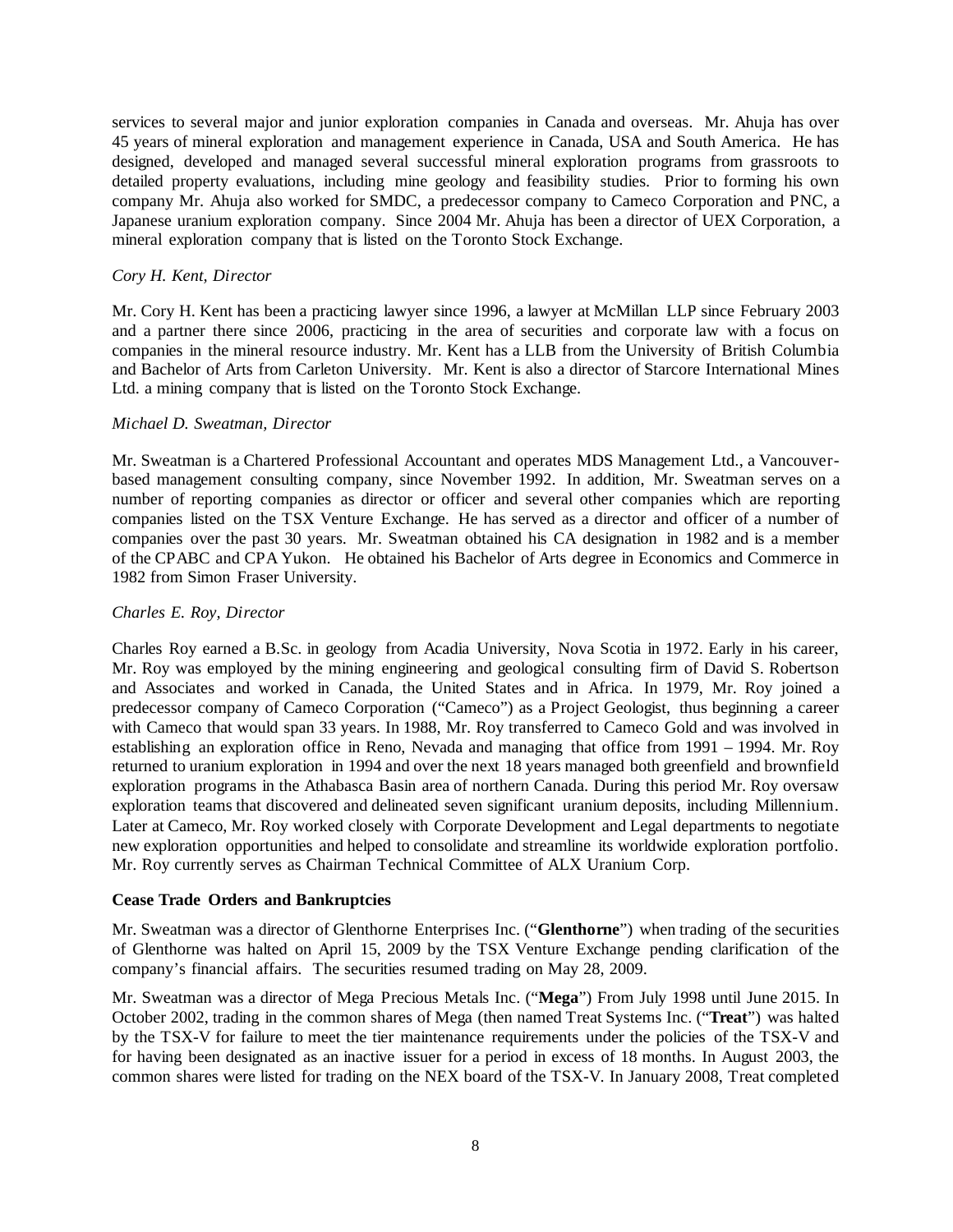a "change of business" pursuant to the policies of the TSX-V. Treat's name was changed to Mega Silver Inc. and the common shares resumed trading on the TSX-V on January 31, 2008.

Mr. Kent was a director and corporate secretary of Starcore International Mines Ltd. when it agreed to a settlement of proceedings brought by the United States Securities and Exchange Commission (the "SEC") in connection with that company's registration under the Securities Exchange Act of 1934 (the "Exchange Act"). That company had previously registered under the Exchange Act in 2004 but had inadvertently failed to file any periodic reports since its initial filing. The SEC revoked that company's registration pursuant to Section 12(j) of the Exchange Act. Pursuant to the Section 12(j) order, United States broker dealers are not permitted to conduct trades in that company's shares unless the company subsequently registers under the Exchange Act. On August 12, 2016 Starcore filed a new registration statement on Form 20-F for the purposes of registering its common shares under section 12(g) of the Exchange Act. The registration statement became effective on October 11, 2016.

Except as provided above, no proposed director of the Company is, as of the date of this Information Circular, or has been, within the 10 years prior to the date hereof, a director or chief executive officer or chief financial officer of any company (including the Company) that: (a) was subject to an order that was issued while the proposed director was acting in the capacity as director, chief executive officer or chief financial officer; or (ii) was subject to an order that was issued after the proposed director ceased to be a director, chief executive officer or chief financial officer and which resulted from an event that occurred while that person was acting in the capacity as director, chief executive officer or chief financial officer.

No proposed director of the Company is, as at the date of this Information Circular, or has been within 10 years before the date of this Information Circular, a director or executive officer of any company (including the Company) that, while that person was acting in that capacity, or within a year of that person ceasing to act in that capacity, became bankrupt, made a proposal under any legislation relating to bankruptcy or insolvency or was subject to or instituted any proceedings, arrangement or compromise with creditors or had a receiver, receiver manager or trustee appointed to hold its assets.

No proposed director of the Company has, within the 10 years before the date of this Information Circular, become bankrupt, made a proposal under any legislation relating to bankruptcy or insolvency, or become subject to or instituted any proceedings, arrangement or compromise with creditors, or had a receiver, receiver manager or trustee appointed to hold the assets of the proposed director.

# **APPOINTMENT OF AUDITOR**

Davidson & Company LLP, Chartered Accountants, Suite 1200, 609 Granville Street, Vancouver, British Columbia, will be nominated at the Meeting for re-appointment as auditor of the Company at remuneration to be fixed by the directors.

#### **AUDIT COMMITTEE AND RELATIONSHIP WITH AUDITOR**

National Instrument 52-110 "*Audit Committees*" of the Canadian Securities Administrators ("**NI 52-110**") requires the Company, as a venture issuer, to disclose annually in its Information Circular certain information concerning the constitution of its audit committee and its relationship with its independent auditor, as set forth in the following:

### **The Audit Committee's Charter**

The audit committee has a charter. A copy of the audit committee charter is attached hereto as Schedule "A".

#### **Composition of the Audit Committee**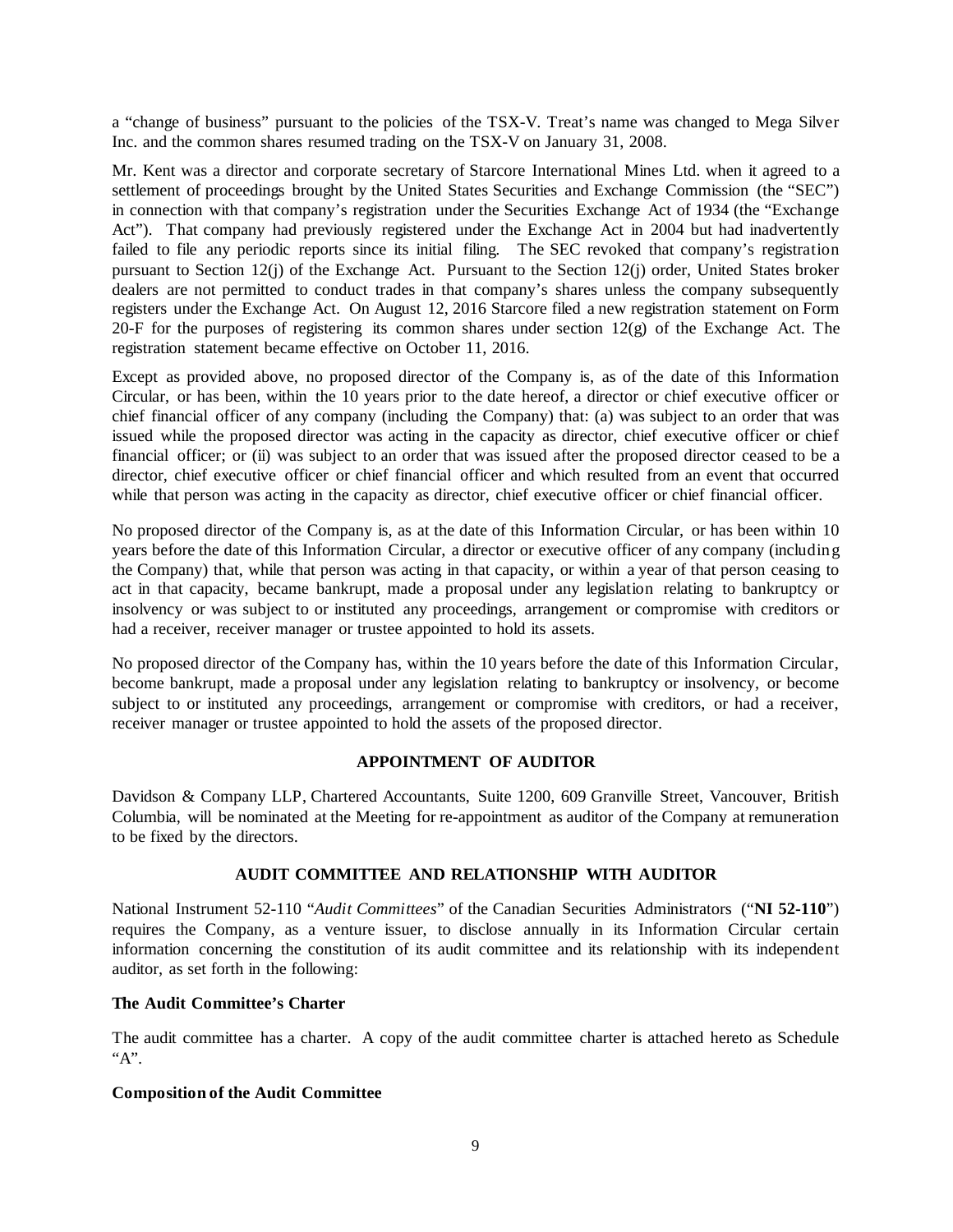The current members of the audit committee are Michael D. Sweatman, Suraj Ahuja, and Warren Stanyer. Suraj Ahuja is considered an independent member of the audit committee. Warren Stanyer is not considered to be independent, as he is the President and Chief Executive Officer of the Company. Michael D. Sweatman is not considered to be independent, as he is the President and Chief Executive Officer of Eureka Resources, Inc. ("**Eureka**"), a company for which Warren Stanyer has, in the previous three years, served on the compensation committee. All members of the audit committee are considered to be financially literate.

### **Relevant Education and Experience**

For relevant education and experience of the members of the audit committee, please see above heading "*Occupation, Business or Employment of Director Nominees*".

All members of the audit committee have:

- (a) gained through their experience as directors and officers of publicly listed companies, an understanding of the accounting principles used by the issuer to prepare its financial statements, and the ability to assess the general application of those principles in connection with estimates, accruals and reserves;
- (b) experience preparing, auditing, analyzing or evaluating financial statements that present a breadth and level of complexity in accounting issues comparable to issues that the Company can reasonably expect to arise in the issuer's financial statements; or experience actively supervising individuals engaged in such activities; and
- (c) an understanding of internal controls and procedures for financial reporting.

#### **Audit Committee Oversight**

The audit committee has not made any recommendations to the Board to nominate or compensate any auditor other than Davidson & Company LLP.

#### **Reliance on Certain Exemptions**

The Company's auditor, Davidson & Company LLP, has not provided any material non-audit services.

#### **Pre-Approval Policies and Procedures**

The audit committee has not adopted specific policies and procedures for the engagement of non-audit services.

#### **External Auditor Service Fees**

Fees incurred with Davidson & Company LLP for audit services in the last two fiscal years are outlined in the following table:

| <b>Nature of Services</b>         | <b>Fees Paid to Auditor in Year Ended</b><br>September 30, 2016 | <b>Fees Paid to Auditor in Year</b><br>Ended September 30, 2017 |
|-----------------------------------|-----------------------------------------------------------------|-----------------------------------------------------------------|
| Audit Fee $s^{(1)}$               | \$45,495                                                        | \$50,490                                                        |
| Audit-Related Fees <sup>(2)</sup> | <b>SNil</b>                                                     | \$Nil                                                           |
| Tax Fees $(3)$                    | \$6,000                                                         | \$7,350                                                         |
| All Other Fees $(4)$              | \$Nil                                                           | \$Nil                                                           |
| Total                             | \$51,495                                                        | \$57,840                                                        |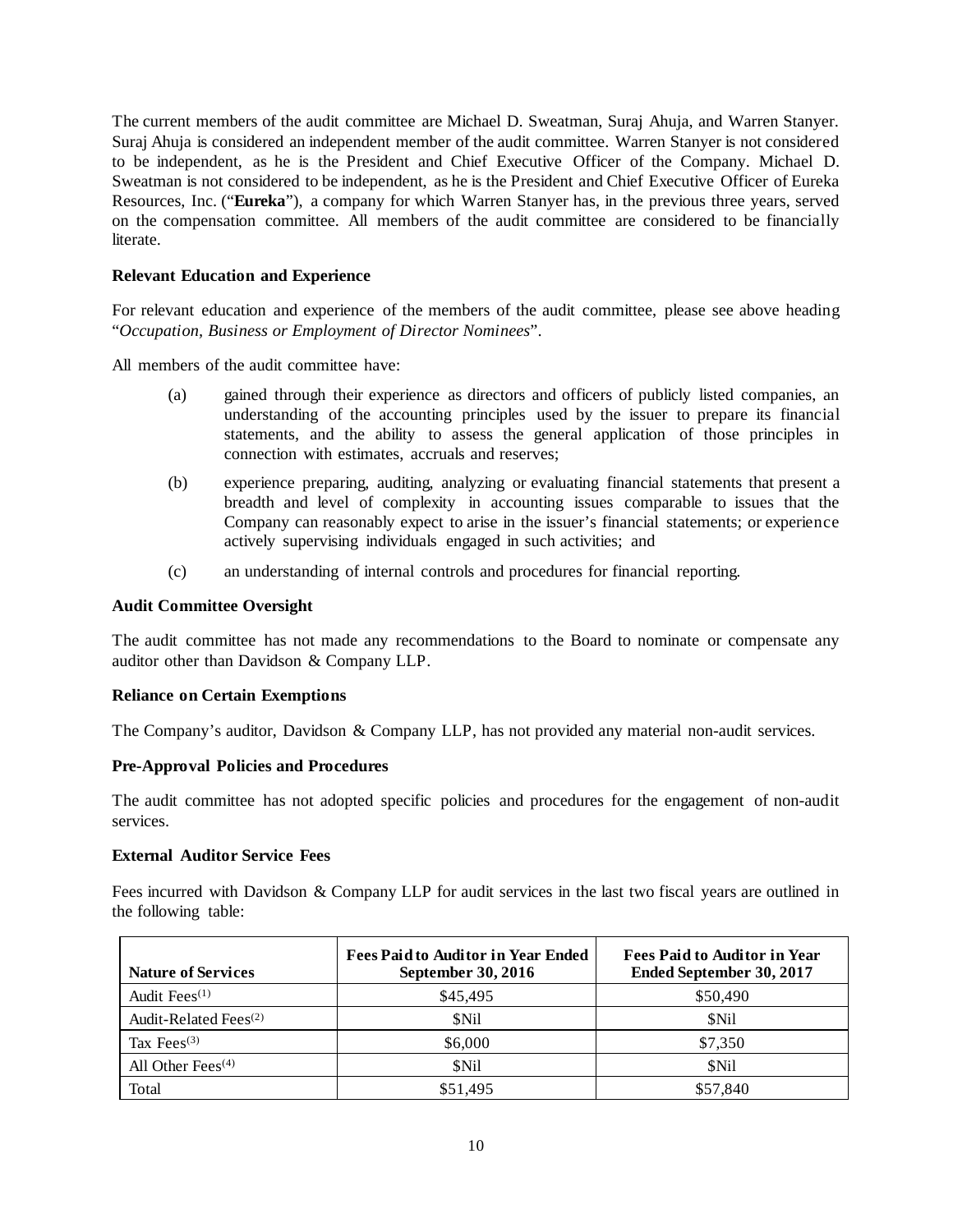Notes:

- (1) "Audit Fees" include fees necessary to perform the annual audit and quarterly reviews of the Company's consolidated financial statements. Audit Fees include fees for review of tax provisions and for accounting consultations on matters reflected in the financial statements. Audit Fees also include audit or other attest services required by legislation or regulation, such as comfort letters, consents, reviews of securities filings and statutory audits.
- (2) "Audit-Related Fees" include services that are traditionally performed by the auditor. These audit-related services include employee benefit audits, due diligence assistance, accounting consultations on proposed transactions, internal control reviews and audit or attest services not required by legislation or regulation.
- (3) "Tax Fees" include fees for all tax services other than those included in "Audit Fees" and "Audit-Related Fees". This category includes fees for tax compliance, tax planning, tax advice, and the Company's Canadian and US corporate tax returns. Tax planning and tax advice includes assistance with tax audits and appeals, tax advice related to mergers and acquisitions, and requests for rulings or technical advice from tax authorities.
- (4) "All Other Fees" include all other non-audit services.

### **CORPORATE GOVERNANCE**

#### **General**

Corporate governance refers to the policies and structure of the board of directors of a company whose members are elected by and are accountable to the shareholders of such company. Corporate governance encourages establishing a reasonable degree of independence of the board of directors from executive management and the adoption of policies to ensure the board of directors recognizes the principles of good management. The Board is committed to sound corporate governance practices, as such practices are both in the interests of shareholders and help to contribute to effective and efficient decision-making.

### **Board of Directors**

Directors are considered to be independent if they have no direct or indirect material relationship with the Company. A "material relationship" is a relationship which could, in the view of the Company's Board, be reasonably expected to interfere with the exercise of a director's independent judgment.

The Board facilitates its independent supervision over management through communication with its Chief Executive Officer. The Board is responsible for establishing performance criteria and compensation for the Chief Executive Officer. In addition, the Board is responsible for the stock option plan including any modifications to the plan and any option grants. The audit committee meets at least annually with the external auditors and Chief Financial Officer to review and approve the financial statements.

The current independent members of the Board are Suraj Ahuja and Charles E. Roy. Cory H. Kent is not independent as he is a partner at the firm of lawyers that acts as the Company's legal counsel. Warren Stanyer is not independent as he is President and Chief Executive Officer of the Company. Michael D. Sweatman is not considered to be independent, as he is the President and Chief Executive Officer of Eureka, a company for which Warren Stanyer has, within the previous three years, served on the compensation committee.

#### **Directorships**

The directors are currently serving on boards of the following other reporting companies (or equivalent) as set out below:

| <b>Name of Director</b> | Name of Reporting Issuer | <b>Exchange Listed</b> |
|-------------------------|--------------------------|------------------------|
| Warren Stanyer          | ALX Uranium Corp.        | <b>TSXV</b>            |
|                         | Eureka Resources Inc.    | TSXV                   |
| Suraj Ahuja             | UEX Corporation          | TSX                    |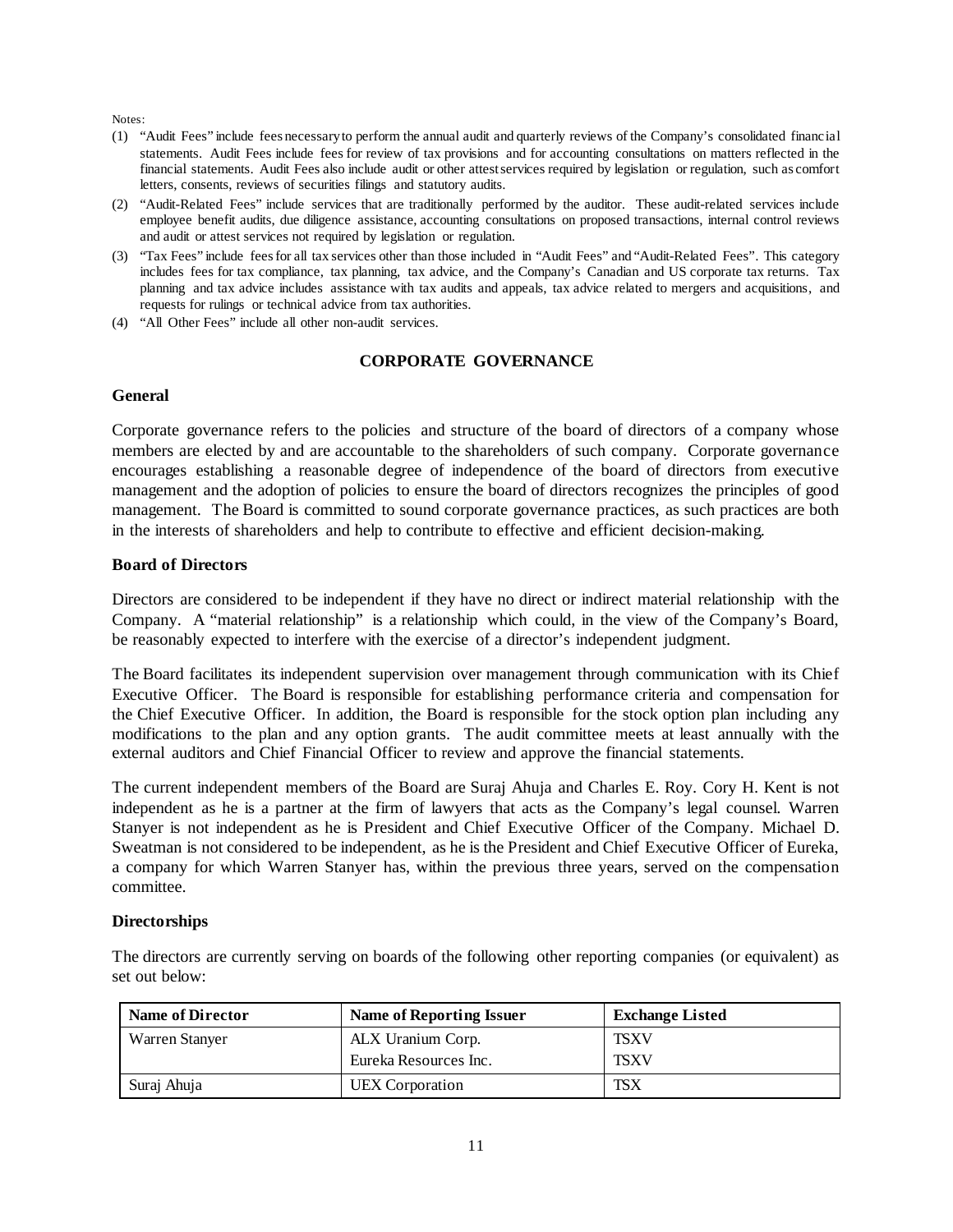| <b>Name of Director</b> | <b>Name of Reporting Issuer</b>   | <b>Exchange Listed</b> |
|-------------------------|-----------------------------------|------------------------|
| Cory H. Kent            | Starcore International Mines Ltd. | TSX <sup>1</sup>       |
| Michael D. Sweatman     | Marifil Mines Limited             | <b>TSXV</b>            |
|                         | Eureka Resources Inc.             | TSXV                   |

#### **Orientation and Continuing Education**

When new directors are appointed, they receive an orientation, commensurate with their previous experience, on the Company's properties, business, technology and industry and on the responsibilities of directors.

Board meetings may also include presentations by the Company's management and employees to give the directors additional insight into the Company's business. The Company has not taken any additional measures to provide continuing education for directors.

### **Ethical Business Conduct**

The Board has found that the fiduciary duties placed on individual directors by the Company's governing corporate legislation and the common law and the restrictions placed by applicable corporate legislation on an individual directors' participation in decisions of the Board in which the director has an interest have been sufficient to ensure that the Board operates independently of management and in the best interests of the Company.

### **Nomination of Directors**

The Board considers its size each year when it considers the number of directors to recommend to the shareholders for election at the annual meeting of shareholders, taking into account the number required to carry out the Board's duties effectively and to maintain a diversity of views and experience.

The Board does not have a nominating committee, and these functions are currently performed by the Board as a whole.

# **Compensation**

The Company has a compensation committee currently consisting of Cory Kent, Charles E. Roy, and Suraj Ahuja. The compensation committee determines compensation for the directors and the Chief Executive Officer.

#### **Other Board Committees**

The Board has no other committees other than the audit committee and the compensation committee.

# **Assessments**

The Board is relatively small and direct communication between directors and officers is encouraged. The Board has not taken any additional measures to assess the effectiveness of the Board.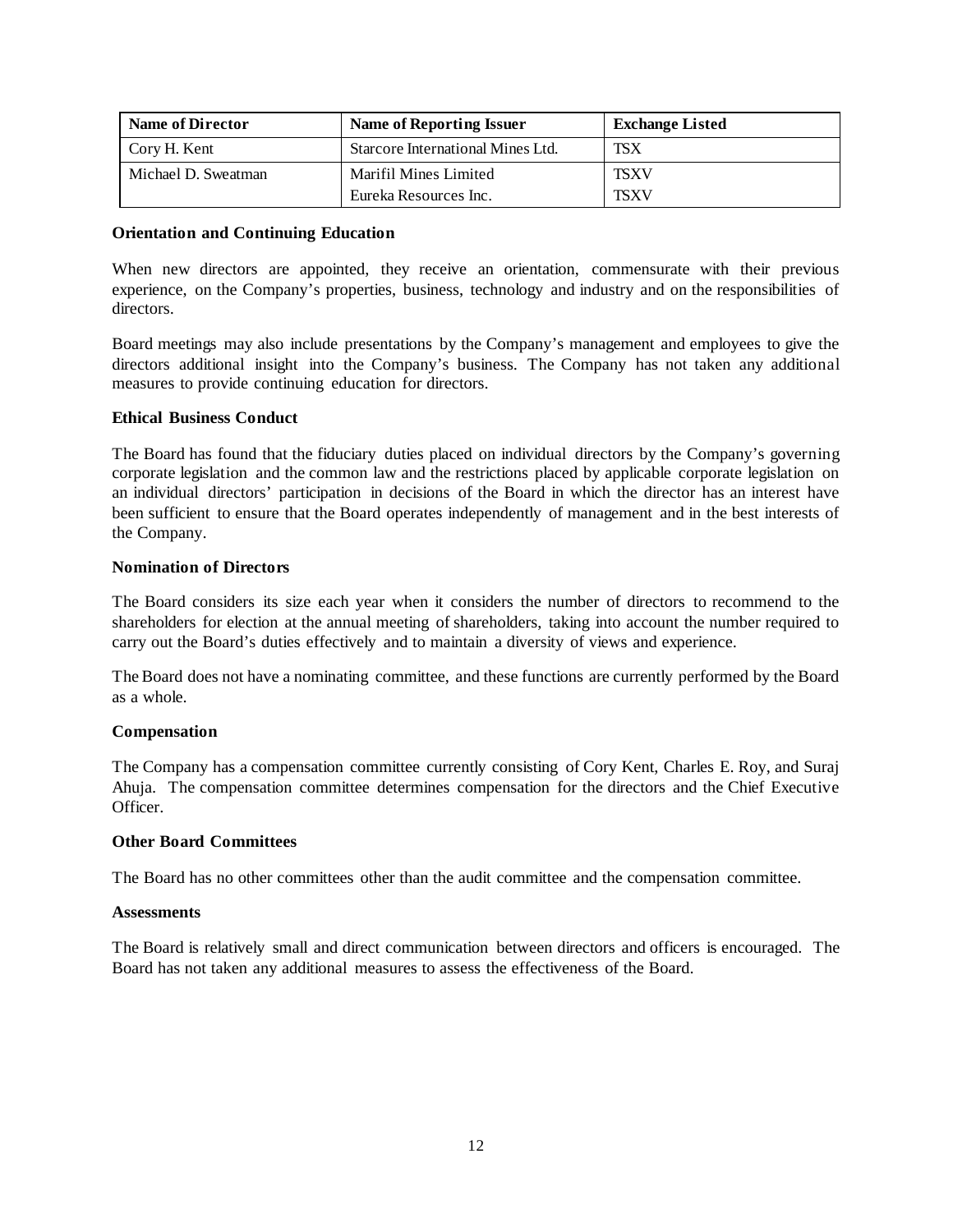### **STATEMENT OF EXECUTIVE COMPENSATION**

#### **Named Executive Officer**

In this section, "Named Executive Officer" ("**NEO**") means each of the following individuals:

- (a) a Chief Executive Officer ("**CEO**");
- (b) a Chief Financial Officer ("**CFO**");
- (c) each of the three most highly compensated executive officers, or the three most highly compensated individuals acting in a similar capacity, other than the CEO and CFO, at the end of the most recently completed financial year whose total compensation was, individually, more than \$150,000 for that financial year; and
- (d) each individual who would be a NEO under paragraph (c) but for the fact that the individual was neither an executive officer of the company, nor acting in a similar capacity, at September 30, 2017.

Warren Stanyer, President and CEO, and Brent Petterson, CFO, are each an NEO of the Company for the purposes of the following disclosure.

The following disclosure sets out the compensation that the Board intended to pay, make payable, award, grant, give or otherwise provide to each NEO and director for the financial year ended September 30, 2017.

#### **Compensation and Discussion Analysis**

The compensation committee does not have a formal process for reviewing compensation of the directors and senior officers, and reviews of compensation are conducted on a periodic basis.

The compensation committee deals with executive compensation matters. The compensation committee regularly considers the implications of the risks associated with the Company's compensation program and how it might mitigate those risks. The Company does not currently believe there are any risks arising from compensation policies and practices that are reasonably likely to have an adverse effect on the Company.

The Company did not retain any compensation consultants during the financial year ended September 30, 2017.

The Company's compensation programs are designed to recognize and reward executive performance consistent with the success of the Company's business. These policies and programs are intended to attract and retain capable and experienced people. The philosophy of the Board and the compensation committee is to ensure that the Company's compensation goals and objectives, as applied to the actual compensation paid to the Company's CEO and other executive officers, are aligned with the Company's overall business objectives and with shareholder interests.

The compensation committee considers a variety of factors when determining both compensation policies and programs and individual compensation levels. These factors include the long-range interests of the Company and its shareholders, overall financial and operating performance of the Company and the compensation committee's assessment of each executive's individual performance and contribution toward meeting corporate objectives.

# **Report on Executive Compensation**

The compensation committee assumes responsibility for reviewing and monitoring the long-range compensation strategy for the senior management of the Company. The compensation committee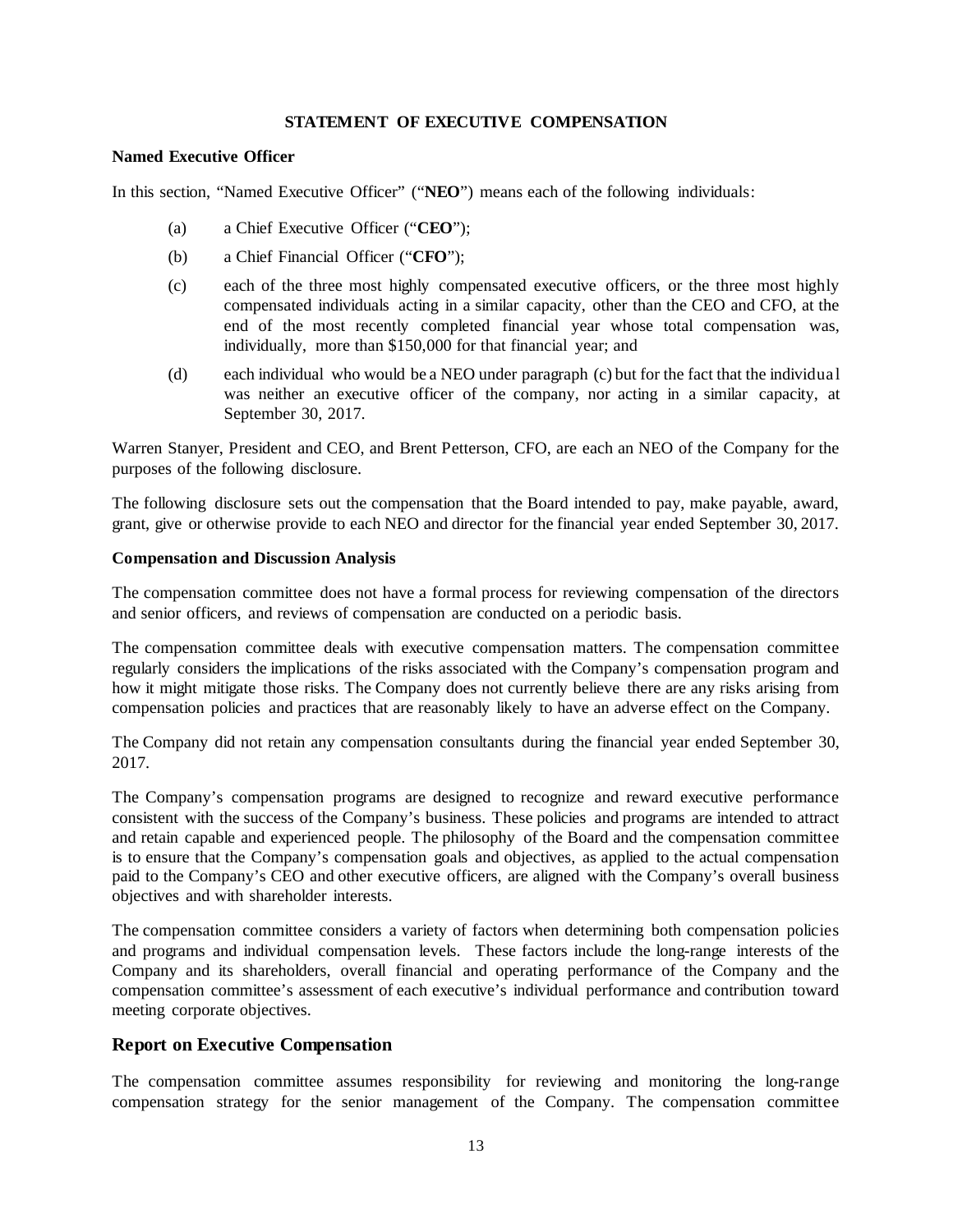determines the type and amount of compensation for the President and CEO. The compensation committee also reviews the compensation of the Company's senior executives.

### **Philosophy and Objectives**

The compensation program for the senior management of the Company is designed to ensure that the level and form of compensation achieves certain objectives, including:

- (a) attracting and retaining qualified executives;
- (b) motivating the short and long-term performance of these executives; and
- (c) better aligning their interests with those of the Company's shareholders.

In compensating its senior management, the Company employs a combination of salary and equity participation through its share option plan.

### **Elements of the Compensation Program for the Fiscal Year 2017**

The significant elements of compensation awarded during the financial year ended September 30, 2017 to the NEOs was paid in cash. The Company does not presently have a long-term incentive plan for its NEOs. There is no policy or target regarding allocation between cash and non-cash elements of the Company's compensation program. The compensation committee reviews periodically the total compensation package of each of the Company's executive officers on an individual basis, and makes recommendations for the individual components of its compensation.

### **Cash Salary**

As a general rule, the Company seeks to offer its NEOs a compensation package that is in line with that offered by other companies in our industry, and as an immediate means of rewarding the NEO for efforts expended on behalf of the Company.

# **Equity Participation**

The Company believes that encouraging its executives and employees to become shareholders is the best way of aligning their interests with those of its shareholders. Equity participation is accomplished through the Company's share option plan. Options to purchase Common Shares are granted to senior executives taking into account a number of factors, including the amount and term of options previously granted, base salary and bonuses and competitive factors. Options that vest on terms established by the Board are generally granted to senior executives of the Company.

# **Option-Based Awards**

The Company has in place a share option plan dated for reference January 9, 2008, as amended August 22, 2011 and October 8, 2014 (the "**Plan**"). The Plan has been established to provide incentive to qualified parties to increase their proprietary interest in the Company and thereby encourage their continuing association with the Company. The Plan is administered by the Board. The Plan provides that options will be issued pursuant to option agreements to directors, officers, employees or consultants of the Company or a subsidiary of the Company. All options expire on a date not later than 10 years after the issuance of such option. Previous grants of option-based awards are taken into account when considering new grants of options. Subject to the requirements of the policies of the TSXV and the prior receipt of any necessary regulatory approval, the Board may, in its absolute discretion, amend or modify the Plan or any outstanding option granted under the Plan, as to the provisions set out in the Plan. There are currently options outstanding to purchase an aggregate of 3,862,500 Common Shares.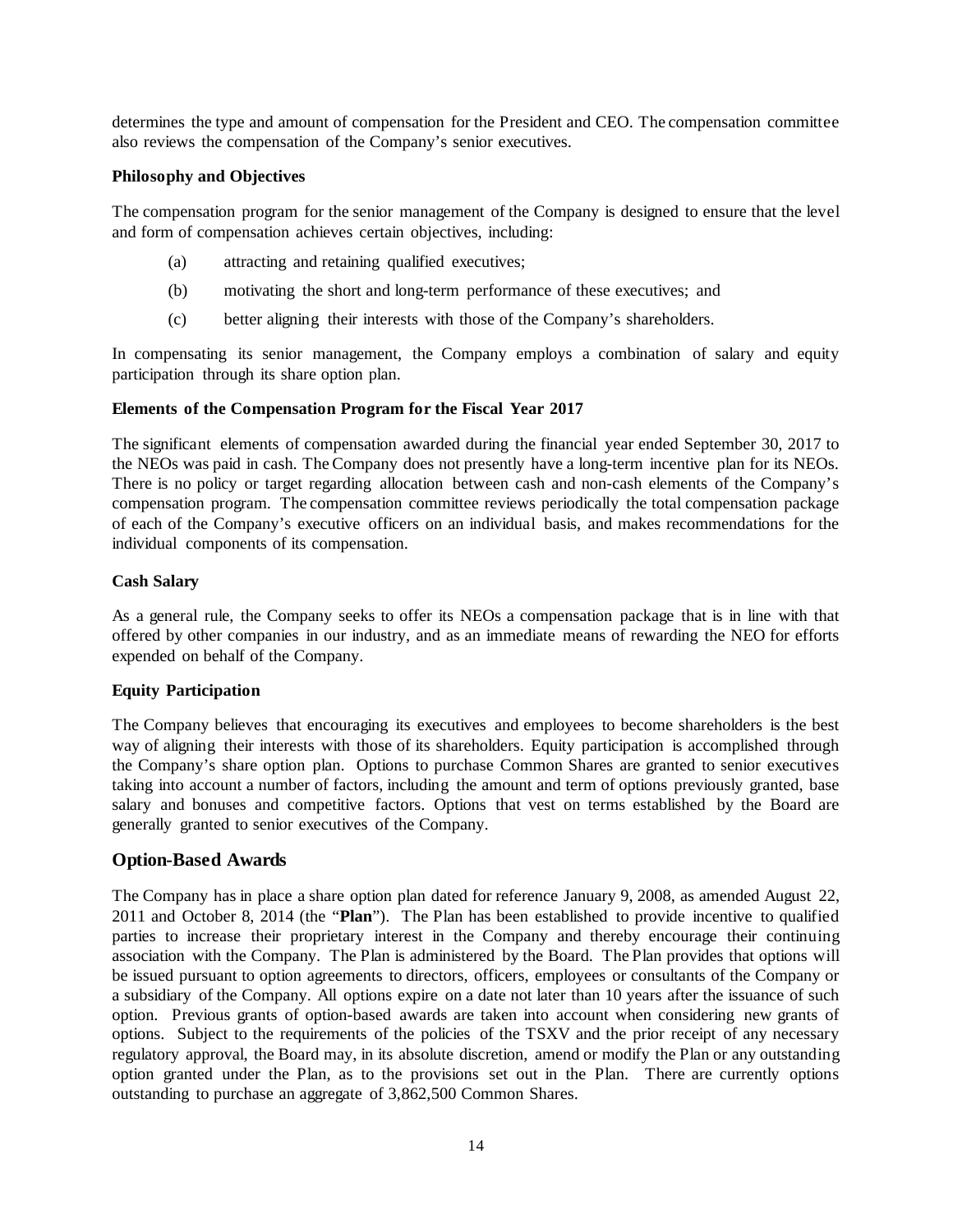The Plan is also intended to emphasize management's commitment to the growth of the Company and the enhancements of shareholders' equity through, for example, improvements in its resource base and share price increments.

The Company relies on discussions of the Board without any formal objectives in granting options, other than management's consideration of the NEO's duties and responsibilities, the NEO's execution of such duties, and the impact of stock options on the total compensation package as envisioned by the Board for each of the NEOs. In view of the current situation wherein the Company is not in a position to pay cash salaries commensurate with the NEO's positions in comparison with industry standards, the Board generally relies on stock options to design an equitable compensation package.

Given the evolving nature of the Company's business, the Board continues to review and redesign the overall compensation plan for senior management so as to continue to address the objectives identified above.

At least annually, the Board reviews the grant of stock options to management and employees. The Board approves base salaries and stock options at the same time to facilitate consideration of target direct compensation to executive officers. Additional options may be granted as options are replenished within the Plan. Options are granted at other times of the year to individuals commencing employment with the Company. The exercise price for the options is set in accordance with the policies of the TSXV.

# **Perquisites and Other Personal Benefits**

The Company's NEOs are not generally entitled to significant perquisites or other personal benefits not offered other employees to the Company.

### **SUMMARY COMPENSATION TABLE**

The compensation paid to the NEO's during the Company's three most recently completed financial years ended September 30, 2017, 2016, and 2015 is as set out below and is expressed in Canadian dollars.

|                                                     |                      |                                                          |                                         |                                                            |                                            | Non-equity incentive<br>plan compensation |                          |                              |                                                  |
|-----------------------------------------------------|----------------------|----------------------------------------------------------|-----------------------------------------|------------------------------------------------------------|--------------------------------------------|-------------------------------------------|--------------------------|------------------------------|--------------------------------------------------|
| Name and<br>principal position                      | Year                 | <b>Salary</b><br>\$)                                     | <b>Share-</b><br>based<br>awards<br>\$) | Option-<br>based<br>awards<br>$($ \$ $)($ <sup>1</sup> $)$ | <b>Annual</b><br>incentive<br>plans<br>\$) | Long-term<br>incentive<br>plans<br>\$)    | Pension<br>value<br>\$)  | All other<br>\$)             | <b>Total</b><br>compensation compensation<br>\$) |
| Warren Stanyer<br>President &<br>CEO <sup>(2)</sup> | 2017<br>2016<br>2015 | $125,000^{(4)}$<br>$120,000^{(4)}$<br>96,000             | Nil<br>Nil<br><b>Nil</b>                | Nil<br>42,600<br>Nil                                       | Nil<br>Nil<br>Nil                          | Nil<br>Nil<br>Nil                         | <b>Nil</b><br>Nil<br>Nil | Nil<br>Nil<br>Nil            | 125,000<br>162,600<br>96,000                     |
| <b>Brent Petterson</b><br><b>CFO</b>                | 2017<br>2016<br>2015 | $50,500^{(3)(5)}$<br>$43,200^{(3)(5)}$<br>$36,000^{(3)}$ | <b>Nil</b><br>Nil<br>Nil                | Nil<br>27,000<br>Nil                                       | Nil<br>Nil<br>Nil                          | Nil<br>Nil<br>Nil                         | <b>Nil</b><br>Nil<br>Nil | N <sub>i</sub><br>Nil<br>Nil | 50,500<br>70,200<br>36,000                       |

Notes:

<sup>(1)</sup> The value is based on the calculated fair value on the dates of grant of November 23, 2015 and September 6, 2016. The assumptions used in the Black-Scholes valuation of the options to calculate stock-based compensation expense in the financial statements were as follows: Risk-free interest rate of 1.44%, Expected life of options - five years and annualized volatility-154%. The Company has no pension plans for its directors, officers or employees.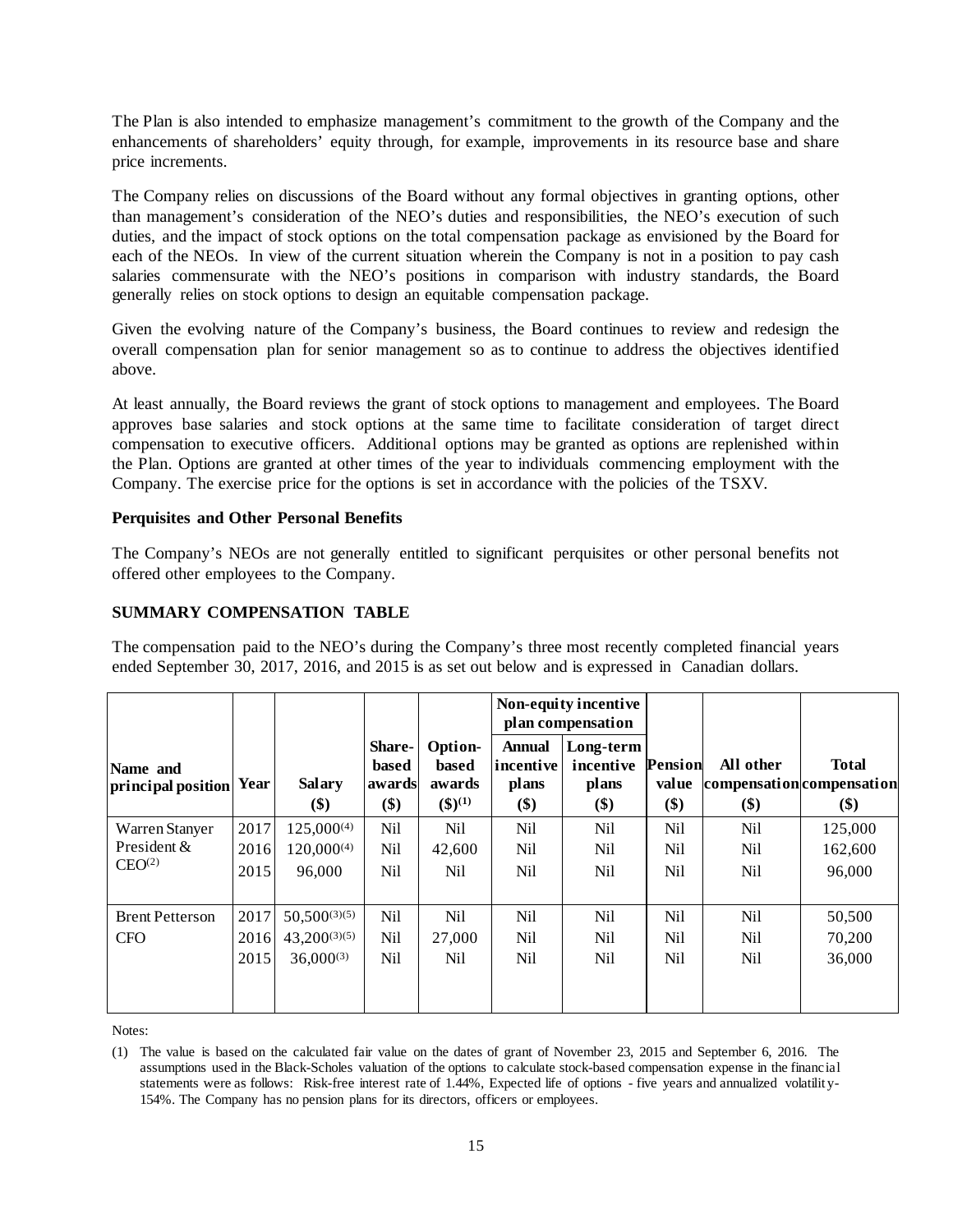- (2) Warren Stanyer was appointed interim President and CEO on August 29, 2013 and as President and CEO on April 10, 2014.
- (3) These funds were paid to MBP Management Ltd., a company controlled by Mr. Petterson.
- (4) During the financial year ended September 30, 2017, Mr. Stanyer received a cash bonus of \$20,000. During the financial year ended September 30, 2016, Mr. Stanyer received a cash bonus of \$24,000.
- (5) During the financial year ended September 30, 2017, Mr. Petterson received a cash bonus of \$10,000. During the financial year ended September 30, 2016, Mr. Petterson received a cash bonus of \$7,200.

#### **INCENTIVE PLAN AWARDS**

#### **Outstanding Share-based Awards and Option-based Awards**

No share-based awards were granted to the NEOs of the Company. The following table sets out all optionbased awards outstanding as at September 30, 2017, for each NEO:

|                        | <b>Option-based Awards</b>                                                               |               |                                      |                                                                        |  |  |
|------------------------|------------------------------------------------------------------------------------------|---------------|--------------------------------------|------------------------------------------------------------------------|--|--|
| <b>Name</b>            | <b>Number of securities</b><br> underlying unexercised options exercise price <br>$(\#)$ | Option<br>\$) | Option<br>expiration date<br>(M/D/Y) | Value of unexercised<br>in-the-money options<br>$($ \$) <sup>(6)</sup> |  |  |
| Warren Stanyer         |                                                                                          |               |                                      |                                                                        |  |  |
|                        | $12,500^{(1)}$                                                                           | 0.50          | August 29, 2018                      | Nil                                                                    |  |  |
|                        | $137,500^{(2)}$                                                                          | 0.19          | January 30, 2019                     | Nil                                                                    |  |  |
|                        | $150,000^{(3)}$                                                                          | 0.50          | May 20, 2019                         | Nil                                                                    |  |  |
|                        | $60,000^{(4)}$                                                                           | 0.22          | November 23, 2020                    | <b>Nil</b>                                                             |  |  |
|                        | $90,000^{(5)}$                                                                           | 0.37          | September 6, 2021                    | Nil                                                                    |  |  |
| <b>Brent Petterson</b> |                                                                                          |               |                                      |                                                                        |  |  |
|                        | $75,000^{(3)}$                                                                           | 0.50          | May 20, 2019                         | Nil                                                                    |  |  |
|                        | $50,000^{(5)}$                                                                           | 0.37          | September 6, 2021                    | <b>Nil</b>                                                             |  |  |

Notes:

(1) These options to purchase Common Shares were granted on August 29, 2013.

(2) These options to purchase Common Shares were granted on January 30, 2014.

(3) These options to purchase Common Shares were granted on May 20, 2014.

(4) These options to purchase Common Shares were granted on November 23, 2015.

(5) These options to purchase Common Shares were granted on September 6, 2016.

(6) These options have an exercise prices greater than the closing price of \$0.185 for the Common Shares of the Company on the TSXV on September 30, 2017.

#### **Incentive Plan Awards – Value Vested or Earned During the Year**

The following table sets out all incentive plans (value vested or earned) during the year ended September 30, 2017, for each NEO: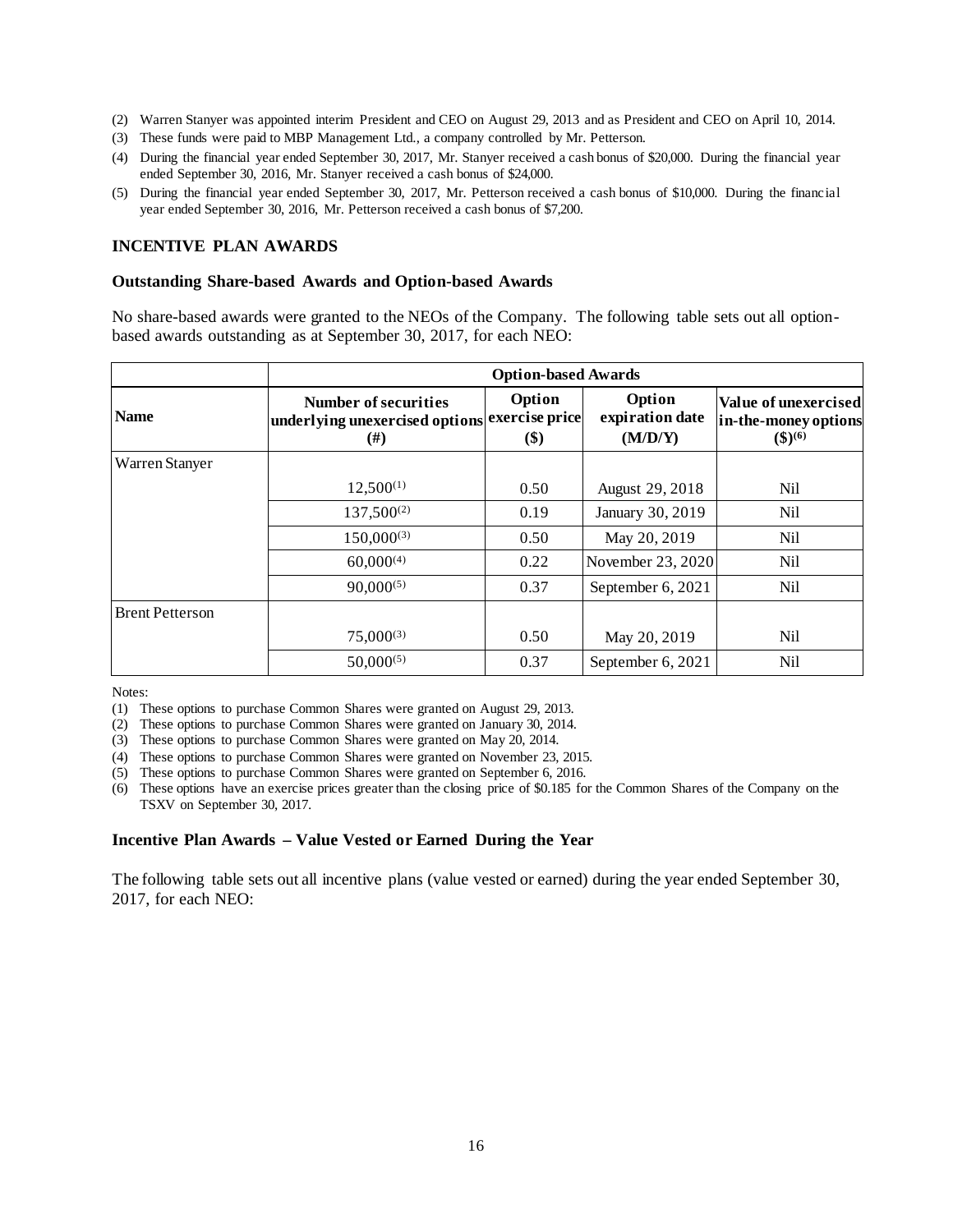| <b>Name</b>            | Option-based awards - Value<br>vested during the year $(\$)$ | vested during the year | Non-equity incentive plan<br>Share-based awards – Value compensation – Value earned<br>during the year<br>$\left( \mathbf{\$} \right)$ |
|------------------------|--------------------------------------------------------------|------------------------|----------------------------------------------------------------------------------------------------------------------------------------|
| <b>Warren Stanyer</b>  | Nil                                                          | Nil                    | Nil                                                                                                                                    |
| <b>Brent Petterson</b> | Nil                                                          | Nil                    | Nil                                                                                                                                    |

# **TERMINATION AND CHANGE OF CONTROL BENEFITS**

### *Warren Stanyer*

Warren Stanyer and Nevada Sunrise entered into an employment agreement dated April 1, 2014, as amended November 23, 2015, whereby Mr. Stanyer will perform the position of President and CEO for the Company (the "**Stanyer Agreement**").

Pursuant to the terms of the Stanyer Agreement, the Company will pay Mr. Stanyer a salary of \$96,000 per year, less statutory deductions. On February 7, 2017, the Board approved an increase to Mr. Stanyer's salary to \$108,000 per year, effective January 1, 2017. Mr. Stanyer is eligible to receive cash bonuses from timeto-time, with the amount and the timing of the award of such bonuses to be determined by the Compensation Committee of the Company. During the financial year ended September 30, 2017, Mr. Stanyer received a cash bonus of \$20,000. During the financial year ended September 30, 2016, Mr. Stanyer received a cash bonus of \$24,000. The Stanyer Agreement will be reviewed on an annual basis and salary will be adjusted at the sole discretion of the Company; however, salary will not be reduced without Mr. Stanyer's written consent.

The Stanyer Agreement may be terminated as follows:

- By the Company for Cause, as defined in the Stanyer Agreement;
- By the Company, at any time, without Cause and without further obligation, by providing Mr. Stanyer with three (3) months' notice of such termination; and
- By Mr. Stanyer at any time by providing the Company with three (3) months' notice in writing to that effect.

Upon termination of the Stanyer Agreement, pursuant to the above, the Company will pay Mr. Stanyer all salary earned up to and including Mr. Stanyer's last day of employment and all benefit coverage (if any) and perquisites will cease effective thirty (30) days after the termination date.

Pursuant to the Stanyer Agreement, the following is true in the event of a Change of Control:

- In the event that the Stanyer Agreement is terminated either by Mr. Stanyer or the Company for any reason other than for Cause within three (3) months before or twelve (12) months after a Change of Control (as defined below), the Company will provide Mr. Stanyer with a severance payment equal to twenty-four (24) months of Mr. Stanyer's then current salary (equal to \$192,000 as at November 1, 2015), (the "Change of Control Severance"), less withholding taxes, as a liquidated sum.
- When payable, pursuant to the above, the Change of Control Severance will be paid to Mr. Stanyer within fourteen (14) calendar days of Mr. Stanyer's termination of employment or upon receipt of written notice from Mr. Stanyer of his intent to terminate the Stanyer Agreement.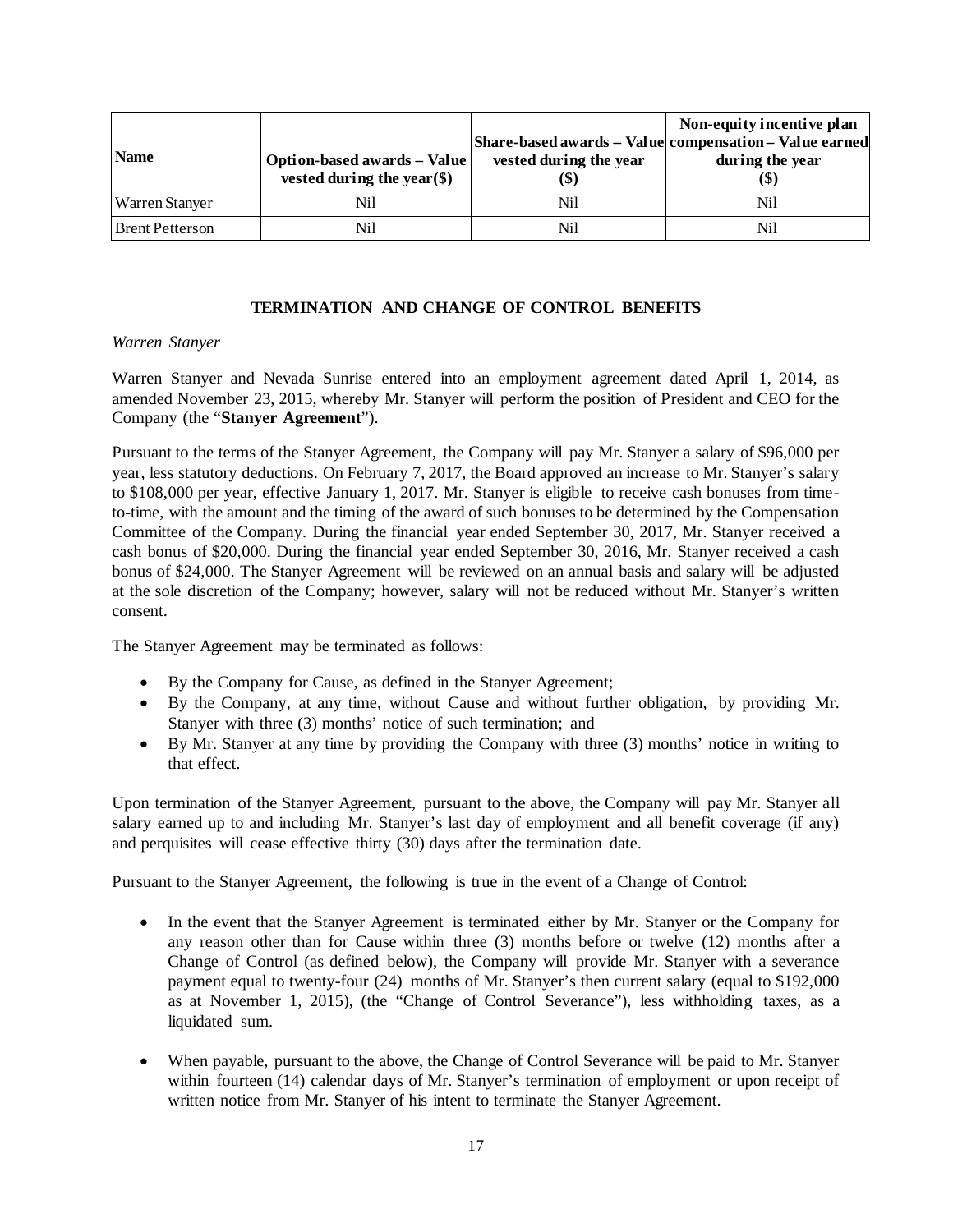- Mr. Stanyer agrees that the Change of Control Severance will constitute and satisfy his entire legal entitlement to notice of termination, pay in lieu of notice, or severance pay, whether under common law and/or any statute, in connection with the termination of the Stanyer Agreement including, but not limited to, any claim for salary, lost stock options and health and/or welfare benefits.
- In the event of a Change of Control, all stock options granted to Mr. Stanyer by the Company shall immediately vest and become exercisable, and shall remain available for exercise until the earlier of one year after the date of such termination and the date such options would have expired had such termination not occurred.
- For the purposes of the Stanyer Agreement, a "Change of Control" means:
	- o The direct or indirect sale, lease, exchange or other transfer of all or substantially all of the assets of the Company to any person or entity or group of persons or entities acting in concert as a partnership or other group, but not including the entering into of an option or joint venture agreement or the transfer of an interest in mineral properties of the Company pursuant to the operation of such option or joint venture agreement;
	- o The amalgamation, merger or arrangement of the Company with or into another entity where the shareholders of the Company immediately prior to the transaction will hold less than 50% of the voting securities of the resulting entity upon completion of the transaction;
	- o Acquiring or becoming the beneficial owner of, directly or indirectly, of more than 50% of the voting securities of the Company whether through the acquisition of previously issued and outstanding voting securities of the Company or of voting securities of the Company that have not been previously issued or any combination thereof or any other transaction with similar effect; and
	- o A change in the composition of the board of directors of the Company as a result of a proposal by a shareholder group not supported by management of the Company resulting in the current members of the board of directors of the Company representing less than 51% of the members of the board of directors. For the avoidance of doubt, this does not apply to a change in the composition of the board of directors supported by management.

# *Brent Petterson*

Brent Petterson and Nevada Sunrise entered into a consulting agreement dated September 1, 2013 whereby Mr. Petterson will perform the position of CFO for the Company through his consulting company, MBP Management Ltd. (the "**Petterson Agreement**").

Pursuant to the terms of the Petterson Agreement, the Company will pay to MBP Management Ltd. a fee of \$3,000 per month, plus GST and out of pocket expenses, payable at the end of each month of the term, by invoice. From September 1, 2013 until December 31, 2013, MBP Management Ltd. was paid a fee of \$2,500 per month, plus GST, and the fee was increased to \$3,000 per month plus GST effective January 1, 2014. On February 7, 2017, the Board approved an increase to Mr. Petterson's fee to \$3,500 per month, effective January 1, 2017. During the financial year ended September 30, 2017, Mr. Petterson received a cash bonus of \$10,000. During the financial year ended September 30, 2016, Mr. Petterson received a cash bonus of \$7,200. The term of the Petterson Agreement is six months, after which on a month to month basis until terminated by both parties.

The Petterson Agreement may be terminated as follows:

- By the Company for Cause, as defined in the Petterson Agreement;
- By Mr. Petterson at any time on forty-five (45) days' written notice to the Company; and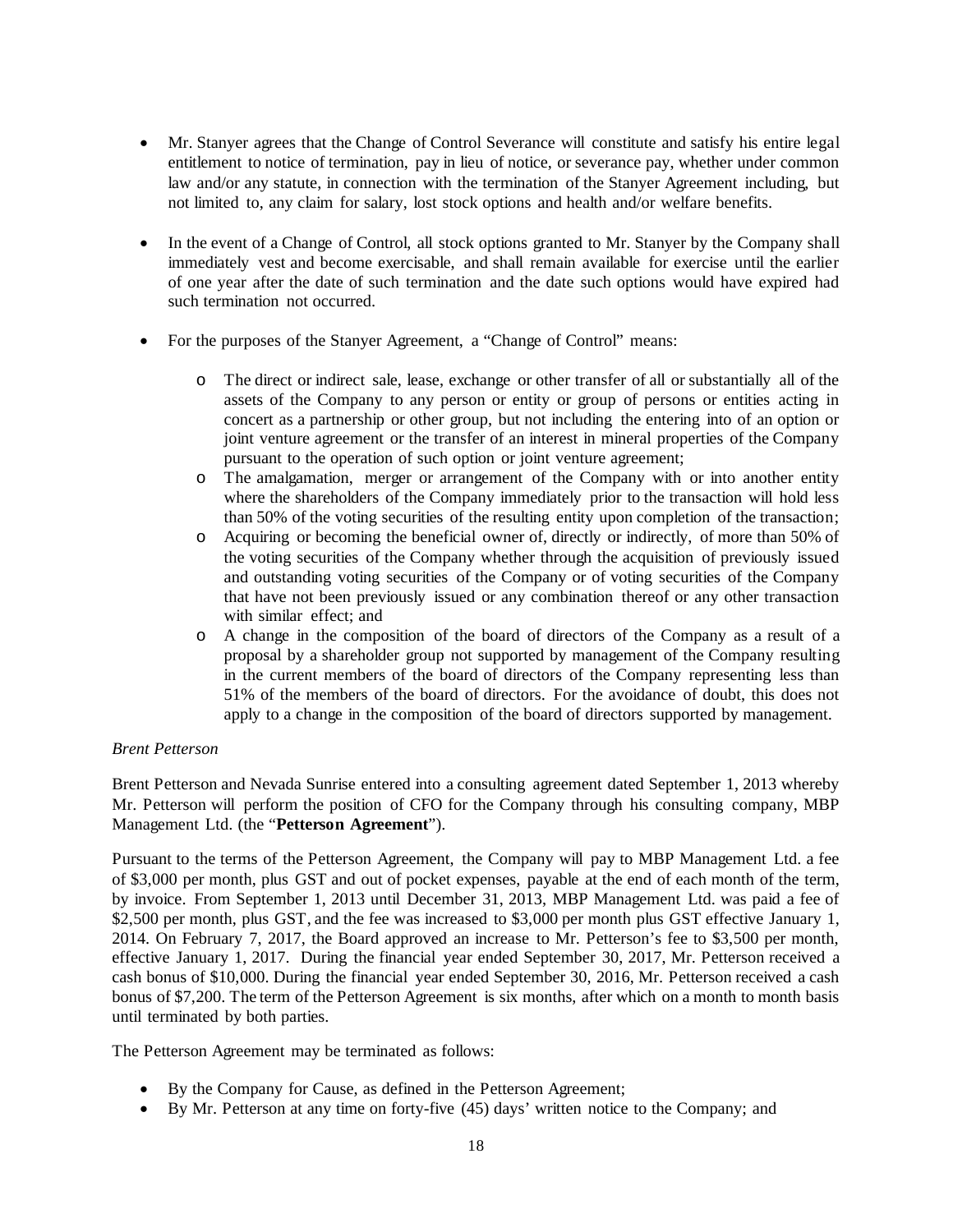• By the Company at any time on forty-five (45) days' written notice to Mr. Petterson.

There is no additional compensatory plan or arrangement with respect to the Petterson Agreement resulting from a Change of Control.

# **DIRECTOR COMPENSATION**

# **Director Compensation Table**

The compensation provided to the directors, excluding a director who is already set out in disclosure for an NEO for the Company's most recently completed financial year of September 30, 2017 is as set out below:

| <b>Name</b>            | Fees<br>earned<br>\$) | <b>Share-</b><br>based<br>Awards<br>(\$) | Option-<br>based<br>awards<br>\$) | Non-equity<br>incentive plan<br>compensation<br>(\$) | <b>Pension</b><br>value<br>\$) | All other<br>compensation<br>\$) | <b>Total</b><br>\$) |
|------------------------|-----------------------|------------------------------------------|-----------------------------------|------------------------------------------------------|--------------------------------|----------------------------------|---------------------|
| Michael D.<br>Sweatman | 18,000                | Nil                                      | Nil                               | Nil                                                  | Nil                            | Nil                              | 18,000              |
| Suraj Ahuja            | 15,000                | Nil                                      | Nil                               | Nil                                                  | Nil                            | Nil                              | 15,000              |
| Cory H. Kent           | Ni <sup>(1)</sup>     | Nil                                      | Nil                               | Nil                                                  | Nil                            | Nil                              | Nil                 |
| Charles E. Roy         | 15,000                | Nil                                      | Nil                               | Nil                                                  | Nil                            | Nil                              | 15,000              |

Notes:

(1) Legal fees of \$25,213 were paid to McMillan LLP, a law firm in which Mr. Kent is a Partner.

### **Outstanding Share-based Awards and Option-based Awards**

No share-based awards were granted to the directors of the Company. The following table sets out all option-based awards outstanding as at September 30, 2017, for each director, excluding a director who is already set out in disclosure for a NEO for the Company:

|                     |                                                                        |                                 | <b>Option-based Awards</b>           |                                                                |
|---------------------|------------------------------------------------------------------------|---------------------------------|--------------------------------------|----------------------------------------------------------------|
| <b>Name</b>         | <b>Number of securities</b><br>underlying unexercised<br>options<br>#) | Option<br>exercise price<br>\$) | Option<br>expiration date<br>(M/D/Y) | Value of unexercised<br>in-the-money options<br>$({\$})^{(7)}$ |
| Suraj Ahuja         | $12,500^{(1)}$                                                         | 0.50                            | August 29, 2018                      | Nil                                                            |
|                     | $130,000^{(2)}$                                                        | 0.19                            | January 30, 2019                     | Nil                                                            |
|                     | $100,000^{(3)}$                                                        | 0.50                            | May 20, 2019                         | Nil                                                            |
|                     | $60,000^{(4)}$                                                         | 0.22                            | November 23, 2020                    | Nil                                                            |
|                     | $40,000^{(5)}$                                                         | 0.37                            | September 6, 2021                    | Nil                                                            |
| Cory H. Kent        | $12,500^{(1)}$                                                         | 0.50                            | August 29, 2018                      | Nil                                                            |
|                     | $80,000^{(2)}$                                                         | 0.19                            | January 30, 2019                     | Nil                                                            |
|                     | $100,000^{(3)}$                                                        | 0.50                            | May 20, 2019                         | Nil                                                            |
|                     | $60,000^{(4)}$                                                         | 0.22                            | November 23, 2020                    | Nil                                                            |
|                     | $40,000^{(5)}$                                                         | 0.37                            | September 6, 2021                    | Nil                                                            |
| Michael D. Sweatman | $12,500^{(1)}$                                                         | 0.50                            | August 29, 2018                      | Nil                                                            |
|                     | $130,000^{(2)}$                                                        | 0.19                            | January 30, 2019                     | Nil                                                            |
|                     | $125,000^{(3)}$                                                        | 0.50                            | May 20, 2019                         | Nil                                                            |
|                     | $60,000^{(4)}$                                                         | 0.22                            | November 23, 2020                    | Nil                                                            |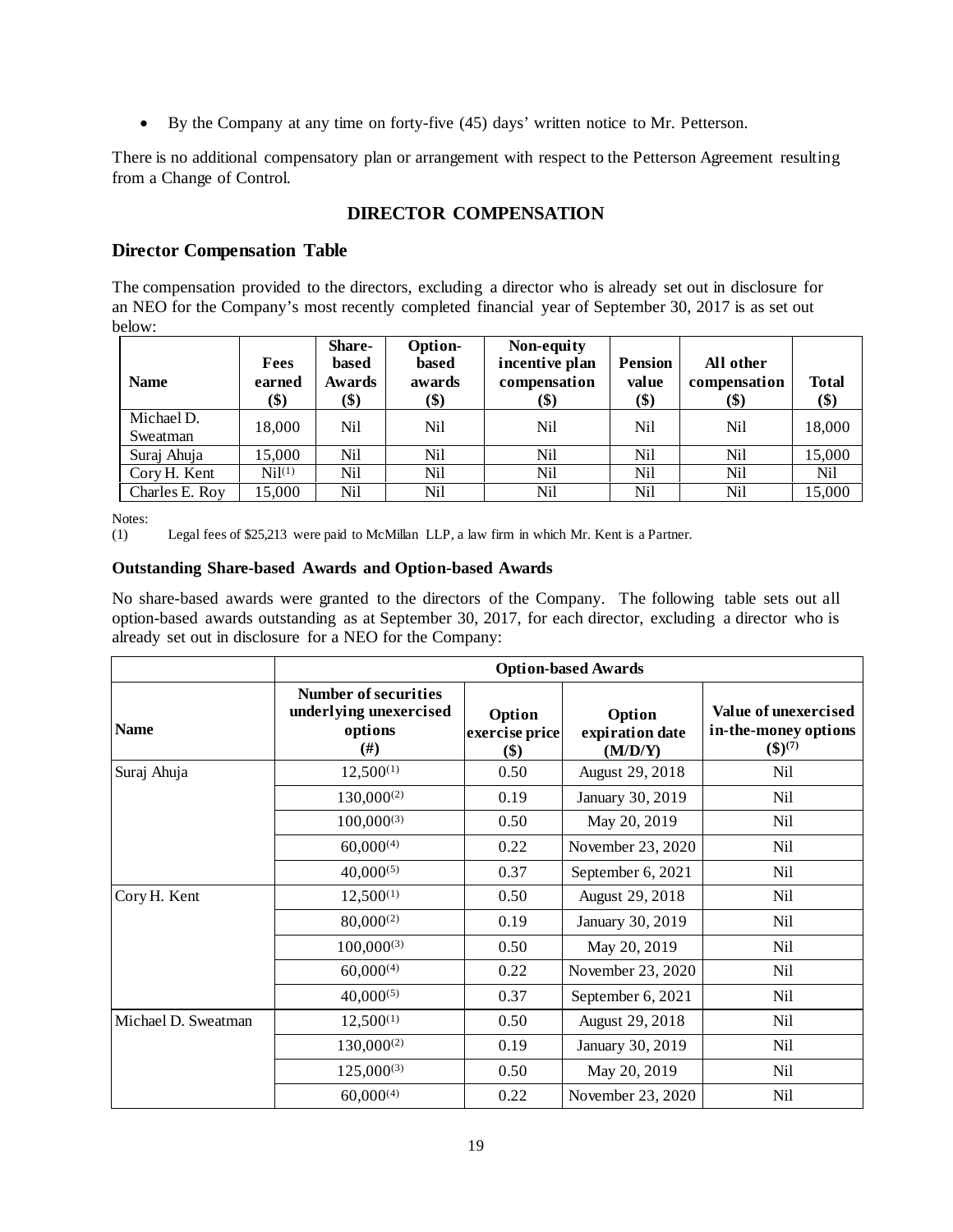|                | $50,000^{(5)}$  | 0.37 | September $6, 2021$ | Nil |
|----------------|-----------------|------|---------------------|-----|
| Charles E. Roy | $200,000^{(6)}$ | 0.50 | October 8, 2019     | Nil |
|                | $30,000^{(4)}$  | 0.22 | November $23,2020$  | Nil |
|                | $40.000^{(5)}$  | 0.37 | September $6, 2021$ | Nil |

Notes:

(1) These options to purchase Common Shares were granted on August 29, 2013.

(2) These options to purchase Common Shares were granted on January 30, 2014.

- (3) These options to purchase Common Shares were granted on May 20, 2014.
- (4) These options to purchase Common Shares were granted on November 23, 2015.
- (5) These options to purchase Common Shares were granted on September 6, 2016.
- (6) These options to purchase Common Shares were granted on October 8, 2014.
- (7) These options have an exercise price greater than the closing price of \$0.185 for the Common Shares of the Company on the TSXV on September 30, 2017.

#### **Incentive Plan Awards – Value Vested or Earned During the Year**

The following table sets out all incentive plans (value vested or earned) during the year ended September 30, 2017, for each director:

| <b>Name</b>         | Option-based awards -<br>Value vested during the year | vested during the year | Non-equity incentive plan<br>Share-based awards - Value compensation - Value earned<br>during the year |
|---------------------|-------------------------------------------------------|------------------------|--------------------------------------------------------------------------------------------------------|
| Suraj Ahuja         | Nil                                                   | Nil                    | (S)<br>Nil                                                                                             |
| Cory H. Kent        | Nil                                                   | Nil                    | Nil                                                                                                    |
| Michael D. Sweatman | Nil                                                   | Nil                    | Nil                                                                                                    |
| Charles E. Roy      | Nil                                                   | Nil                    | Nil                                                                                                    |

### **SECURITIES AUTHORIZED FOR ISSUANCE UNDER EQUITY COMPENSATION PLANS**

The only equity compensation plan the Company has in place is the Plan which was last approved by shareholders of the Company on March 31, 2017. The Plan has been established to provide incentive to qualified parties to increase their proprietary interest in the Company and thereby encourage their continuing association with the Company. The Plan is administered by the Board of the Company. The Plan provides that options will be issued to directors, officers, employees or consultants of the Company or a subsidiary of the Company. The Plan provides that the number of Common Shares issuable under the Plan, together with all of the Company's other proposed share compensation arrangements, if any, may not exceed 10% of the total number of issued and outstanding Common Shares. All options expire on a date not later than 10 years after the date of grant of such option. See heading below "*Continuation of Share Option Plan*" for additional disclosure regarding the Plan.

### **Equity Compensation Plan**

The following table sets out equity compensation plan information as at the end of the financial year ended September 30, 2017: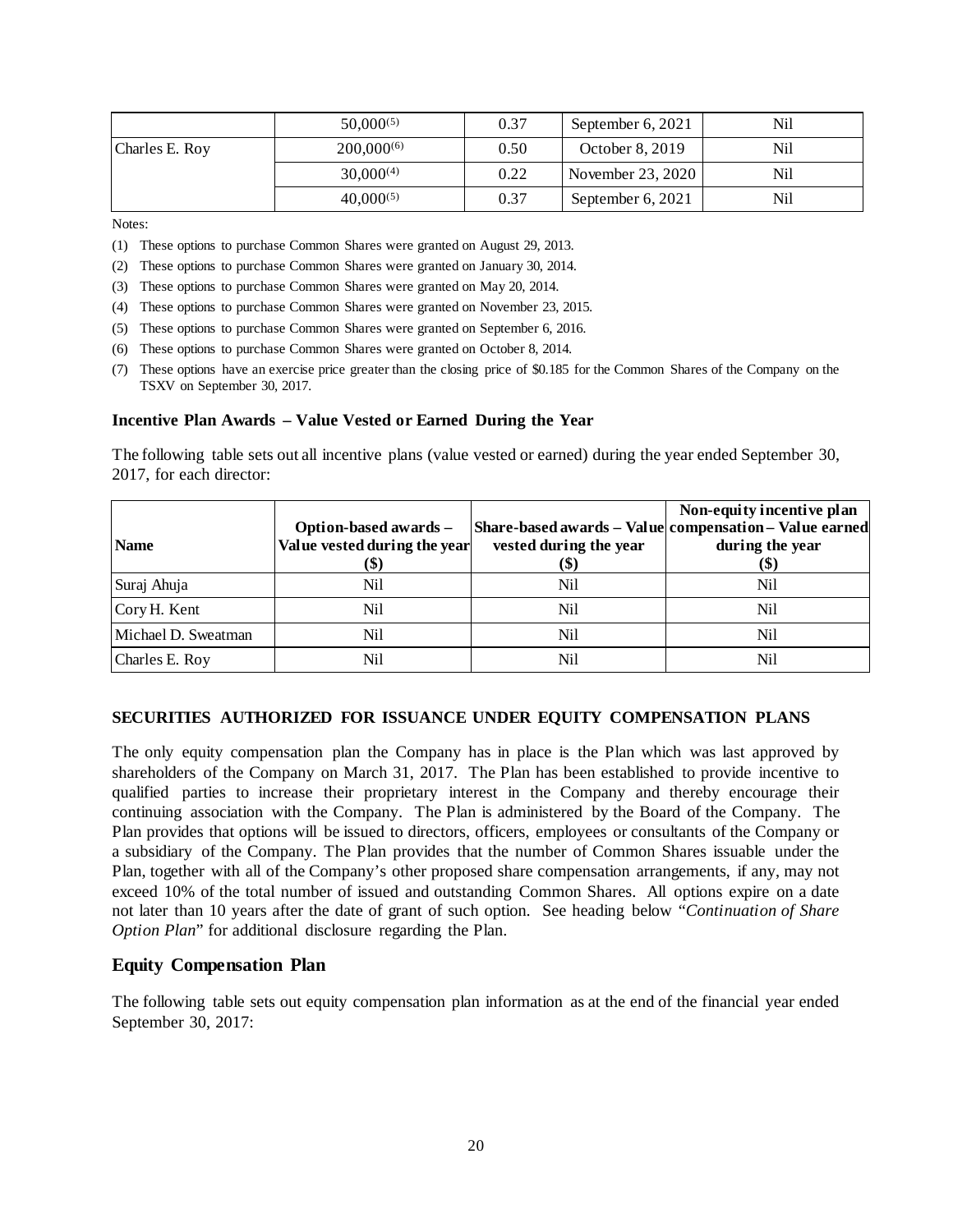| <b>Plan Category</b>                                                       | Number of securities<br>to be issued upon<br>exercise of<br>outstanding options $(1)$ | Weighted-average<br>exercise price of<br>outstanding options | Number of securities remaining<br>available for future issuance<br>under equity compensation plans<br>(excluding securities reflected in<br>column (a) $)^{(2)}$ |
|----------------------------------------------------------------------------|---------------------------------------------------------------------------------------|--------------------------------------------------------------|------------------------------------------------------------------------------------------------------------------------------------------------------------------|
|                                                                            | (a)                                                                                   | (b)                                                          | (c)                                                                                                                                                              |
| Equity compensation<br>plans approved by<br>security holders<br>(the Plan) | 2.962.500                                                                             | \$0.35                                                       | 980.979                                                                                                                                                          |
| Equity compensation<br>plans not approved by<br>security holders           | Nil                                                                                   | <b>Nil</b>                                                   | Nil                                                                                                                                                              |
| Total                                                                      | 2.962.500                                                                             | \$0.35                                                       | 980.979                                                                                                                                                          |

Notes:

(1) Since the year end of September 30, 2017, 1,030,000 options to purchase Common Shares have been granted, no options to purchase Common Shares have been exercised, and 130,000 options to purchase Common Shares have expired. As at the date hereof there are options outstanding to purchase 3,862,500 Common Shares.

(2) As at the date hereof there are options available for grant to purchase 156,399 Common Shares.

### **INDEBTEDNESS OF DIRECTORS AND EXECUTIVE OFFICERS**

No directors, proposed nominees for election as directors, executive officers or their respective associates or affiliates, or other management of the Company were indebted to the Company as of the end of the most recently completed financial year or as at the date hereof.

#### **INTEREST OF INFORMED PERSONS IN MATERIAL TRANSACTIONS**

Except as disclosed herein, there are no transactions in which a material interest, direct or indirect, of any informed person of the Company, any proposed director of the Company, or any associate or affiliate of any informed person or proposed director, in any transaction since the commencement of the Company's most recently completed financial year or in any proposed transaction which has materially affected or would materially affect the Company or any of its subsidiaries other than as set out herein or in a document disclosed to the public.

For the year ended September 30, 2017 legal fees of \$25,213 were paid to McMillan LLP, a law firm in which Cory H. Kent, a director of the Company, is a Partner.

# **MANAGEMENT CONTRACTS**

There are no management functions of the Company, which are to any substantial degree performed by a person or company other than the directors or executive officers of the Company.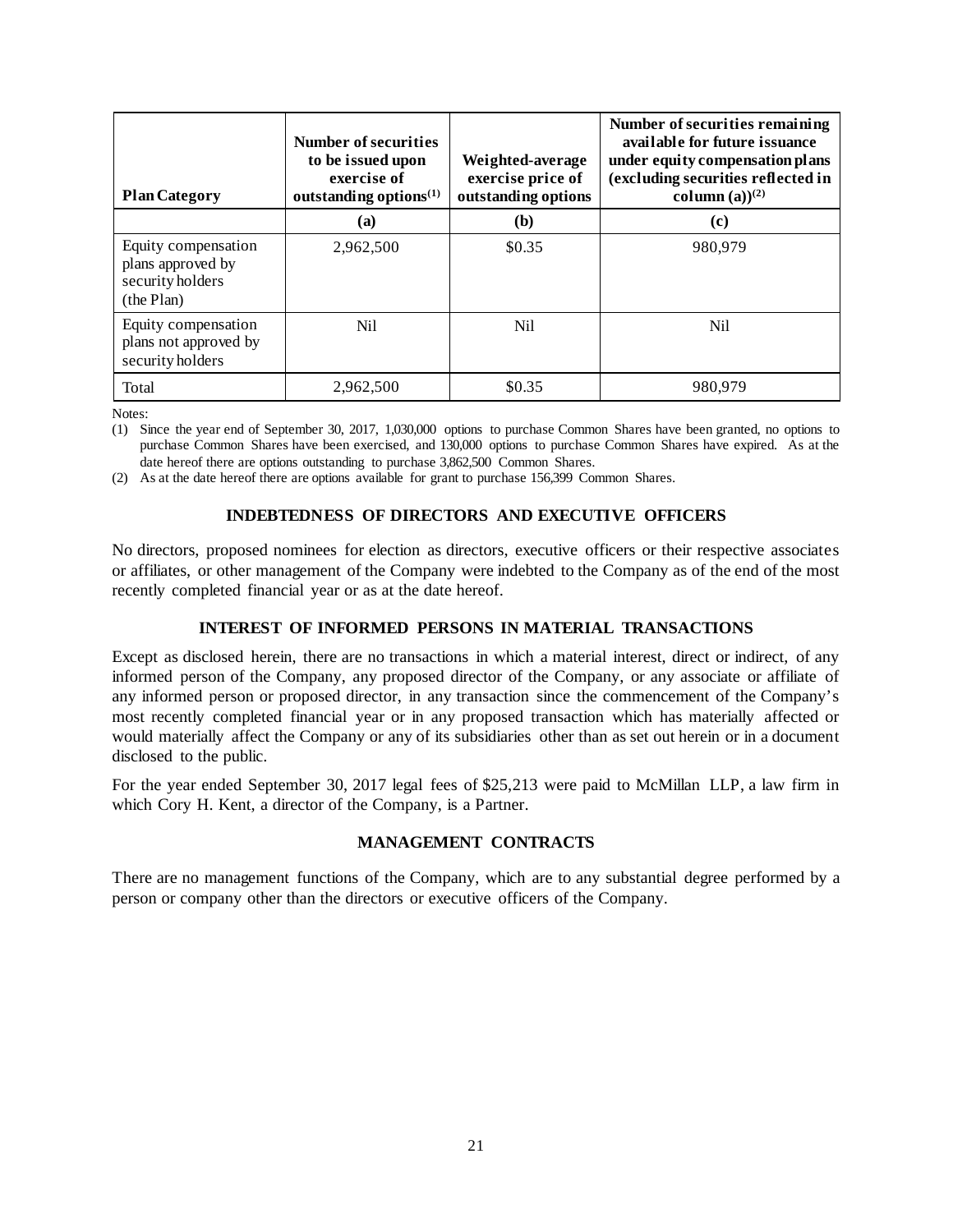#### **PARTICULARS OF MATTERS TO BE ACTED UPON**

#### *A. Continuation of the Share Option Plan*

#### *(a) Introduction*

The TSXV requires that each company listed on the exchange have a stock option plan if the company intends to grant options to purchase shares in the company. The Company's 10% rolling share option plan (the "**Plan**"), dated January 9, 2008, as amended August 22, 2011 and October 8, 2014, was implemented in order to comply with TSXV policies, and to provide incentive to directors, officers, employees, management and others who provide services to the Company or any subsidiary to increase their proprietary interest in the Company and thereby encourage their continuing association with the Company. The Plan is attached hereto as Schedule "B".

Under the Plan, a maximum of 10% of the issued and outstanding Common Shares of the Company at the time an option is granted, less Common Shares reserved for issuance outstanding in the Plan, will be reserved for options to be granted at the discretion of Board to eligible optionees. As at the date of the mailing of this Information Circular, there are options outstanding to purchase an aggregate of 3,862,500 Common Shares.

#### *(b) Shareholder Confirmation*

The Company is required to obtain annual approval from the TSXV and approval from the shareholders of the Company by ordinary resolution for the continuation of the Plan at each annual general meeting.

At the Meeting, shareholders will be asked to vote on the following ordinary resolution, with or without variation:

"**RESOLVED THAT** the continuation of the Company's share option plan dated for reference January 9, 2008, as amended August 22, 2011 and October 8, 2014, be ratified and approved until the next annual general meeting of the Company."

#### *(c) Recommendation of the Board*

The Board has concluded that the continuation of the Plan is in the best interests of the Company and its shareholders. Accordingly, the Board unanimously recommends that the shareholders approve the continuation of the Plan by voting FOR the above resolution at the Meeting.

**Proxies received in favour of management will be voted in favour of the continuation of the Plan, unless the shareholder has specified in the Proxy that his or her Common Shares are to be voted against such resolution.**

### **ADDITIONAL INFORMATION**

Financial information is provided in the financial statements for the year ended September 30, 2017, report of the auditor and related management discussion and analysis filed on SEDAR at [www.sedar.com](http://www.sedar.com/) and in the subsequent interim financial statements and related management discussion and analyses filed on SEDAR at [www.sedar.com.](http://www.sedar.com/) The financial statements will be mailed to any shareholder who completes the request card included with the Notice of Meeting and this Information Circular. The September 30, 2017, financial statements will be placed before the Meeting.

Additional information relating to the Company is filed on SEDAR at [www.sedar.com](http://www.sedar.com/) and upon request from the Company by contacting Christina Boddy, Corporate Secretary, telephone number: (604) 318-0390 or fax number: (604) 484-7143. Copies of documents will be provided free of charge to security holders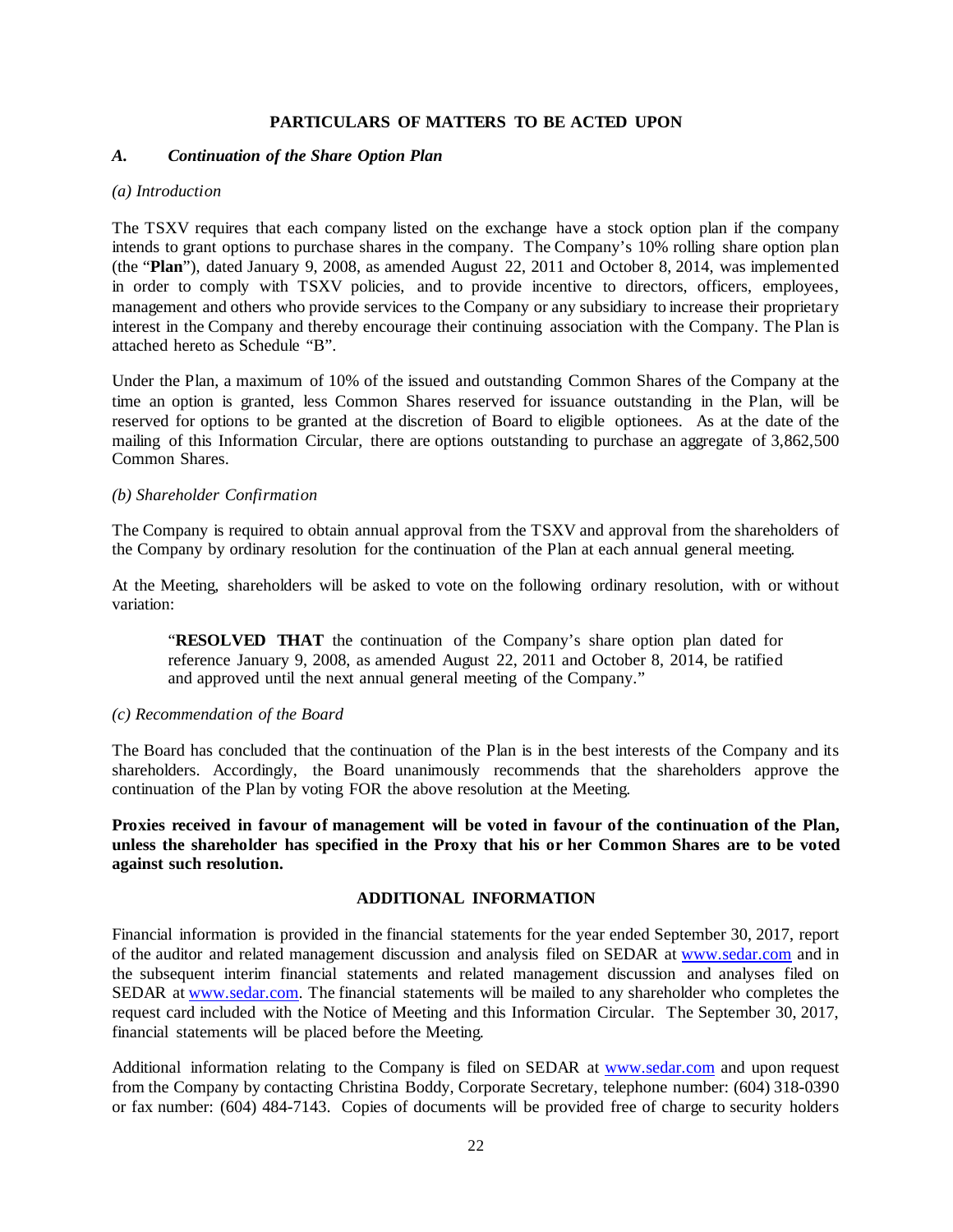of the Company. The Company may require the payment of a reasonable charge from any person or company who is not a security older of the Company, who requests a copy of any such document.

#### **OTHER MATTERS**

The Board is not aware of any other matters which it anticipates will come before the Meeting as of the date of mailing of this Information Circular.

The contents of this Information Circular and its distribution to shareholders have been approved by the Board.

**DATED** at Vancouver, British Columbia, February 28, 2018.

### **BY ORDER OF THE BOARD**

*"Warren Stanyer"*

**Warren Stanyer President and Chief Executive Officer**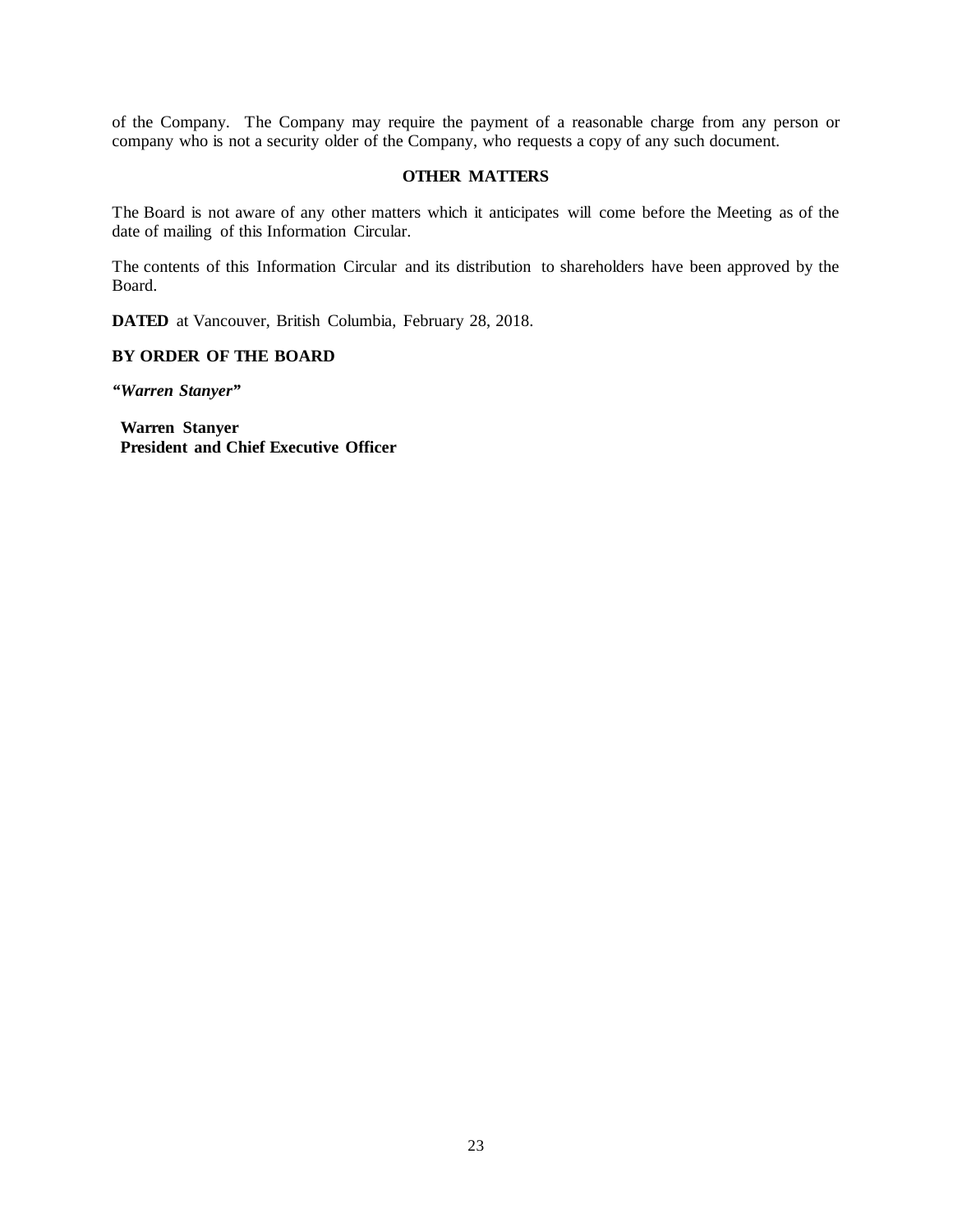# Schedule "A"

### **NEVADA SUNRISE GOLD CORP. (the "Company")**

### **AUDIT COMMITTEE CHARTER**

#### **Dated for Reference January 9, 2008, as amended February 20, 2015**

#### **1. Mandate**

The audit committee will assist the board of directors (the "Board") in fulfilling its financial oversight responsibilities. The audit committee will review and consider in consultation with the auditors the financial reporting process, the system of internal control and the audit process. In performing its duties, the committee will maintain effective working relationships with the Board, management, and the external auditors. To effectively perform his or her role, each committee member must obtain an understanding of the principal responsibilities of committee membership as well and the company's business, operations and risks.

### **2. Composition**

The Board will appoint from among their membership an audit committee after each annual general meeting of the shareholders of the Company. The audit committee will consist of a minimum of three directors.

### *2.1 Independence*

A majority of the members of the audit committee must be Independent, as defined in National Instrument 52-110 – *Audit Committees*.

# *2.2 Expertise of Committee Members*

Each member of the audit committee must be financially literate or must become financially literate within a reasonable period of time after his or her appointment to the committee. At least one member of the committee must have accounting or related financial management expertise. The Board shall interpret the qualifications of financial literacy and financial management expertise in its business judgment and shall conclude whether a director meets these qualifications.

The Terms and definitions regarding the Audit Committees shall be in accordance with definitions in National Instrument 52-110.

#### **3. Meetings**

The audit committee shall meet in accordance with a schedule established each year by the Board, and at other times that the audit committee may determine. The audit committee shall meet at least annually with the Company's Chief Financial Officer and external auditors in separate executive sessions.

#### **4. Roles and Responsibilities**

The audit committee shall fulfill the following roles and discharge the following responsibilities:

# *4.1 External Audit*

The audit committee shall be directly responsible for overseeing the work of the external auditors in preparing or issuing the auditor's report, including the resolution of disagreements between management and the external auditors regarding financial reporting and audit scope or procedures. In carrying out this duty, the audit committee shall:

(a) recommend to the Board the external auditor to be nominated by the shareholders for the purpose of preparing or issuing an auditor's report or performing other audit, review or attest services for the Company;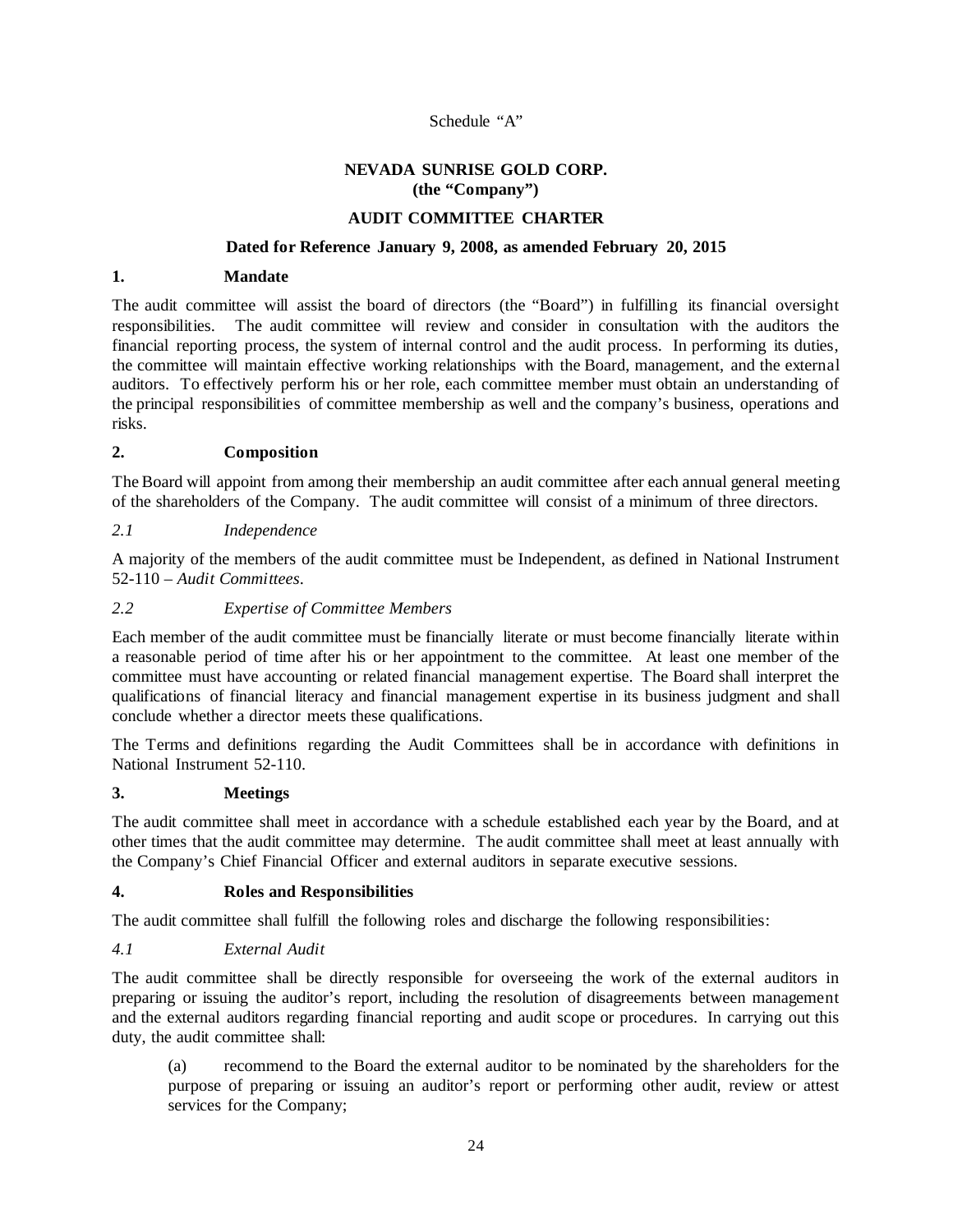(b) review (by discussion and enquiry) the external auditors' proposed audit scope and approach;

(c) review the performance of the external auditors annually and perform a comprehensive review every 5 years and recommend to the Board the appointment or discharge of the external auditors;

(d) review and recommend to the Board the compensation to be paid to the external auditors; and

(e) review and confirm the independence of the external auditors by reviewing the non-audit services provided and the external auditors' assertion of their independence in accordance with professional standards.

#### *4.2 Internal Control*

The audit committee shall consider whether adequate controls are in place over annual and interim financial reporting as well as controls over assets, transactions and the creation of obligations, commitments and liabilities of the Company. In carrying out this duty, the audit committee shall:

(a) evaluate the adequacy and effectiveness of management's system of internal controls over the accounting and financial reporting system within the Company; and

(b) ensure that the external auditors discuss with the audit committee any event or matter which suggests the possibility of fraud, illegal acts or deficiencies in internal controls.

#### *4.3 Financial Reporting*

The audit committee shall review the financial statements and financial information prior to its release to the public. In carrying out this duty, the audit committee shall:

#### *General*

(a) review significant accounting and financial reporting issues, especially complex, unusual and related party transactions; and

(b) review and ensure that the accounting principles selected by management in preparing financial statements are appropriate.

#### *Annual Financial Statements*

(a) review the draft annual financial statements and provide a recommendation to the Board with respect to the approval of the financial statements;

(b) meet with management and the external auditors to review the financial statements and the results of the audit, including any difficulties encountered; and

(c) review management's discussion & analysis respecting the annual reporting period prior to its release to the public.

(d) review of Forms 52-109FV1 *Certification of Annual Filings – Venture Issuer Basic Certificate* prior to signature by the CEO and CFO.

#### *Interim Financial Statements*

(a) review and approve the interim financial statements prior to their release to the public; and

(b) review management's discussion & analysis respecting the interim reporting period prior to its release to the public.

(c) review of Forms 52-109FV2, *Certification of Interim Filings* – *Venture Issuer Basic Certificate* prior to signature by the CEO and CFO.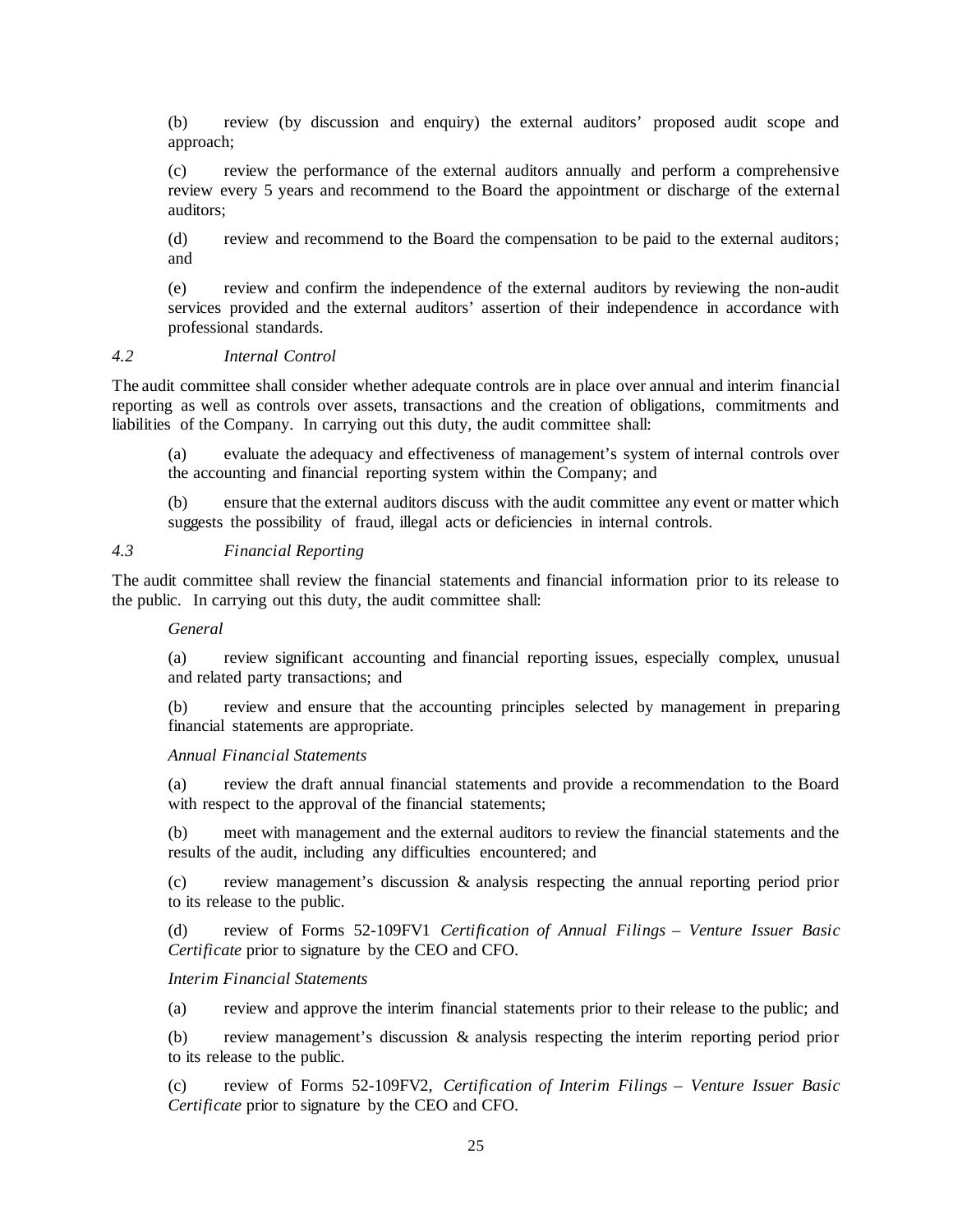#### *Release of Financial Information*

(a) where reasonably possible, review and approve all public disclosure, including news releases, containing financial information, prior to its release to the public.

#### *4.4 Non-Audit Services*

All non-audit services (being services other than services rendered for the audit and review of the financial statements or services that are normally provided by the external auditor in connection with statutory and regulatory filings or engagements) which are proposed to be provided by the external auditors to the Company or any subsidiary of the Company shall be subject to the prior approval of the audit committee.

### *Delegation of Authority*

(a) The audit committee may delegate to one or more independent members of the audit committee the authority to approve non-audit services, provided any non-audit services approved in this manner must be presented to the audit committee at its next scheduled meeting.

#### *De-Minimis Non-Audit Services*

(a) The audit committee may satisfy the requirement for the pre-approval of non-audit services if:

(i) the aggregate amount of all non-audit services that were not pre-approved is reasonably expected to constitute no more than five per cent of the total amount of fees paid by the Company and its subsidiaries to the external auditor during the fiscal year in which the services are provided; or

(ii) the services are brought to the attention of the audit committee and approved, prior to the completion of the audit, by the audit committee or by one or more of its members to whom authority to grant such approvals has been delegated.

#### *Pre-Approval Policies and Procedures*

(a) The audit committee may also satisfy the requirement for the pre-approval of non-audit services by adopting specific policies and procedures for the engagement of non-audit services, if:

- (i) the pre-approval policies and procedures are detailed as to the particular service;
- (ii) the audit committee is informed of each non-audit service; and

(iii) the procedures do not include delegation of the audit committee's responsibilities to management.

#### *Procedures for Approval of Non-Audit Services*

1. (a) The Company's external auditors shall be prohibited from performing for the Company the following categories of non-audit services:

- (i) bookkeeping or other services related to the Company's accounting records or financial statements;
- (ii) financial information systems design and implementation;
- (iii) appraisal or valuation services, fairness opinion or contributions-in-kind reports;
- (iv) actuarial services;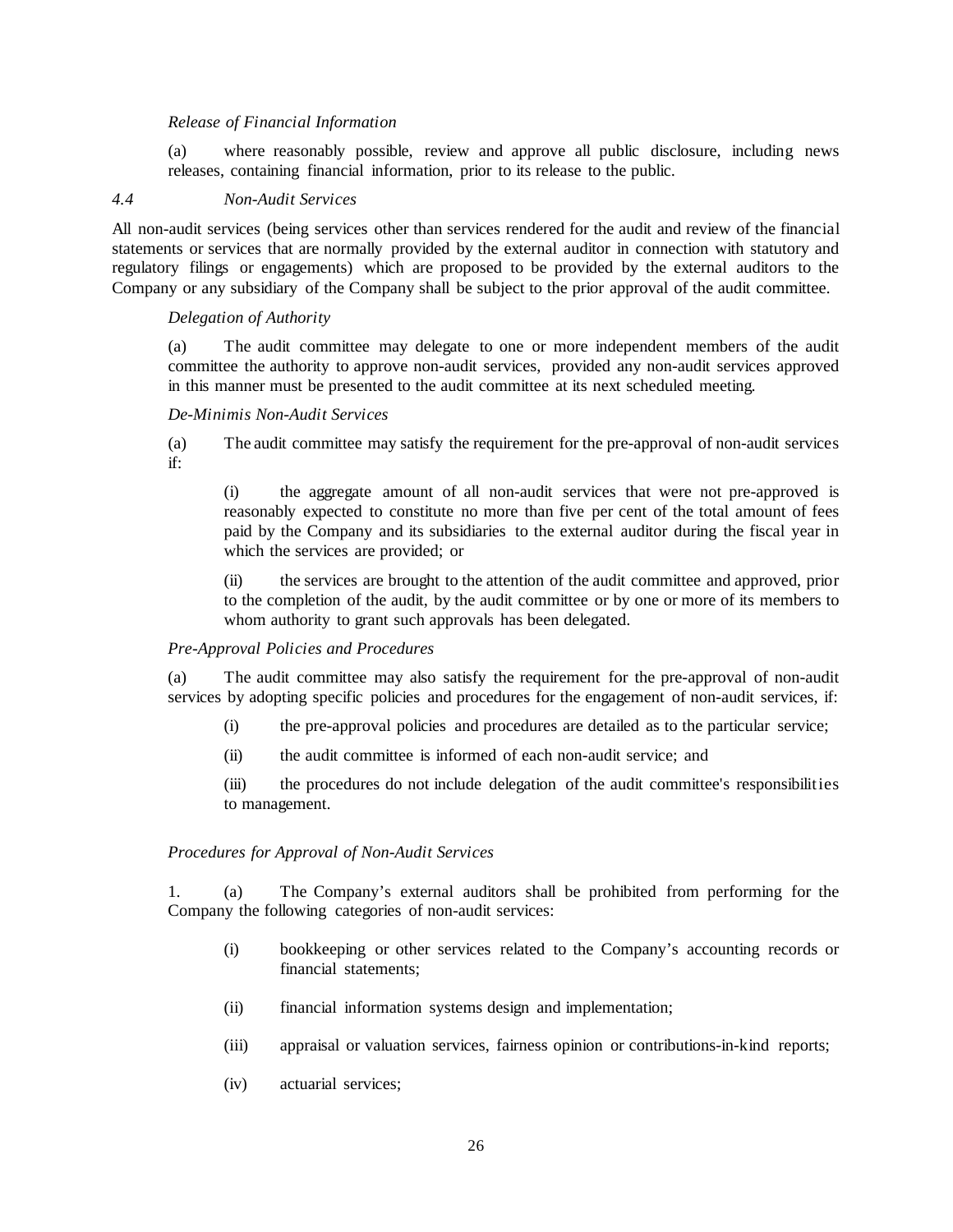- (v) internal audit outsourcing services;
- (vi) management functions;
- (vii) human resources;
- (viii) broker or dealer, investment adviser or investment banking services;
- (ix) legal services;
- (x) expert services unrelated to the audit; and
- (xi) any other service that the Canadian Public Accountability Board determines is impermissible.
- 2. (b) In the event that the Company wishes to retain the services of the Company's external auditors for tax compliance, tax advice or tax planning, the Chief Financial Officer of the Company shall consult with the Chair of the Committee, who shall have the authority to approve or disapprove on behalf of the Committee, such non-audit services. All other non-audit services shall be approved or disapproved by the Committee as a whole.
- (c) The Chief Financial Officer of the Company shall maintain a record of non-audit services approved by the Chair of the Committee or the Committee for each fiscal year and provide a report to the Committee no less frequently than on a quarterly basis.

# *4.5 Other Responsibilities*

The audit committee shall:

(a) establish procedures for the receipt, retention and treatment of complaints received by the company regarding accounting, internal accounting controls, or auditing matters;

(b) establish procedures for the confidential, anonymous submission by employees of the company of concerns regarding questionable accounting or auditing matters;

(c) ensure that significant findings and recommendations made by management and external auditor are received and discussed on a timely basis;

(d) review the policies and procedures in effect for considering officers' expenses and perquisites;

(e) perform other oversight functions as requested by the Board; and

(f) review and update this Charter and receive approval of changes to this Charter from the Board.

# *4.6 Reporting Responsibilities*

The audit committee shall regularly update the Board about committee activities and make appropriate recommendations.

# **5. Resources and Authority of the Audit Committee**

The audit committee shall have the resources and the authority appropriate to discharge its responsibilities, including the authority to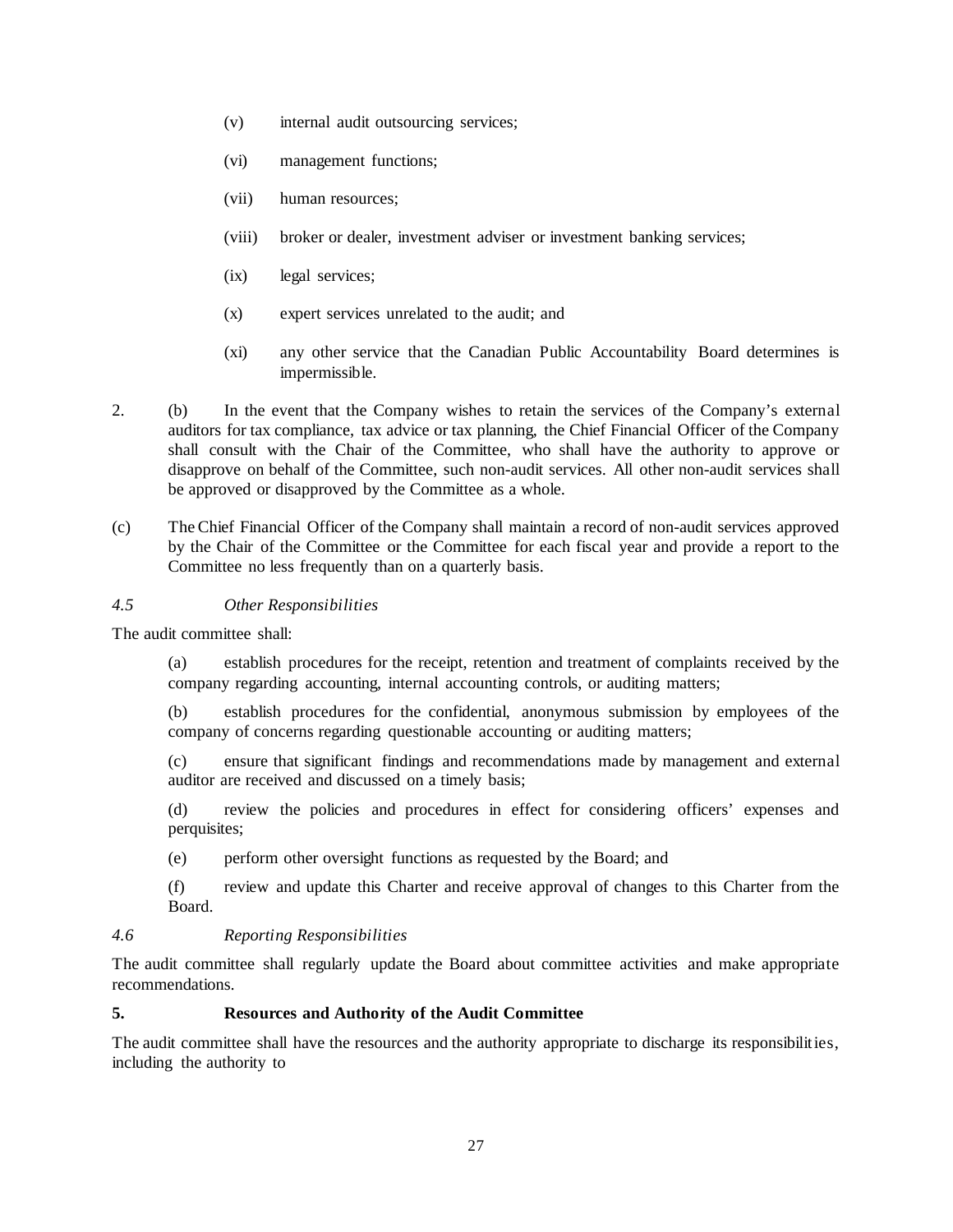(a) engage independent counsel and other advisors as it determines necessary to carry out its duties;

- (b) set and pay the compensation for any advisors employed by the audit committee; and
- (c) communicate directly with the internal and external auditors.

#### **6. Guidance – Roles & Responsibilities**

The following guidance is intended to provide the Audit Committee members with additional guidance on fulfilment of their roles and responsibilities on the committee:

#### *6.1 Internal Control*

(a) evaluate whether management is setting the goal of high standards by communicating the importance of internal control and ensuring that all individuals possess an understanding of their roles and responsibilities;

(b) focus on the extent to which external auditors review computer systems and applications, the security of such systems and applications, and the contingency plan for processing financial information in the event of an IT systems breakdown; and

(c) gain an understanding of whether internal control recommendations made by external auditors have been implemented by management.

### *6.2 Financial Reporting*

*General*

(a) review significant accounting and reporting issues, including recent professional and regulatory pronouncements, and understand their impact on the financial statements; and

(b) ask management and the external auditors about significant risks and exposures and the plans to minimize such risks;

(c) understand industry best practices and the Company's adoption of them; and

(d) review all related-party transactions.

*Annual Financial Statements*

(a) review the annual financial statements and determine whether they are complete and consistent with the information known to committee members, and assess whether the financial statements reflect appropriate accounting principles in light of the jurisdictions in which the Company reports or trades its shares;

(b) pay attention to complex and/or unusual transactions such as restructuring charges and derivative disclosures;

(c) focus on judgmental areas such as those involving valuation of assets and liabilities, including, for example, the accounting for and disclosure of loan losses; warranty, professional liability; litigation reserves; and other commitments and contingencies;

(d) consider management's handling of proposed audit adjustments identified by the external auditors; and

(e) ensure that the external auditors communicate all required matters to the committee.

#### *Interim Financial Statements*

(a) be briefed on how management develops and summarizes interim financial information, the extent to which the external auditors review interim financial information;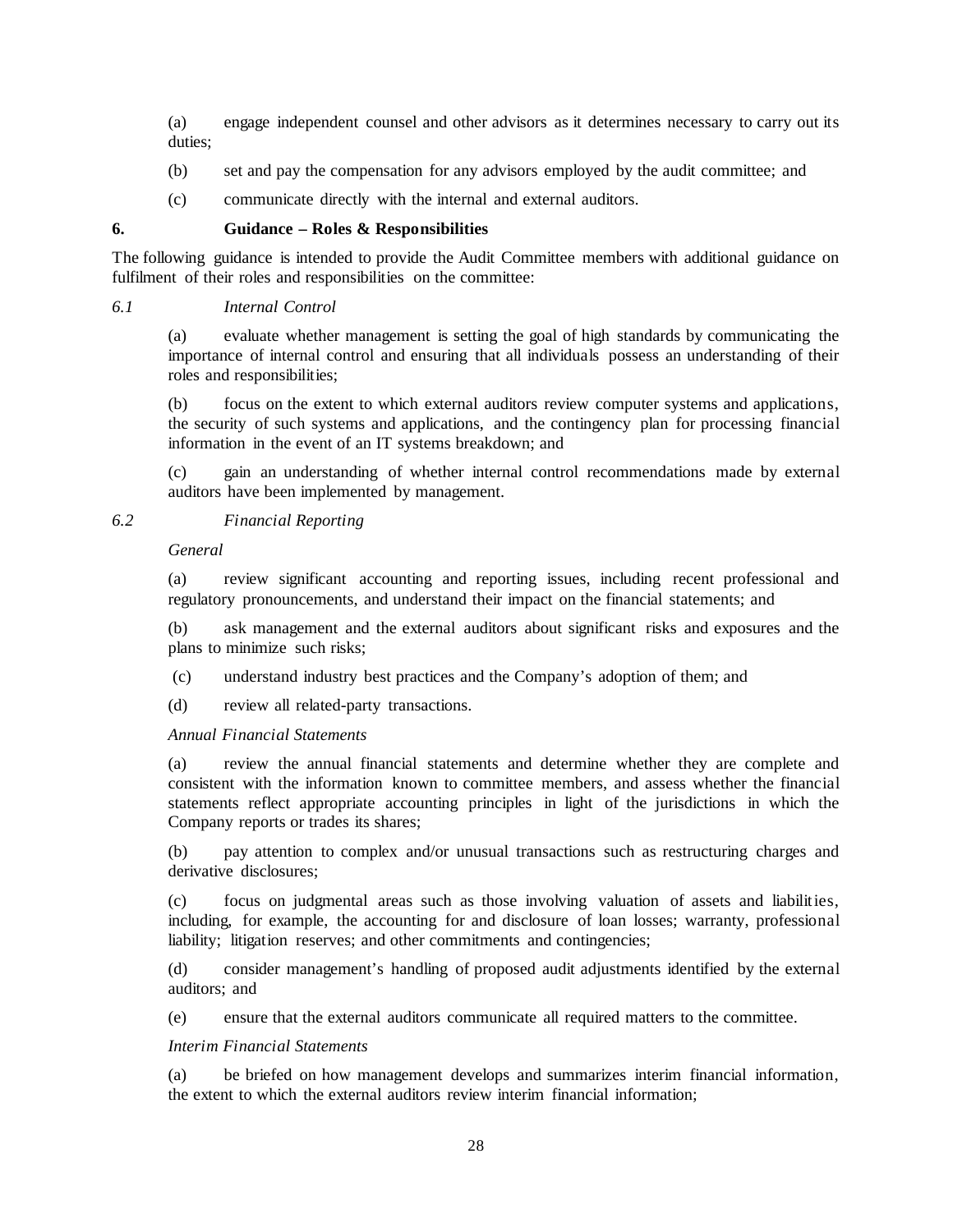(b) meet with management and the auditors, either telephonically or in person, to review the interim financial statements; and

(c) to gain insight into the fairness of the interim statements and disclosures, obtain explanations from management on whether:

(i) actual financial results for the quarter or interim period varied significantly from budgeted or projected results;

(ii) changes in financial ratios and relationships of various balance sheet and operating statement figures in the interim financials statements are consistent with changes in the company's operations and financing practices;

(iii) generally accepted accounting principles have been consistently applied;

(iv) there are any actual or proposed changes in accounting or financial reporting practices;

(v) there are any significant or unusual events or transactions;

(vi) the Company's financial and operating controls are functioning effectively;

(vii) the Company has complied with the terms of loan agreements, security indentures or other financial position or results dependent agreement; and

(viii) the interim financial statements contain adequate and appropriate disclosures.

### *6.3 Compliance with Laws and Regulations*

(a) periodically obtain updates from management regarding compliance with this policy and industry "best practices";

(b) be satisfied that all regulatory compliance matters have been considered in the preparation of the financial statements; and

(c) review the findings of any examinations by securities regulatory authorities and stock exchanges.

#### *6.4 Other Responsibilities*

(a) review, with the company's counsel, any legal matters that could have a significant impact on the company's financial statements.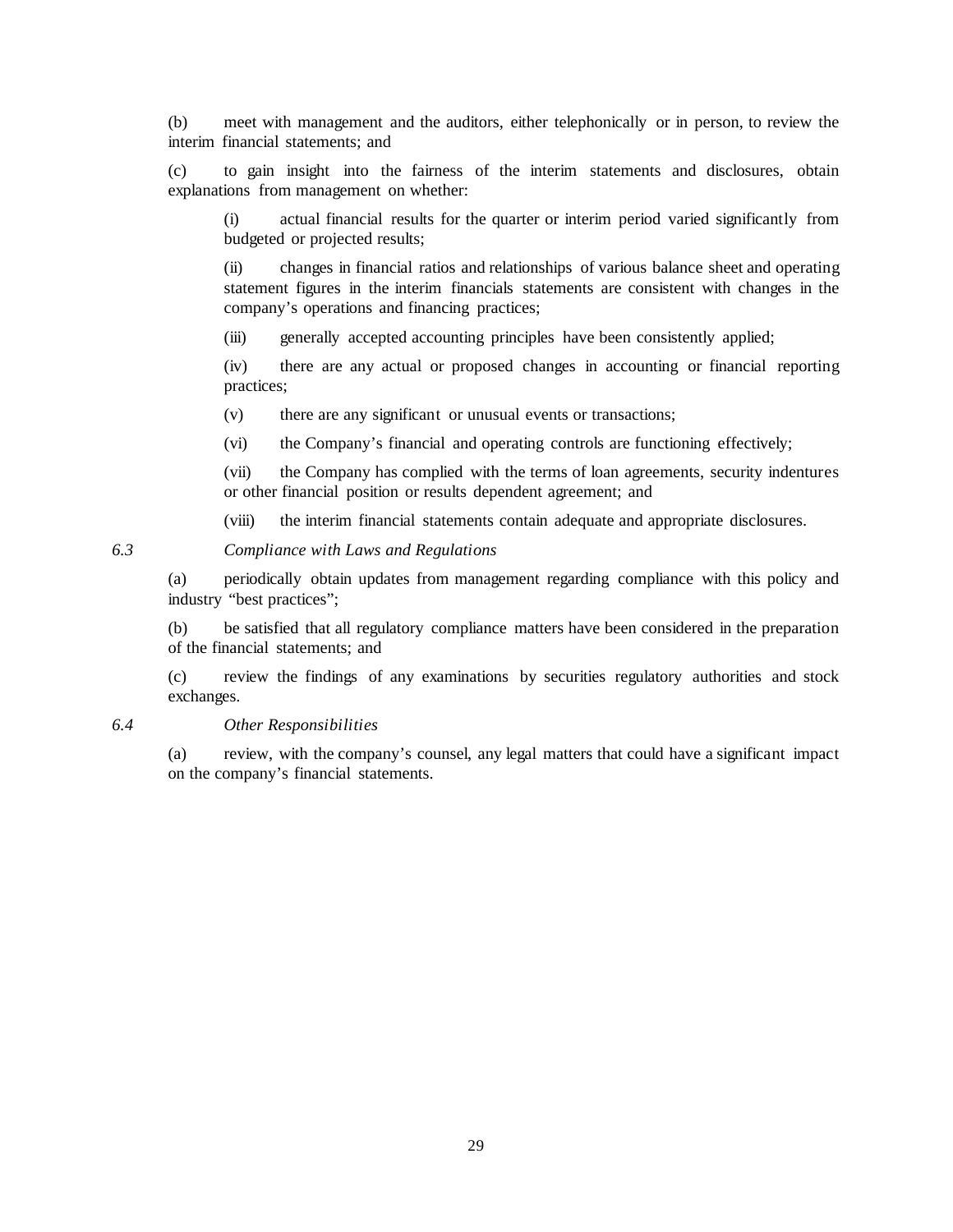#### **Schedule "B"**

### **NEVADA SUNRISE GOLD CORP. (the "Company")**

### **SHARE OPTION PLAN**

#### **Dated for Reference January 9, 2008, as amended August 22, 2011, and October 8, 2014**

#### **ARTICLE 1 PURPOSE AND INTERPRETATION**

#### **Purpose**

1.1 The purpose of this Plan is to advance the interests of the Company by encouraging equity participation in the Company through the acquisition of Common Shares of the Company. It is the intention of the Company that this Plan will at all times be in compliance with the TSX Venture Policies and any inconsistencies between this Plan and the TSX Venture Policies will be resolved in favour of the latter.

#### **Definitions**

1.2 In this Plan

(a) **Affiliate** means a company that is a parent or subsidiary of the Company, or that is controlled by the same entity as the Company;

(b) **Associate** has the meaning set out in the Securities Act;

(c) **Black-out Period** means an interval of time during which the Company has determined that one or more Participants may not trade any securities of the Company because they may be in possession of undisclosed material information pertaining to the Company, or when in anticipation of the release of quarterly or annual financials, to avoid potential conflicts associated with a company's insider-trading policy or applicable securities legislation, (which, for greater certainty, does not include the period during which a cease trade order is in effect to which the Company or in respect of an Insider, that Insider, is subject);

(d) **Board** means the board of directors of the Company or any committee thereof duly empowered or authorized to grant Options under this Plan;

(e) **Change of Control** includes situations where after giving effect to the contemplated transaction and as a result of such transaction:

(i) any one Person holds a sufficient number of voting shares of the Company or resulting company to affect materially the control of the Company or resulting company, or,

(ii) any combination of Persons, acting in concert by virtue of an agreement, arrangement, commitment or understanding, holds in total a sufficient number of voting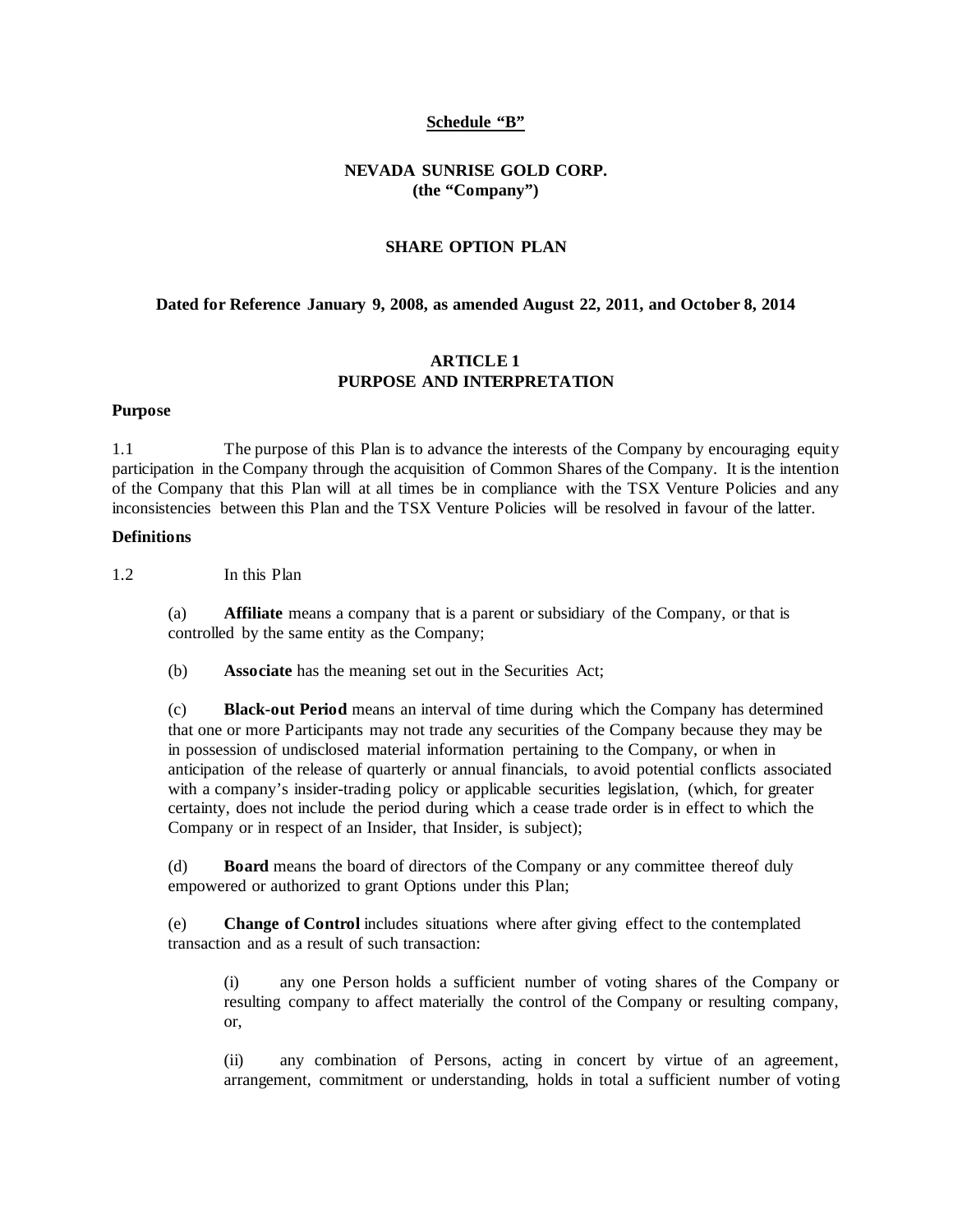shares of the Company or its successor to affect materially the control of the Company or its successor,

where such Person or combination of Persons did not previously hold a sufficient number of voting shares to affect materially control of the Company or its successor. In the absence of evidence to the contrary, any Person or combination of Persons acting in concert by virtue of an agreement, arrangement, commitment or understanding, holding more than 50% of the voting shares of the Company or resulting company is deemed to materially affect control of the Company or resulting company;

(f) **Common Shares** means common shares without par value in the capital of the Company providing such class is listed on the TSX Venture;

(g) **Company** means the company named at the top hereof and includes, unless the context otherwise requires, all of its Affiliates and successors according to law;

(h) **Consultant** means an individual or Consultant Company, other than an Employee, Officer or Director that:

(i) provides on an ongoing bona fide basis, consulting, technical, managerial or like services to the Company or an Affiliate of the Company, other than services provided in relation to a Distribution;

(ii) provides the services under a written contract between the Company or an Affiliate and the individual or the Consultant Company;

(iii) in the reasonable opinion of the Company, spends or will spend a significant amount of time and attention on the business and affairs of the Company or an Affiliate of the Company; and

(iv) has a relationship with the Company or an Affiliate of the Company that enables the individual or Consultant Company to be knowledgeable about the business and affairs of the Company;

**(i) Consultant Company** means for an individual consultant, a company or partnership of which the individual is an employee, shareholder or partner;

(j) **Directors** means the directors of the Company as may be elected from time to time;

(k) **Discounted Market Price** has the meaning assigned by Policy 1.1 of the TSX Venture Policies;

(l) **Disinterested Shareholder Approval** means approval by a majority of the votes cast by all the Company's shareholders at a duly constituted shareholders' meeting, excluding votes attached to Common Shares beneficially owned by Insiders who are Service Providers or their Associates;

(m) **Distribution** has the meaning assigned by the Securities Act, and generally refers to a distribution of securities by the Company from treasury;

(n) **Effective Date** for an Option means the date of grant thereof by the Board;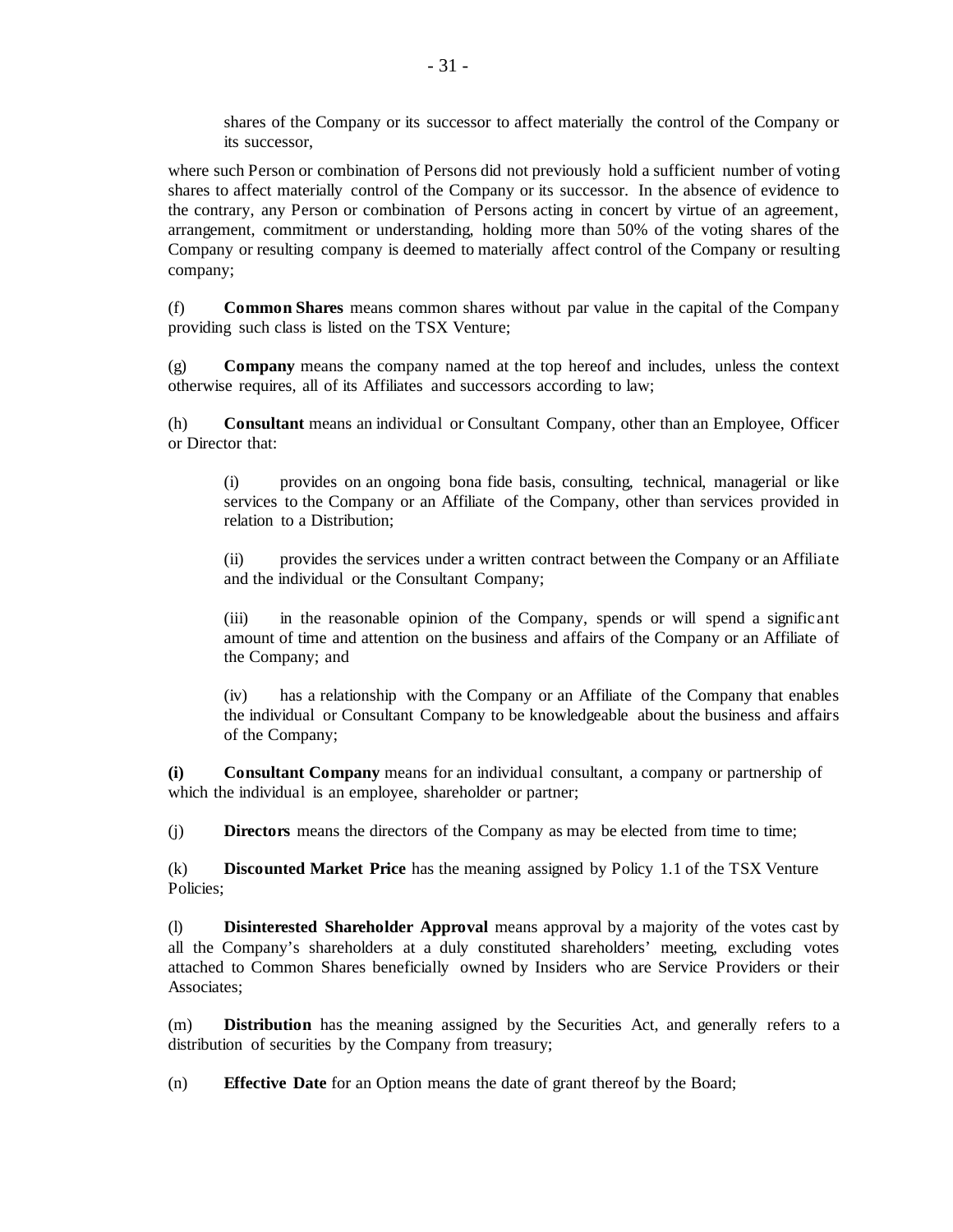#### (o) **Employee** means:

(i) an individual who is considered an employee under the Income Tax Act (i.e. for whom income tax, employment insurance and CPP deductions must be made at source);

(ii) an individual who works full-time for the Company or a subsidiary thereof providing services normally provided by an employee and who is subject to the same control and direction by the Company over the details and methods of work as an employee of the Company, but for whom income tax deductions are not made at source; or

(iii) an individual who works for the Company or its subsidiary on a continuing and regular basis for a minimum amount of time per week providing services normally provided by an employee and who is subject to the same control and direction by the Company over the details and methods of work as an employee of the Company, but for whom income tax deductions need not be made at source:

(p) **Exchange Hold Period** has the meaning assigned by Policy 1.1 of the TSX Venture Policies;

(q) **Exercise Price** means the amount payable per Common Share on the exercise of an Option, as determined in accordance with the terms hereof;

(r) **Expiry Date** means the day on which an Option lapses as specified in the Option Commitment therefor or in accordance with the terms of this Plan;

(s) **Insider** means an insider as defined in the TSX Venture Policies or as defined in securities legislation applicable to the Company;

(t) **Investor Relations Activities** has the meaning assigned by Policy 1.1 of the TSX Venture Policies;

(u) **Management Company Employee** means an individual employed by a Person providing management services to the Company which are required for the ongoing successful operation of the business enterprise of the Company, but excluding a Person engaged in Investor Relations Activities;

(v) **Market Price** has the meaning assigned by Policy 1.1 of the TSX Venture Policies;

(w) **Officer** means a Board appointed officer of the Company;

(x) **Option** means the right to purchase Common Shares granted hereunder to a Service Provider;

(y) **Option Commitment** means the notice of grant of an Option delivered by the Company hereunder to a Service Provider and substantially in the form of Schedule A attached hereto;

(z) **Optioned Shares** means Common Shares that may be issued in the future to a Service Provider upon the exercise of an Option;

(aa) **Optionee** means the recipient of an Option hereunder;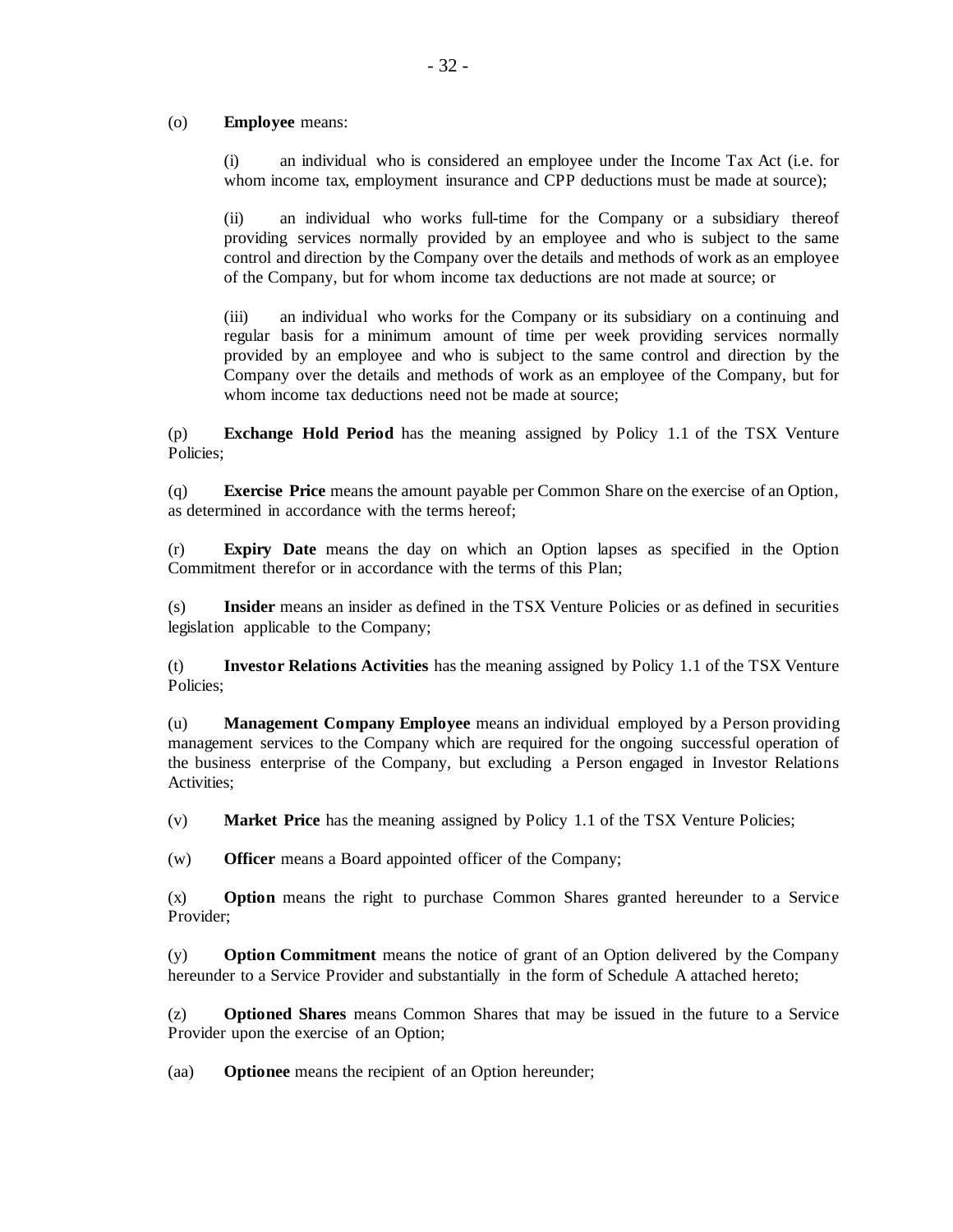(bb) **Outstanding Shares** means at the relevant time, the number of issued and outstanding Common Shares of the Company from time to time;

(cc) **Participant** means a Service Provider that becomes an Optionee;

(dd) **Person** includes a company, any unincorporated entity, or an individual;

(ee) **Plan** means this share option plan, the terms of which are set out herein or as may be amended;

(ff) **Plan Shares** means the total number of Common Shares which may be reserved for issuance as Optioned Shares under the Plan as provided in §2.2;

(gg) **Regulatory Approval** means the approval of the TSX Venture and any other securities regulatory authority that has lawful jurisdiction over the Plan and any Options issued hereunder;

(hh) **Securities Act** means the *Securities Act*, R.S.B.C. 1996, c. 418, or any successor legislation;

(ii) **Service Provider** means a Person who is a bona fide Director, Officer, Employee, Management Company Employee, Consultant or Company Consultant, and also includes a company, 100% of the share capital of which is beneficially owned by one or more Service Providers;

(jj) **Share Compensation Arrangement** means any Option under this Plan but also includes any other stock option, stock option plan, employee stock purchase plan or any other compensation or incentive mechanism involving the issuance or potential issuance of Common Shares to a Service Provider:

(kk) **Shareholder Approval** means approval by a majority of the votes cast by eligible shareholders of the Company at a duly constituted shareholders' meeting;

(ll) **Take Over Bid** means a take over bid as defined in Multilateral Instrument 62-104 (Takeover Bids and Issuer Bids) or the analogous provisions of securities legislation applicable to the Company

(mm) **TSX Venture** means the TSX Venture Exchange and any successor thereto; and

(nn) **TSX Venture Policies** means the rules and policies of the TSX Venture as amended from time to time.

#### **Other Words and Phrases**

1.3 Words and phrases used in this Plan but which are not defined in the Plan, but are defined in the TSX Venture Policies (and, if applicable, the NEX Policies), will have the meaning assigned to them in the TSX Venture Policies (and, if applicable, the NEX Policies).

#### **Gender**

1.4 Words importing the masculine gender include the feminine or neuter, words in the singular include the plural, words importing a corporate entity include individuals, and vice versa.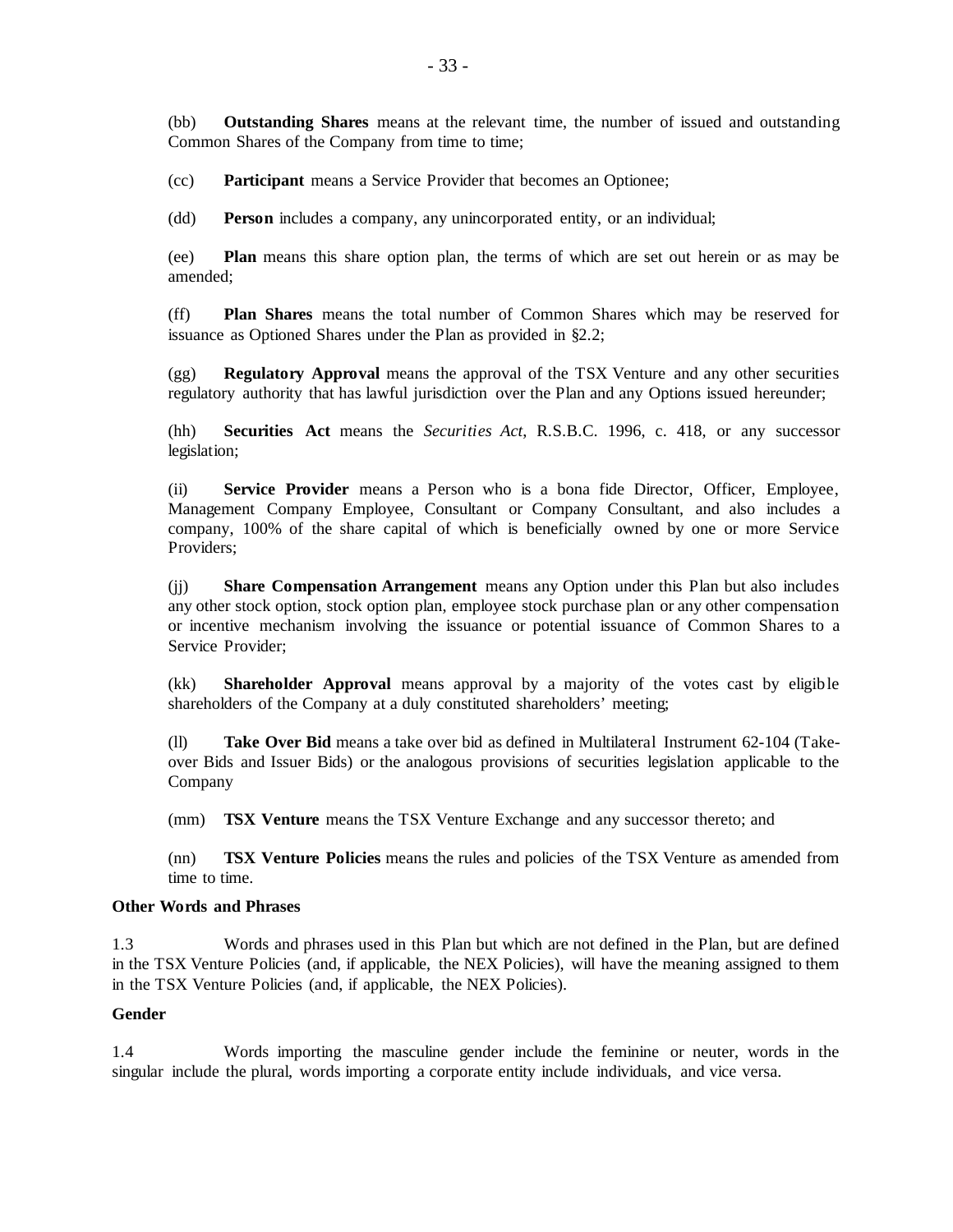#### **ARTICLE 2 SHARE OPTION PLAN**

### **Establishment of Share Option Plan**

2.1 The Plan is hereby established to recognize contributions made by Service Providers and to create an incentive for their continuing assistance to the Company and its Affiliates.

### **Maximum Plan Shares**

2.2 The maximum aggregate number of Plan Shares that may be reserved for issuance under the Plan at any point in time is 10% of the Outstanding Shares at the time Plan Shares are reserved for issuance as a result of the grant of an Option, less any Common Shares reserved for issuance under share options granted under Share Compensation Arrangements other than this Plan, unless this Plan is amended pursuant to the requirements of the TSX Venture Policies.

### **Eligibility**

2.3 Options to purchase Common Shares may be granted hereunder to Service Providers from time to time by the Board. Service Providers that are not individuals will be required to undertake in writing not to effect or permit any transfer of ownership or option of any of its securities, or to issue more of its securities (so as to indirectly transfer the benefits of an Option), as long as such Option remains outstanding, unless the written permission of the TSX Venture and the Company is obtained.

### **Options Granted Under the Plan**

2.4 All Options granted under the Plan will be evidenced by an Option Commitment in the form attached as Schedule A, or in such other form as may be or have been approved by the directors from time to time, showing the number of Optioned Shares, the term of the Option, a reference to vesting terms, if any, and the Exercise Price.

2.5 Subject to specific variations approved by the Board, all terms and conditions set out herein will be deemed to be incorporated into and form part of an Option Commitment made hereunder.

# **Limitations on Issue**

2.6 Subject to §2.9, the following restrictions on issuances of Options are applicable under the Plan:

(a) no Service Provider can be granted an Option if that Option would result in the total number of Options, together with all other Share Compensation Arrangements granted to such Service Provider in the previous 12 months, exceeding 5% of the Outstanding Shares (unless the Company is classified as a Tier 1 Issuer by the TSX Venture and has obtained Disinterested Shareholder Approval to do so);

(b) the aggregate number of Options granted to Service Providers conducting Investor Relations Activities in any 12-month period cannot exceed 2% of the Outstanding Shares, calculated at the time of grant, without the prior consent of the TSX Venture; and

(c) the aggregate number of Options granted to any one Consultant in any 12-month period cannot exceed 2% of the Outstanding Shares, calculated at the time of grant, without the prior consent of the TSX Venture.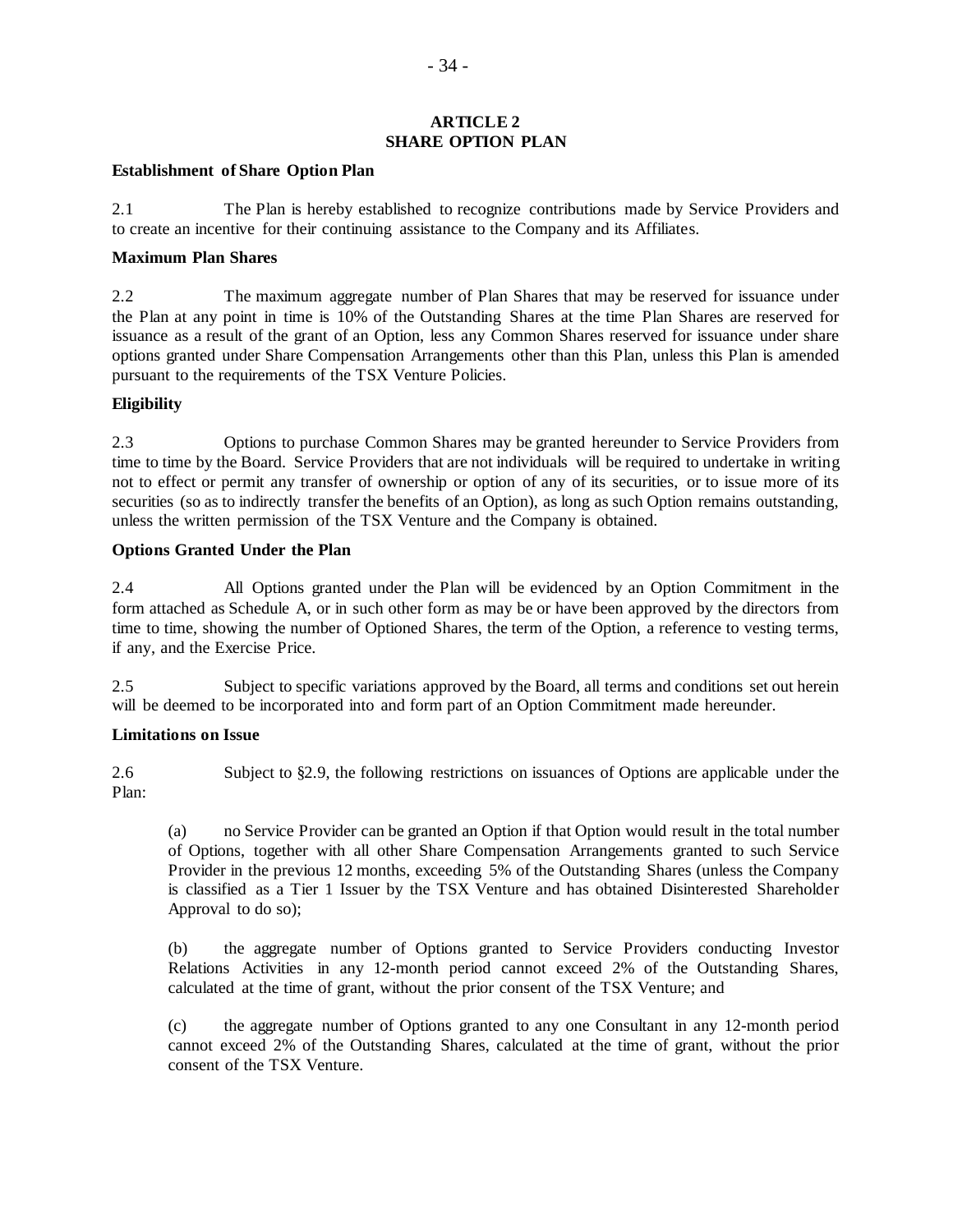#### **Options Not Exercised**

2.7 In the event an Option granted under the Plan expires unexercised or is terminated by reason of dismissal of the Optionee for cause or is otherwise lawfully cancelled prior to exercise of the Option, the Optioned Shares that were issuable thereunder will be returned to the Plan and will be eligible for re-issuance.

### **Powers of the Board**

2.8 The Board will be responsible for the general administration of the Plan and the proper execution of its provisions, the interpretation of the Plan and the determination of all questions arising hereunder. Without limiting the generality of the foregoing, the Board has the power to

- (a) allot Common Shares for issuance in connection with the exercise of Options;
- (b) grant Options hereunder;

(c) subject to any necessary Regulatory Approval, amend, suspend, terminate or discontinue the Plan, or revoke or alter any action taken in connection therewith, except that no general amendment or suspension of the Plan will, without the prior written consent of all Optionees, alter or impair any Option previously granted under the Plan unless the alteration or impairment occurred as a result of a change in the TSX Venture Policies or the Company's tier classification thereunder;

(d) delegate all or such portion of its powers hereunder as it may determine to one or more committees of the Board, either indefinitely or for such period of time as it may specify, and thereafter each such committee may exercise the powers and discharge the duties of the Board in respect of the Plan so delegated to the same extent as the Board is hereby authorized so to do; and

(e) amend this Plan (except for previously granted and outstanding Options) to reduce the benefits that may be granted to Service Providers (before a particular Option is granted) subject to the other terms hereof.

# **Amendment of the Plan by the Board of Directors**

2.9 Subject to the requirements of the TSX Venture Policies and the prior receipt of any necessary Regulatory Approval, the Board may in its absolute discretion, amend or modify the Plan or any Option granted as follows:

(a) it may make amendments which are of a typographical, grammatical or clerical nature only;

(b) it may change the vesting provisions of an Option granted hereunder, with the exception of Options granted to Service Providers conducting Investor Relations Activities;

(c) it may change the termination provision of an Option granted hereunder which does not entail an extension beyond the original Expiry Date of such Option, to a maximum of twelve (12) months;

(d) it may make amendments necessary as a result in changes in securities laws applicable to the Company;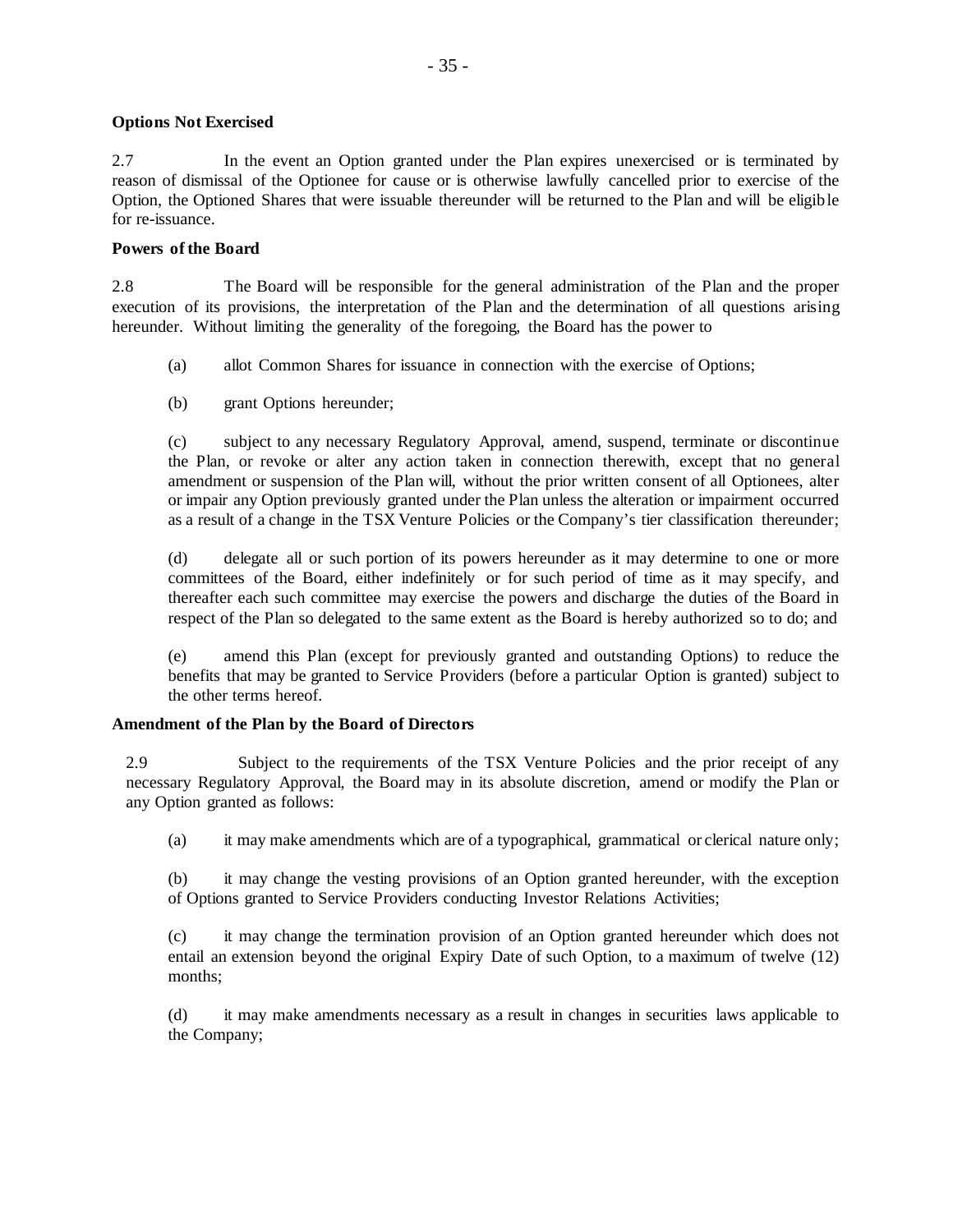(e) if the Company becomes listed or quoted on a stock exchange or stock market senior to the TSX Venture, it may make such amendments as may be required by the policies of such senior stock exchange or stock market; and

(f) it may make such amendments as reduce, and do not increase, the benefits of this Plan to Service Providers.

### **Amendments Requiring Disinterested Shareholder Approval**

2.10 The Company shall obtain Disinterested Shareholder Approval prior to any of the following actions becoming effective:

(a) the Plan, together with all of the Company's other Share Compensation Arrangements, could result at any time in:

(i) the aggregate number of Common Shares reserved for issuance under Options granted to Insiders exceeding 10% of the Outstanding Shares (in the event that this Plan is amended to reserve for issuance more than 10% of the Outstanding Shares);

(ii) the number of Optioned Shares issued to Insiders within a one-year period exceeding 10% of the Outstanding Shares (in the event that this Plan is amended to reserve for issuance more than 10% of the Outstanding Shares); or,

(iii) in the case of a Tier l Issuer only, the issuance to any one Optionee, within a 12 month period, of a number of Common Shares exceeding 5% of the Outstanding Shares; or

(b) any reduction in the Exercise Price of an Option previously granted to an Insider.

#### **Options Granted Prior to this Share Option Plan**

2.11 Any option granted which is outstanding at the time this Plan comes into effect shall be deemed to have been issued under this Plan and shall, as of the date this Plan comes into effect, be governed by the terms and conditions hereof.

### **ARTICLE 3 TERMS AND CONDITIONS OF OPTIONS**

#### **Exercise Price**

3.1 The Exercise Price of an Option will be set by the Board at the time such Option is allocated under the Plan, and cannot be less than the Discounted Market Price.

#### **Term of Option**

3.2 An Option can be exercisable for a maximum of 10 years from the Effective Date.

# **Option Amendment**

3.3 Subject to §2.9(b), the Exercise Price of an Option may be amended only if at least six (6) months have elapsed since the later of the date of commencement of the term of the Option, the date the Common Shares commenced trading on the TSX Venture, and the date of the last amendment of the Exercise Price.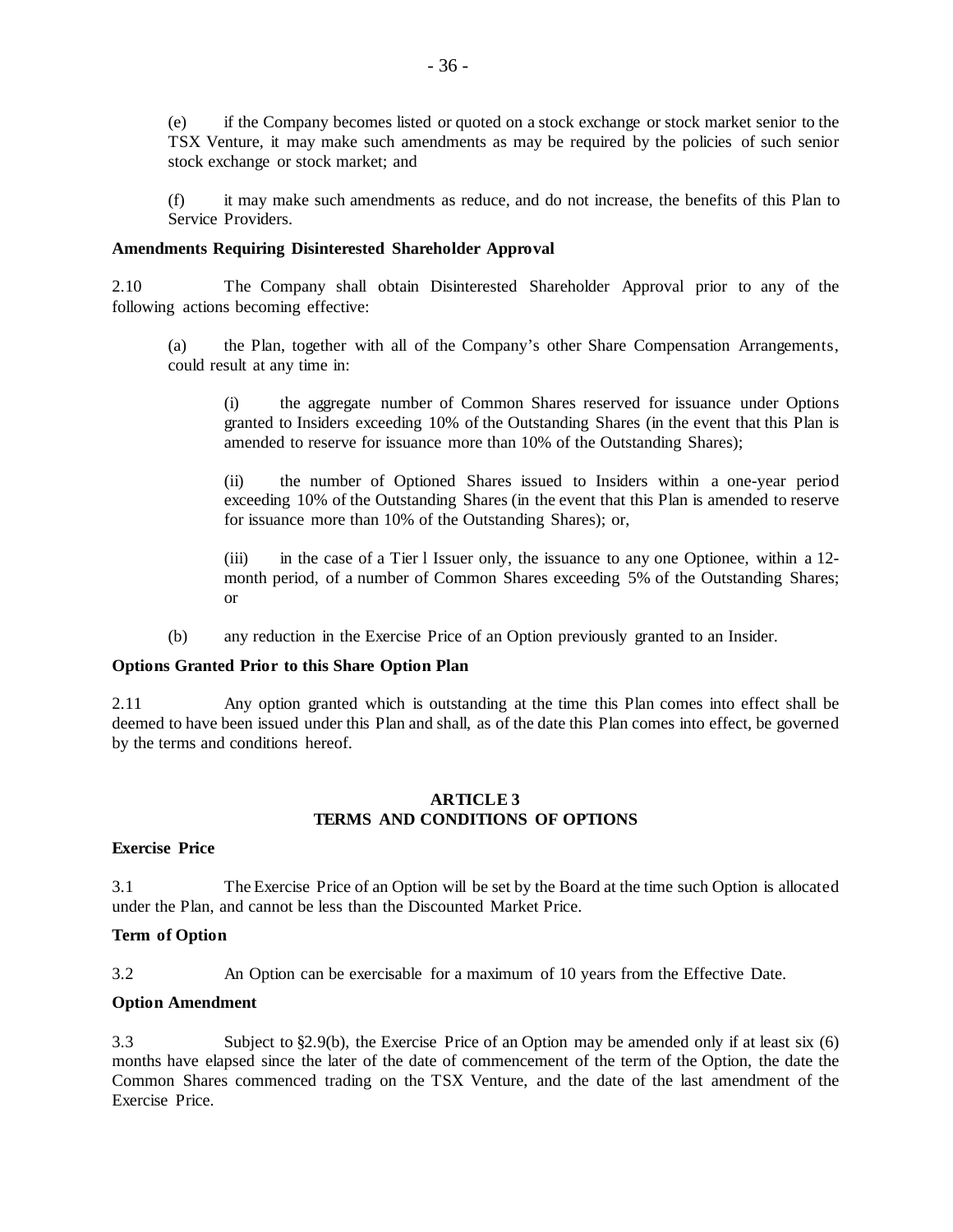3.4 An Option must be outstanding for at least one year before the Company may extend its term, subject to the limits contained in §3.2.

3.5 Any proposed amendment to the terms of an Option must be approved by the TSX Venture prior to the exercise of such Option.

#### **Vesting of Options**

3.6 Subject to §3.7, vesting of Options shall be established at the time of grant and in the discretion of the Board, and will generally be subject to:

(a) the Service Provider remaining employed by or continuing to provide services to the Company or any of its Affiliates as well as, at the discretion of the Board, achieving certain milestones which may be defined by the Board from time to time or receiving a satisfactory performance review by the Company or any of its Affiliates during the vesting period; or

(b) the Service Provider remaining as a Director of the Company or any of its Affiliates during the vesting period.

#### **Vesting of Options Granted to Consultants Conducting Investor Relations Activities**

3.7 Notwithstanding §3.6, Options granted to Consultants conducting Investor Relations Activities will vest:

(a) over a period of not less than 12 months as to 25% on the date that is three months from the date of grant, and a further 25% on each successive date that is three months from the date of the previous vesting; or

(b) such longer vesting period as the Board may determine.

#### **Effect of Take Over Bid**

3.8 If a Take Over Bid is made to the shareholders generally then the Company shall, immediately upon receipt of notice of the Take Over Bid, notify each Optionee currently holding an Option of the Take Over Bid, with full particulars thereof whereupon such Option may, notwithstanding Sections 3.6 and 3.7 or any vesting requirements set out in any Option Commitment, be immediately exercised in whole or in part by the Optionee, subject to approval of the TSX Venture (or the NEX, as the case maybe) for vesting requirements imposed by the TSX Venture Policies.

### **Extension of Options Expiring During Blackout Period**

3.9 Should the Expiry Date for an Option fall within a Blackout Period, or within nine (9) Business Days following the expiration of a Blackout Period, such Expiry Date shall be automatically extended without any further act or formality to that day which is the tenth (10<sup>th</sup>) Business Day after the end of the Blackout Period, such tenth Business Day to be considered the Expiry Date for such Option for all purposes under the Plan. Notwithstanding Section 2.8, the tenth Business Day period referred to in this Section 4.3 may not be extended by the Board.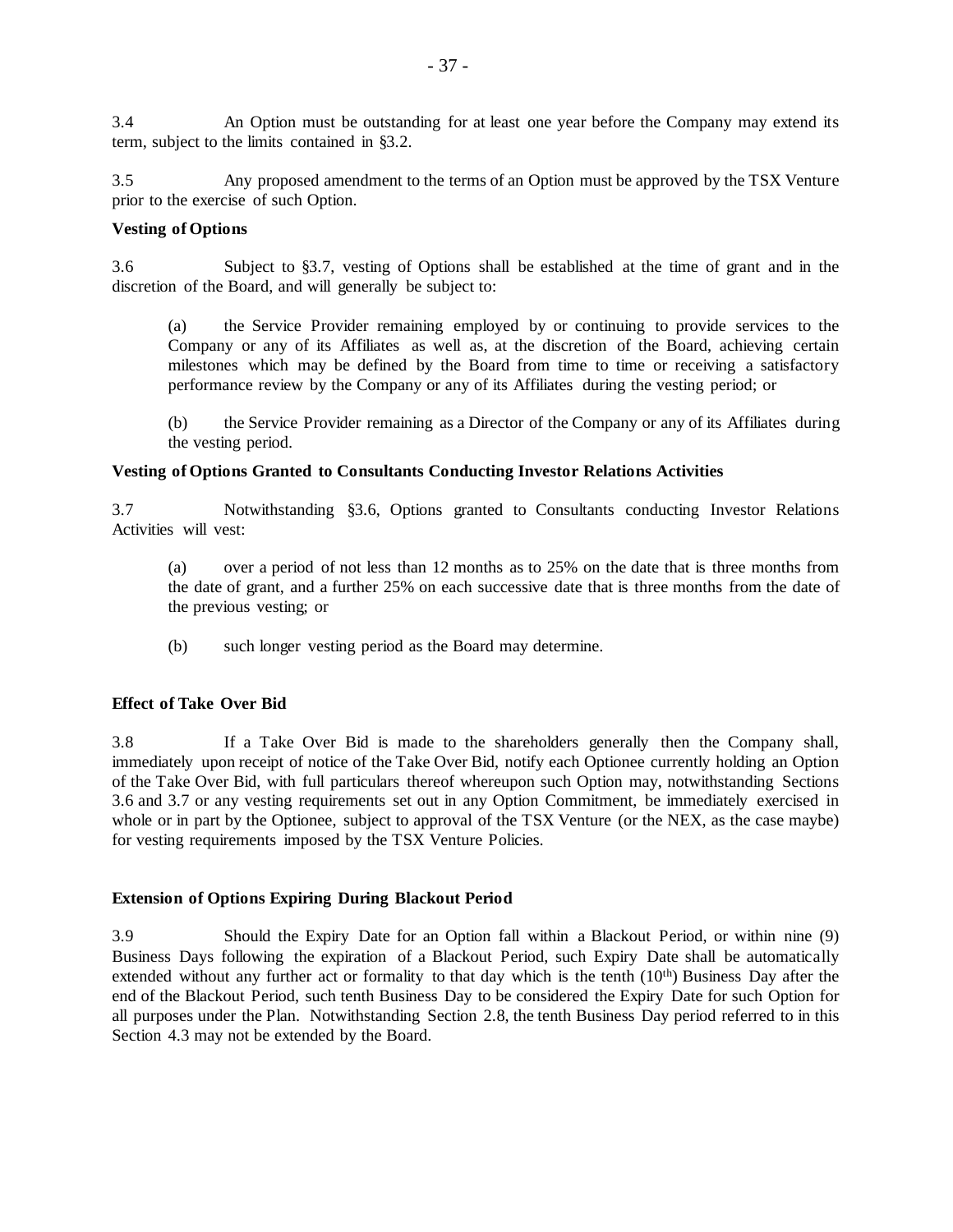#### **Optionee Ceasing to be Director, Employee or Service Provider**

3.10 No Option may be exercised after the Service Provider has left his employ/office or has been advised by the Company that his services are no longer required or his service contract has expired, except as follows:

(a) in the case of the death of an Optionee, any vested Option held by him at the date of death will become exercisable by the Optionee's lawful personal representatives, heirs or executors until the earlier of one year after the date of death of such Optionee and the date of expiration of the term otherwise applicable to such Option;

(b) in the case of a Tier 1 Issuer, an Option granted to any Service Provider will expire within 90 days after the date the Optionee ceases to be employed by or provide services to the Company, but only to the extent that such Option has vested at the date the Optionee ceased to be so employed by or to provide services to the Company;

(c) in the case of a Tier 2 Issuer, Options granted to a Service Provider conducting Investor Relations Activities will expire within 30 days of the date the Optionee ceases to conduct such activities, but only to the extent that such Option has vested at the date the Optionee ceased to conduct such activities;

(d) in the case of a Tier 2 Issuer, any Option granted to an Optionee other than one conducting Investor Relations Activities will expire within 90 days after the Optionee ceases to be employed by or provide services to the Company, but only to the extent that such Option has vested at the date the Optionee ceased to be so employed by or to provide services to the Company; and

(e) in the case of an Optionee being dismissed from employment or service for cause, such Optionee's Options, whether or not vested at the date of dismissal will immediately terminate without right to exercise same.

#### **Non Assignable**

3.11 Subject to §4.1 all Options will be exercisable only by the Optionee to whom they are granted and will not be assignable or transferable.

#### **Adjustment of the Number of Optioned Shares**

3.12 The number of Common Shares subject to an Option will be subject to adjustment in the events and in the manner following:

(a) in the event of a subdivision of Common Shares as constituted on the date hereof, at any time while an Option is in effect, into a greater number of Common Shares, the Company will thereafter deliver at the time of purchase of Optioned Shares hereunder, in addition to the number of Optioned Shares in respect of which the right to purchase is then being exercised, such additional number of Common Shares as result from the subdivision without an Optionee making any additional payment or giving any other consideration therefor;

(b) in the event of a consolidation of the Common Shares as constituted on the date hereof, at any time while an Option is in effect, into a lesser number of Common Shares, the Company will thereafter deliver and an Optionee will accept, at the time of purchase of Optioned Shares hereunder, in lieu of the number of Optioned Shares in respect of which the right to purchase is then being exercised, the lesser number of Common Shares as result from the consolidation;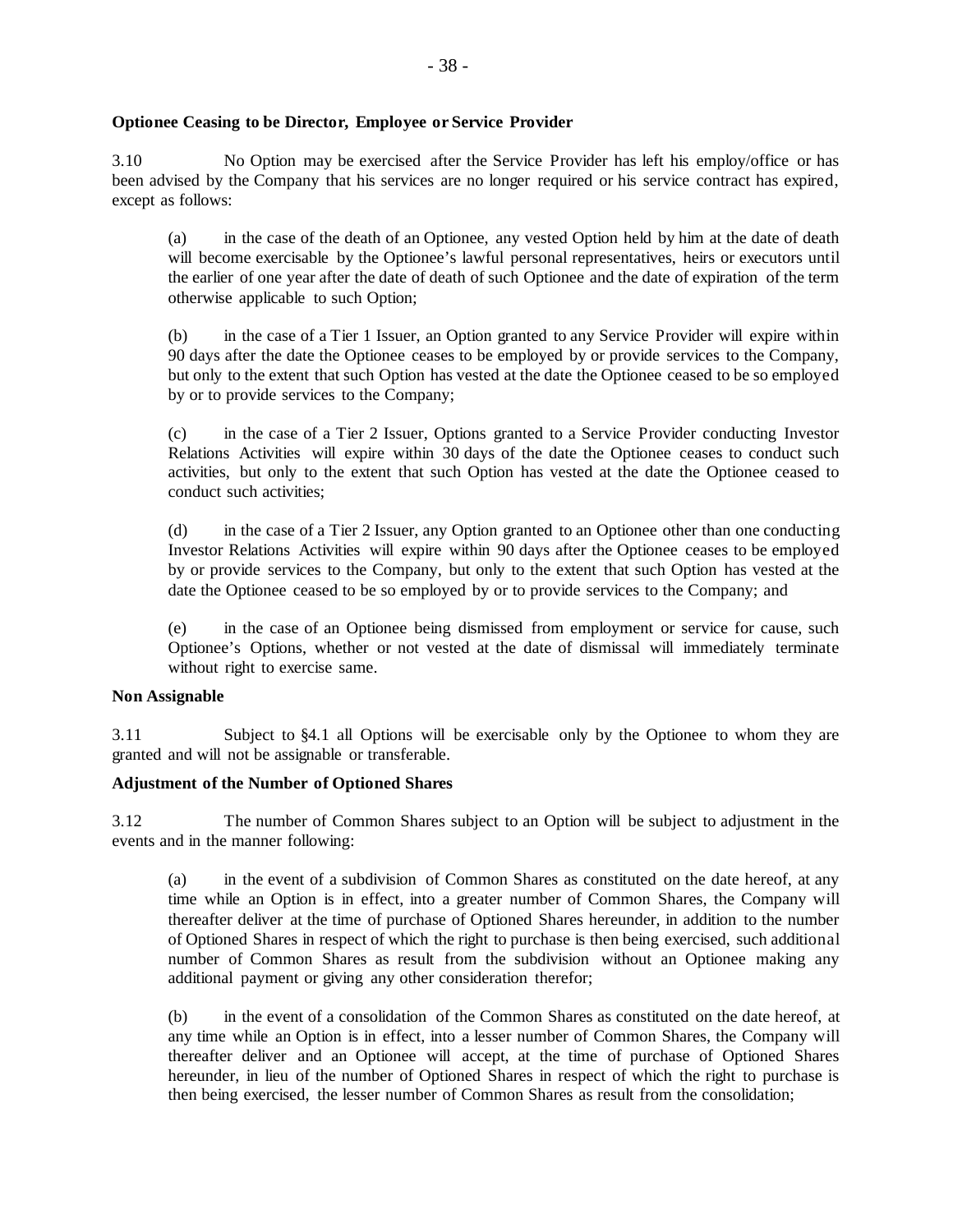(c) in the event of any change of the Common Shares as constituted on the date hereof, at any time while an Option is in effect, the Company will thereafter deliver at the time of purchase of Optioned Shares hereunder the number of shares of the appropriate class resulting from the said change as an Optionee would have been entitled to receive in respect of the number of Common Shares so purchased had the right to purchase been exercised before such change;

(d) in the event of a capital reorganization, reclassification or change of outstanding equity shares (other than a change in the par value thereof) of the Company, a consolidation, merger or amalgamation of the Company with or into any other company or a sale of the property of the Company as or substantially as an entirety at any time while an Option is in effect, an Optionee will thereafter have the right to purchase and receive, in lieu of the Optioned Shares immediately theretofore purchasable and receivable upon the exercise of the Option, the kind and amount of shares and other securities and property receivable upon such capital reorganization, reclassification, change, consolidation, merger, amalgamation or sale which the holder of a number of Common Shares equal to the number of Optioned Shares immediately theretofore purchasable and receivable upon the exercise of the Option would have received as a result thereof. The subdivision or consolidation of Common Shares at any time outstanding (whether with or without par value) will not be deemed to be a capital reorganization or a reclassification of the capital of the Company for the purposes of this §4.3.;

(e) an adjustment will take effect at the time of the event giving rise to the adjustment, and the adjustments provided for in this section are cumulative:

(f) the Company will not be required to issue fractional shares in satisfaction of its obligations hereunder. Any fractional interest in a Common Share that would, except for the provisions of this §4.3, be deliverable upon the exercise of an Option will be cancelled and not be deliverable by the Company; and

(g) if any questions arise at any time with respect to the Exercise Price or number of Optioned Shares deliverable upon exercise of an Option in any of the events set out in this §4.3, such questions will be conclusively determined by the Company's auditors, or, if they decline to so act, any other firm of Chartered Accountants, in Vancouver, British Columbia (or in the city of the Company's principal executive office) that the Company may designate and who will be granted access to all appropriate records. Such determination will be binding upon the Company and all Optionees.

### **ARTICLE 4 COMMITMENT AND EXERCISE PROCEDURES**

#### **Option Commitment**

4.1 Upon grant of an Option hereunder, an authorized officer of the Company will deliver to the Optionee an Option Commitment detailing the terms of such Options and upon such delivery the Optionee will be subject to the Plan and have the right to purchase the Optioned Shares at the Exercise Price set out therein subject to the terms and conditions hereof, including any additional requirements contemplated with respect to the payment of required withholding taxes on behalf of Optionees.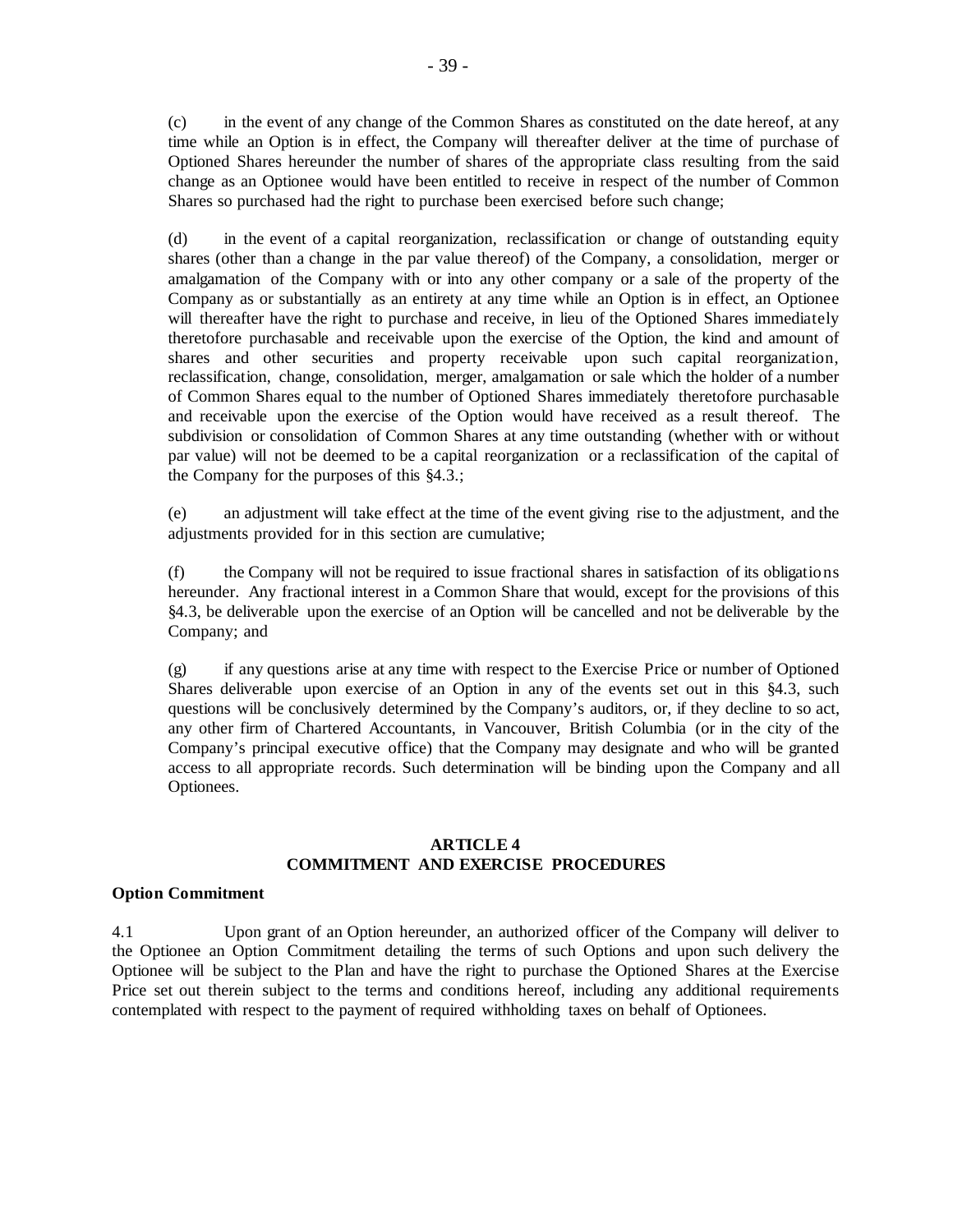### **Manner of Exercise**

4.2 An Optionee who wishes to exercise his Option may do so by delivering

(a) a written notice to the Company specifying the number of Optioned Shares being acquired pursuant to the Option; and

(b) a certified cheque, wire transfer or bank draft payable to the Company for the aggregate Exercise Price by the Optioned Shares being acquired, plus any required withholding tax amount subject to §4.3.

# **Tax Withholding and Procedures**

4.3 Notwithstanding anything else contained in this Plan, the Company may, from time to time, implement such procedures and conditions as it determines appropriate with respect to the withholding and remittance of taxes imposed under applicable law, or the funding of related amounts for which liability may arise under such applicable law. Without limiting the generality of the foregoing, an Optionee who wishes to exercise an Option must, in addition to following the procedures set out in§4.2 and elsewhere in this Plan, and as a condition of exercise:

(a) deliver a certified cheque, wire transfer or bank draft payable to the Company for the amount determined by the Company to be the appropriate amount on account of such taxes or related amounts; or

(b) otherwise ensure, in a manner acceptable to the Company (if at all) in its sole and unfettered discretion, that the amount will be securely funded;

and must in all other respects follow any related procedures and conditions imposed by the Company.

# **Delivery of Certificate and Hold Periods**

4.4 As soon as practicable after receipt of the notice of exercise described in §4.2 and payment in full for the Optioned Shares being acquired, the Company will direct its transfer agent to issue a certificate to the Optionee for the appropriate number of Optioned Shares. Such certificate issued will bear a legend stipulating any resale restrictions required under applicable securities laws. Further, if the Company is a Tier 2 Issuer or the Exercise Price is less than the then current market price of the Common Shares on the TSX Venture, the certificate will also bear a legend stipulating that the Optioned Shares are subject to a four-month TSX Venture hold period commencing the date of the grant of the Option.

#### **ARTICLE 5 GENERAL**

# **Employment and Services**

5.1 Nothing contained in the Plan will confer upon or imply in favour of any Optionee any right with respect to office, employment or provision of services with the Company, or interfere in any way with the right of the Company to lawfully terminate the Optionee's office, employment or service at any time pursuant to the arrangements pertaining to same. Participation in the Plan by an Optionee is voluntary.

# **No Representation or Warranty**

5.2 The Company makes no representation or warranty as to the future market value of Common Shares issued in accordance with the provisions of the Plan or to the effect of the *Income Tax Act*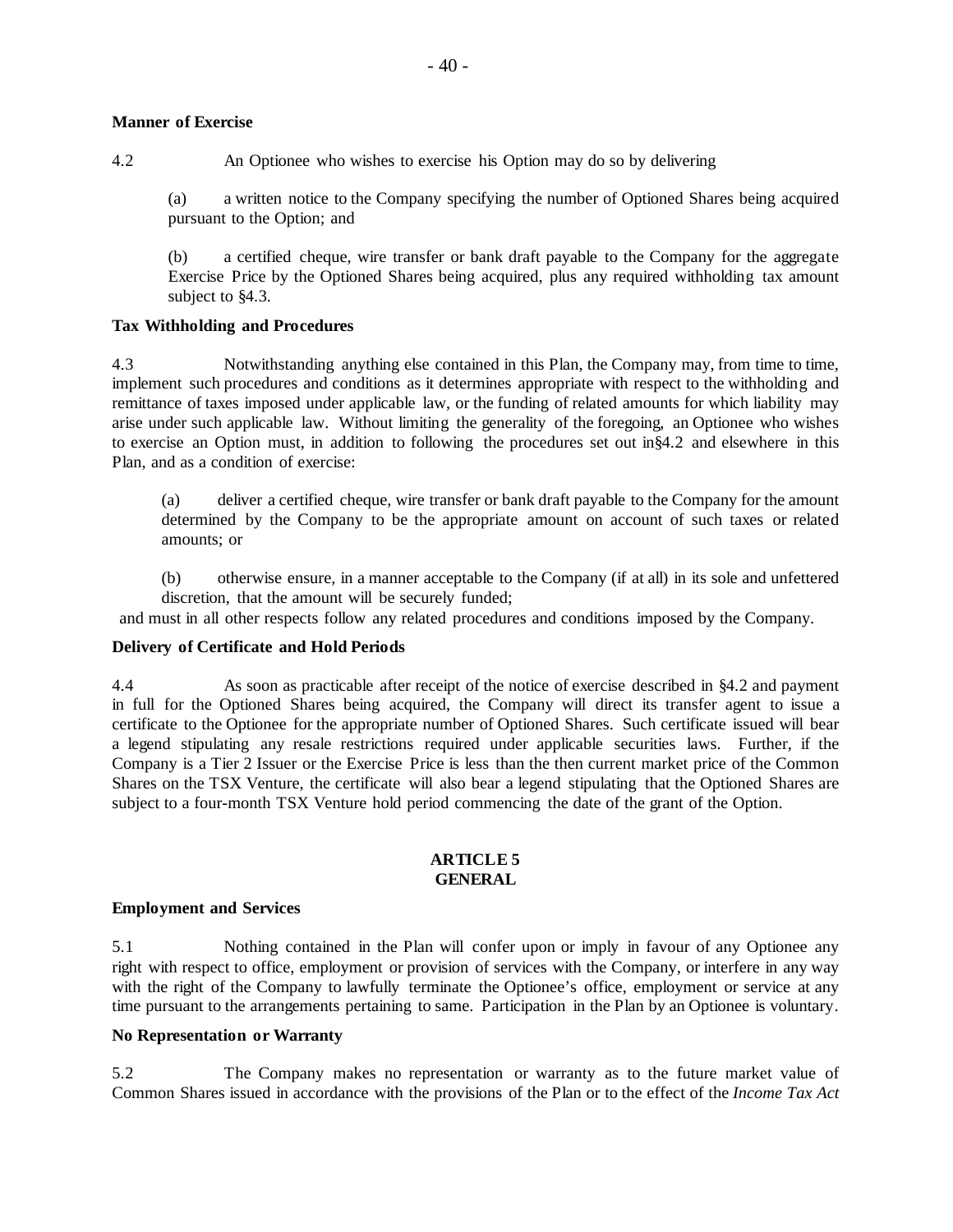(Canada) or any other taxing statute governing the Options or the Common Shares issuable thereunder or the tax consequences to a Service Provider. Compliance with applicable securities laws as to the disclosure and resale obligations of each Participant is the responsibility of each Participant and not the Company.

# **Interpretation**

5.3 The Plan will be governed and construed in accordance with the laws of the Province of British Columbia.

#### **Continuation of Plan**

5.4 The Plan will become effective from and after January 9, 2008, and will remain effective provided that the Plan or any amended version thereof receives Shareholder Approval at each annual general meeting of the holders of Common Shares of the Company subsequent to January 9, 2008.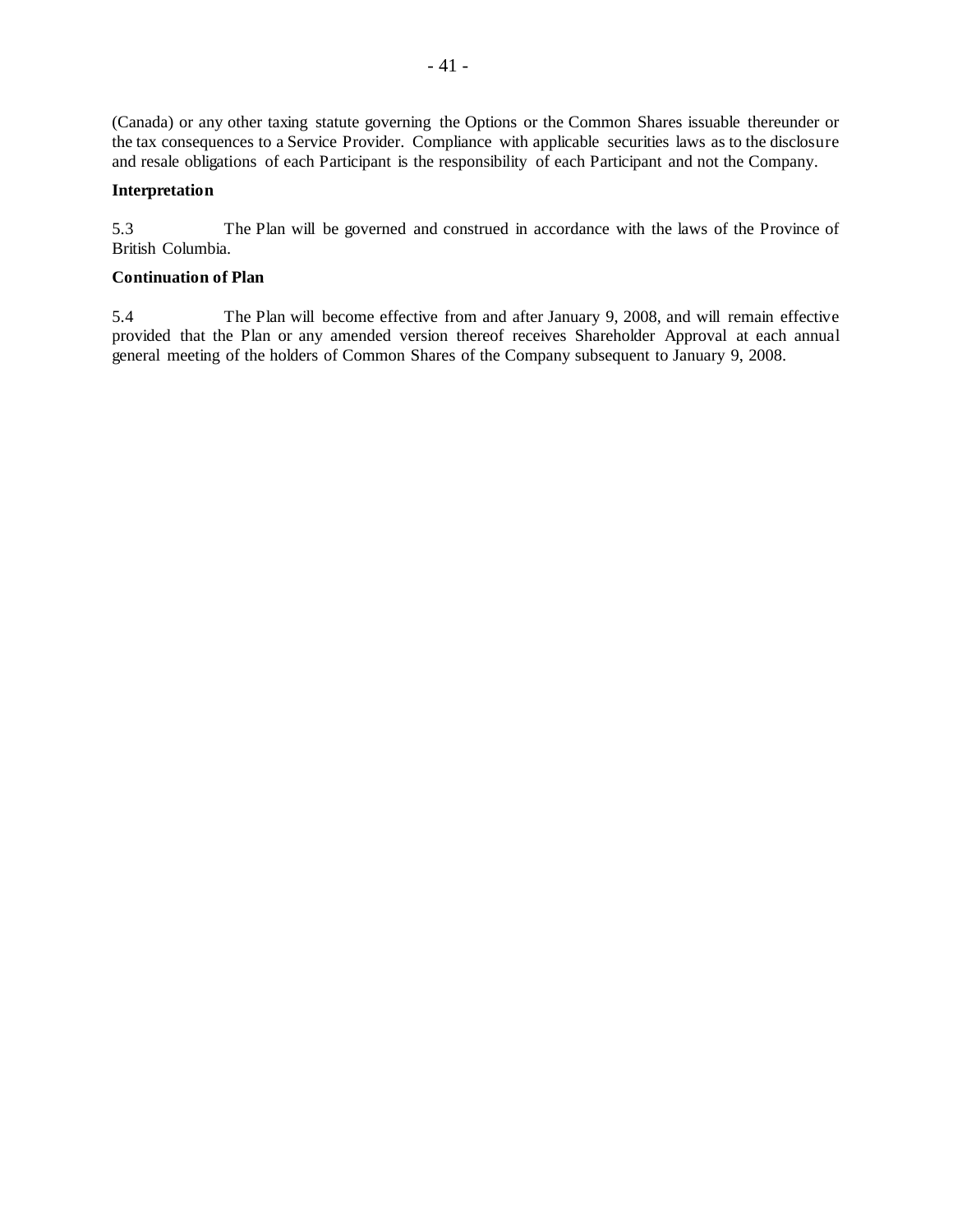# **SCHEDULE A SHARE OPTION PLAN OPTION COMMITMENT**

Notice is hereby given that, effective this \_\_\_\_\_\_\_ day of \_\_\_\_\_\_\_\_\_\_\_\_\_, \_\_\_\_\_\_\_\_\_\_ (the "Effective Date") NEVADA SUNRISE GOLD CORPORATION (the "Company") has granted to \_\_\_\_\_\_\_\_\_\_\_\_\_\_\_\_\_\_\_\_\_\_\_\_\_\_\_\_\_\_\_\_\_\_\_\_\_\_\_\_\_\_\_ (the "Optionee"), an Option to acquire \_\_\_\_\_\_\_\_\_\_\_\_\_\_ Common Shares ("Optioned Shares") up to 5:00 p.m. Vancouver Time on the day of \_\_\_\_\_\_\_\_\_\_\_\_\_\_\_\_, \_\_\_\_\_\_ (the "Expiry Date") at an Exercise Price of Cdn\$\_\_\_\_\_\_\_\_\_\_\_\_\_ per share.

At the date of grant of the Option, the Company is classified as a Tier Issuer under the TSX Venture Policies.

Optioned Shares will vest and may be exercised as follows:

{COMPLETE ONE}

\_\_\_\_\_\_\_\_\_\_\_\_ In accordance with the vesting provisions set out in Schedule B of the Plan

or

 $\overline{\phantom{a}}$  As follows:  $\bullet$ 

The grant of the Option evidenced hereby is made subject to the terms and conditions of the Plan, which are hereby incorporated herein and forms part hereof.

To exercise your Option, deliver a written notice specifying the number of Optioned Shares you wish to acquire, together with a certified cheque, wire transfer or bank draft payable to the Company for the aggregate Exercise Price. A certificate for the Optioned Shares so acquired will be issued by the transfer agent as soon as practicable thereafter. It the optionee is a U.S. person the share certificate will bear the following legend:

"SECURITIES REPRESENTED BY THE CERTIFICATE HAVE NOT BEEN REGISTERED UNDER THE UNITED STATES SECURITIES ACT OF 1933, AS AMENDED (THE "1933 ACT"), OR THE SECURITIES LAWS OF ANY STATE OF THE UNITED STATES AND MAY NOT BE OFFERED OR SOLD TO A U.S. PERSON OR PERSON IN THE UNITED STATES UNLESS REGISTERED UNDER THE 1933 ACT AND THE APPLICABLE SECURITIES LEGISLATION OF ANY SUCH STATE OR AN EXEMPTION FROM SUCH REGISTRATION REQUIREMENTS IS AVAILABLE. "UNITED STATES" AND "U.S. PERSON" ARE AS DEFINED BY REGULATION S UNDER THE 1933 ACT. THE SECURITIES REPRESENTED BY THE CERTIFICATE CANNOT BE THE SUBJECT OF HEDGING TRANSACTIONS UNLESS SUCH TRANSACTIONS ARE CONDUCTED IN COMPLIANCE WITH THE 1933 ACT."

The Company and the Optionee represent that the Optionee under the terms and conditions of the Plan is a bona fide Service Provider (as defined in the Plan), entitled to receive Options under TSX Venture Policies.

The Optionee also acknowledges and consents to the collection and use of Personal Information (as defined in the Policies of the TSX Venture Exchange) by both the Company and the TSX Venture as more particularly set out in the Acknowledgement - Personal Information in use by the TSX Venture on the date of this Share Option Commitment.

#### **NEVADA SUNRISE GOLD CORP.**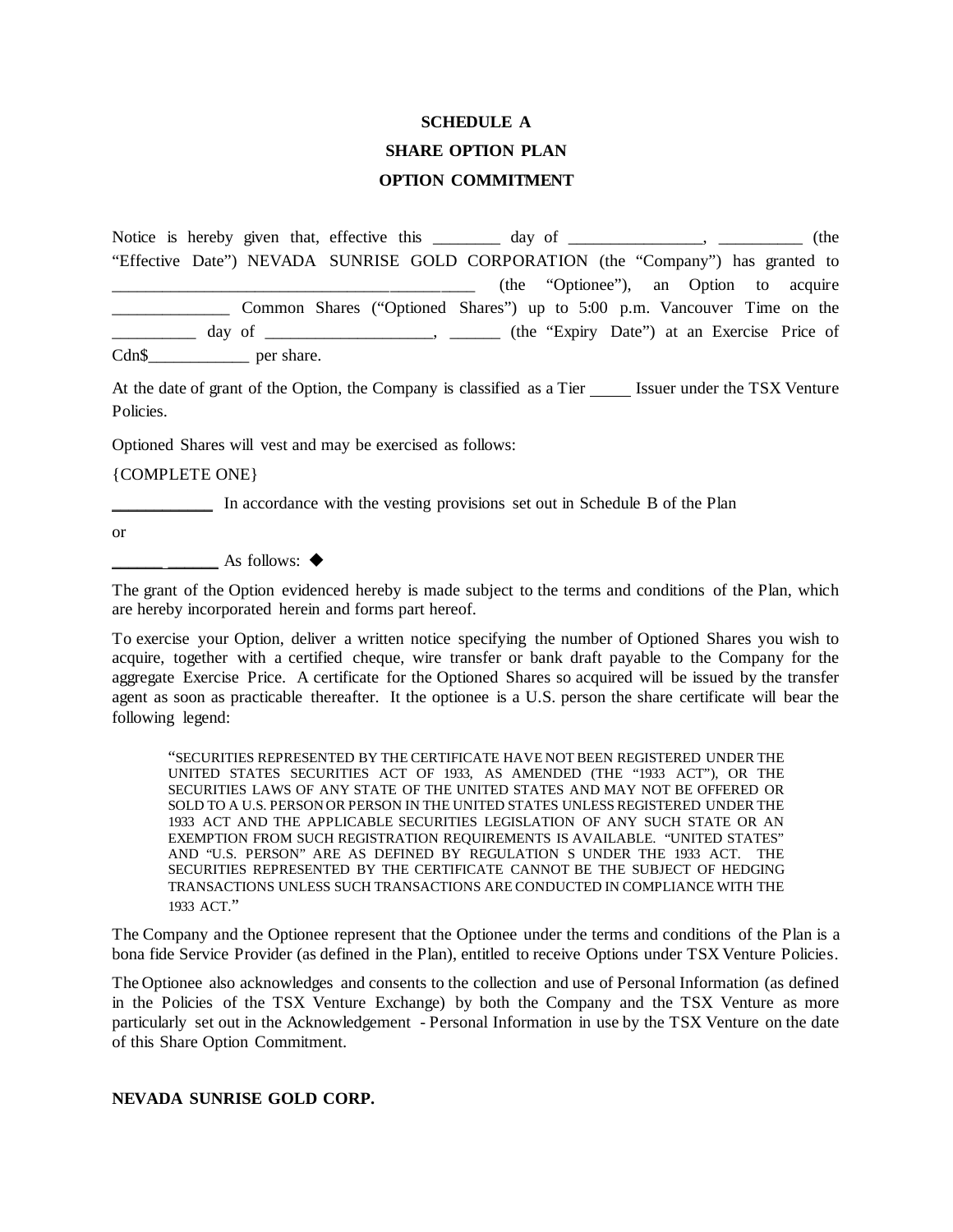Authorized Signatory

#### \_\_\_\_\_\_\_\_\_\_\_\_\_\_\_\_\_\_\_\_\_\_\_\_\_\_\_\_\_\_\_\_\_\_\_\_\_ **( SIGNATURE OF OPTIONEE)**